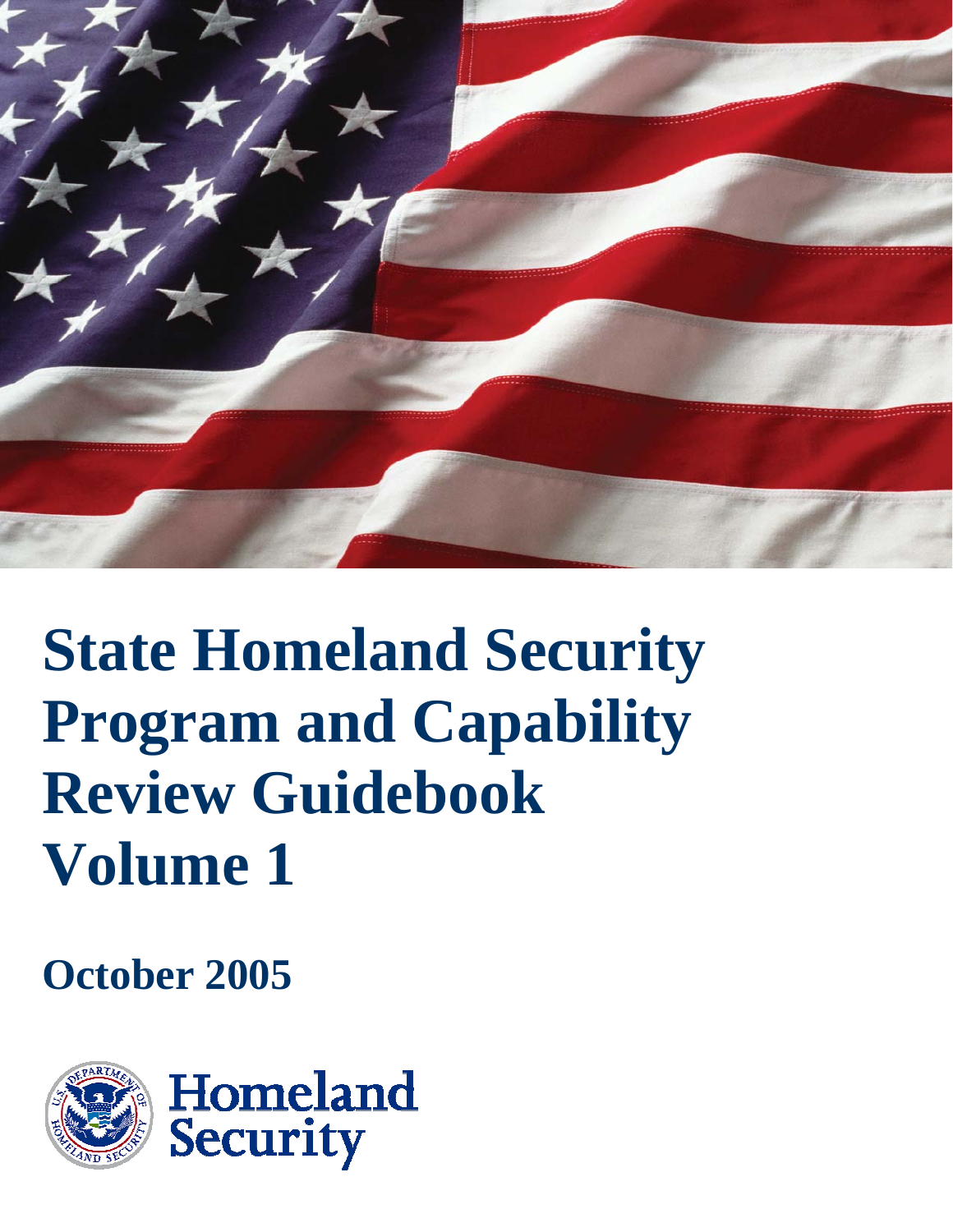# **TABLE OF CONTENTS**

| THE INTERIM NATIONAL PREPAREDNESS GOAL AND THE PROGRAM AND CAPABILITY REVIEW   |  |
|--------------------------------------------------------------------------------|--|
|                                                                                |  |
|                                                                                |  |
|                                                                                |  |
|                                                                                |  |
|                                                                                |  |
| INTELLIGENCE / INFORMATION SHARING AND DISSEMINATION (PREVENT MISSION AREA) 14 |  |
|                                                                                |  |
|                                                                                |  |
|                                                                                |  |
|                                                                                |  |
| WMD/HAZARDOUS MATERIALS RESPONSE & DECONTAMINATION (RESPOND MISSION AREA) 22   |  |
|                                                                                |  |
|                                                                                |  |
|                                                                                |  |
|                                                                                |  |
|                                                                                |  |
|                                                                                |  |
|                                                                                |  |
|                                                                                |  |
|                                                                                |  |
|                                                                                |  |
|                                                                                |  |
|                                                                                |  |
|                                                                                |  |
|                                                                                |  |
|                                                                                |  |
|                                                                                |  |
|                                                                                |  |
|                                                                                |  |
|                                                                                |  |
|                                                                                |  |
|                                                                                |  |
|                                                                                |  |
|                                                                                |  |
|                                                                                |  |
|                                                                                |  |
|                                                                                |  |
|                                                                                |  |
|                                                                                |  |
|                                                                                |  |
|                                                                                |  |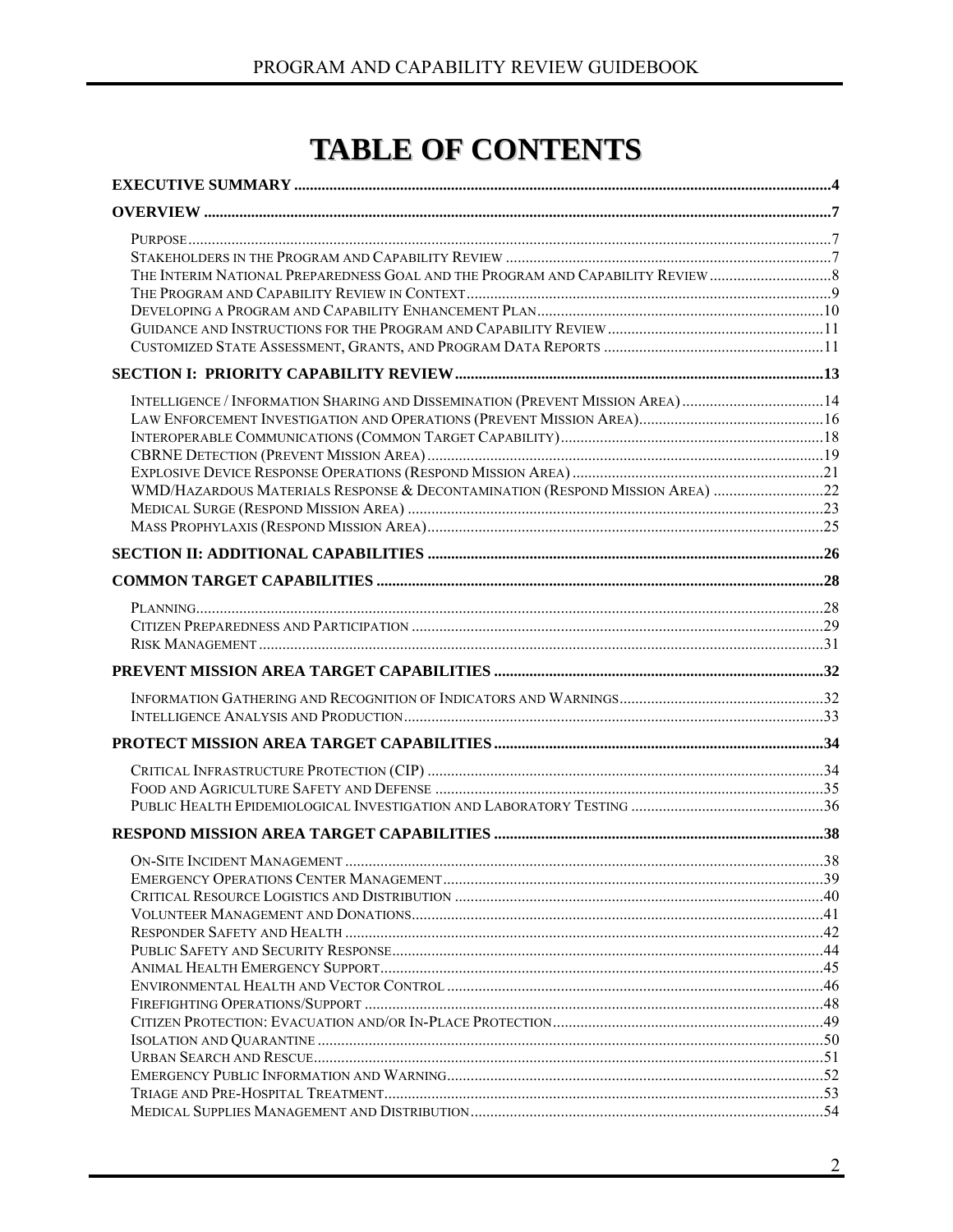| Implement the National Incident Management System (NIMS) & National Response Plan (NRP)64<br>APPENDIX A: CUSTOMIZED STATE PROGRAM, EXPENDITURE, AND CAPABILITY ASSESSMENT<br>APPENDIX C: NATIONAL PRIORITIES IN THE INTERIM NATIONAL PREPAREDNESS GOAL 72<br>IMPLEMENT THE NATIONAL INCIDENT MANAGEMENT SYSTEM (NIMS) & NATIONAL RESPONSE PLAN (NRP)72 |  |
|--------------------------------------------------------------------------------------------------------------------------------------------------------------------------------------------------------------------------------------------------------------------------------------------------------------------------------------------------------|--|
|                                                                                                                                                                                                                                                                                                                                                        |  |
|                                                                                                                                                                                                                                                                                                                                                        |  |
|                                                                                                                                                                                                                                                                                                                                                        |  |
|                                                                                                                                                                                                                                                                                                                                                        |  |
|                                                                                                                                                                                                                                                                                                                                                        |  |
|                                                                                                                                                                                                                                                                                                                                                        |  |
|                                                                                                                                                                                                                                                                                                                                                        |  |
|                                                                                                                                                                                                                                                                                                                                                        |  |
|                                                                                                                                                                                                                                                                                                                                                        |  |
|                                                                                                                                                                                                                                                                                                                                                        |  |
|                                                                                                                                                                                                                                                                                                                                                        |  |
|                                                                                                                                                                                                                                                                                                                                                        |  |
|                                                                                                                                                                                                                                                                                                                                                        |  |
|                                                                                                                                                                                                                                                                                                                                                        |  |
|                                                                                                                                                                                                                                                                                                                                                        |  |
|                                                                                                                                                                                                                                                                                                                                                        |  |
|                                                                                                                                                                                                                                                                                                                                                        |  |
|                                                                                                                                                                                                                                                                                                                                                        |  |
|                                                                                                                                                                                                                                                                                                                                                        |  |
|                                                                                                                                                                                                                                                                                                                                                        |  |
|                                                                                                                                                                                                                                                                                                                                                        |  |
|                                                                                                                                                                                                                                                                                                                                                        |  |
|                                                                                                                                                                                                                                                                                                                                                        |  |
|                                                                                                                                                                                                                                                                                                                                                        |  |
|                                                                                                                                                                                                                                                                                                                                                        |  |
|                                                                                                                                                                                                                                                                                                                                                        |  |
|                                                                                                                                                                                                                                                                                                                                                        |  |
|                                                                                                                                                                                                                                                                                                                                                        |  |
|                                                                                                                                                                                                                                                                                                                                                        |  |
|                                                                                                                                                                                                                                                                                                                                                        |  |
|                                                                                                                                                                                                                                                                                                                                                        |  |
|                                                                                                                                                                                                                                                                                                                                                        |  |
|                                                                                                                                                                                                                                                                                                                                                        |  |
|                                                                                                                                                                                                                                                                                                                                                        |  |

# **Table of Figures**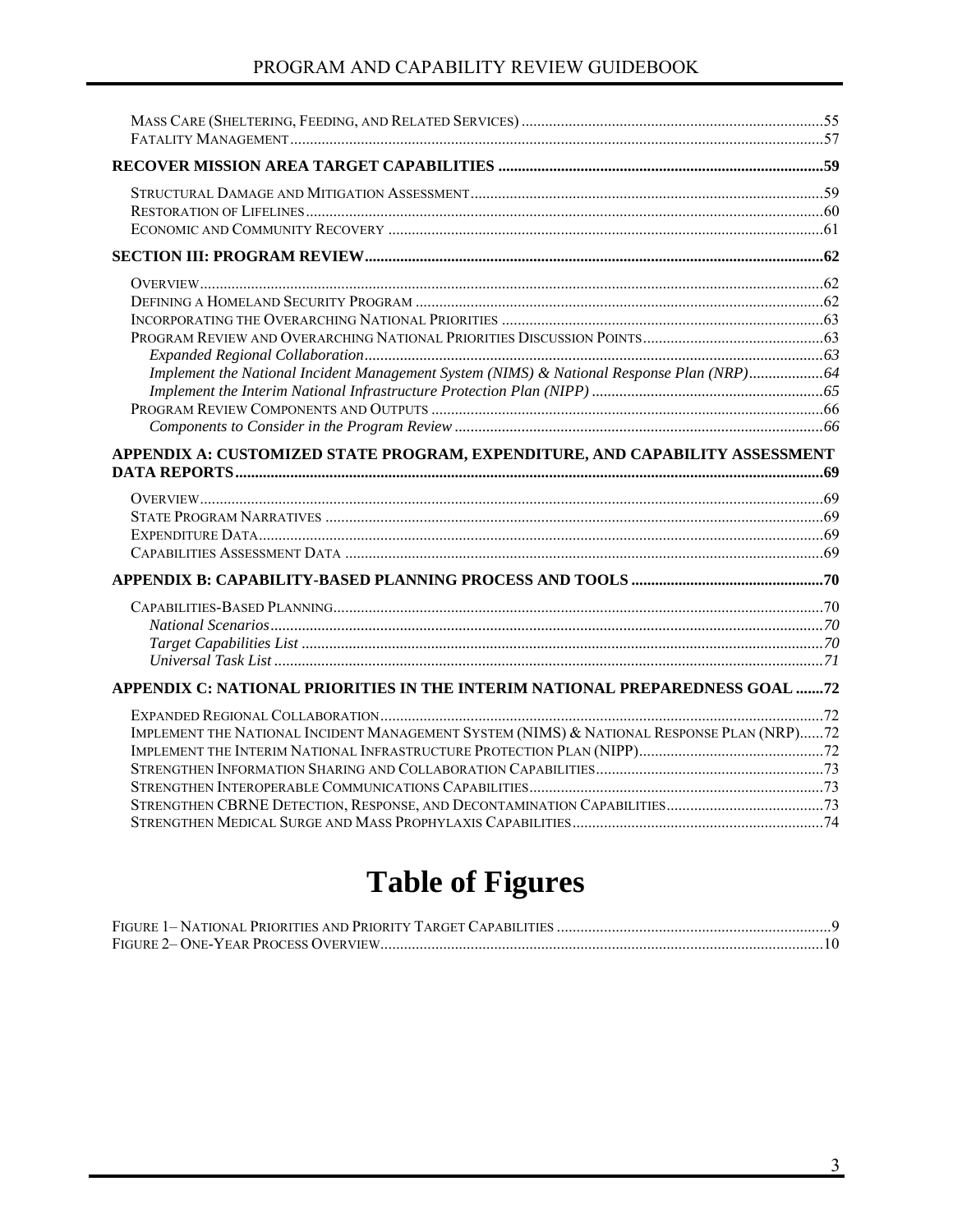# **EXECUTIVE SUMMARY**

On March 31, 2005, the Department of Homeland Security (DHS) issued the Interim National Preparedness Goal (the Goal) and accompanying National Preparedness Guidance (NPG). The Goal represents a significant evolution in the way we approach preparedness and homeland security. The Goal presents a collective vision for national preparedness and establishes National Priorities that will help guide the realization of that vision. The vision set forth by the Goal encompasses the full spectrum of activities necessary to address a broad range of threats and hazards, including terrorism.

The Program and Capability Review is intended to help States align their homeland security programs with the Goal, seven National Priorities, and eight priority target capabilities, and to ensure that their programs are effectively organized and managed in support of the Goal. Further, this review enables States to identify their current program and capability strengths and weaknesses across their entire homeland security program through a qualitative analytical process. The Program and Capability Review does not require States to submit to DHS an exhaustive list of State-wide capabilities, nor does it force a quantitative assessment process. Instead, States should complete a Program and Capability Enhancement Plan, which will be submitted as part of their FY 2006 Homeland Security Grant Program (HSGP) application. The Enhancement Plan does not replace the State Homeland Security Strategy. It is meant to complement the strategy and support decisions surrounding FY 2006 HSGP funding.

The purpose of the *State Homeland Security Program and Capability Review Guidebook Volume I* is to serve as a reference tool to aid States in conducting a review of their statewide homeland security program and level of capabilities, as identified in the Target Capabilities List (TCL). This review will assist States in identifying and prioritizing their homeland security needs from a program and capability standpoint. The Program and Capability Review process builds upon the State and Urban Area Homeland Security Strategy update process currently underway and supports existing State efforts to strengthen homeland security programs.

#### *Capability Review*

The objective of the Capability Review is to aid States in evaluating strengths and weaknesses relative to the eight priority capabilities, listed in the TCL, that link directly to the four capability-specific National Priorities introduced in the Goal. Section I of this Guidebook addresses the eight priority capabilities that each State must assess. Section II of this Guidebook discusses the remaining 28 capabilities in the TCL. Also, States should evaluate the three to five State-priority capabilities, as identified in their homeland security strategies, in addition to evaluating the eight priority capabilities in Section I.

This Guidebook provides the definition, outcomes, and high-level discussion points for each capability listed in version 2.0 of the TCL. The State can use this information while conducting the Capability Review to evaluate and identify current State levels of capability. States can also use this analysis as a means to prioritize State capability strengths and weaknesses. The outcome (identified capability strengths and weaknesses) of the Capability Review will lead into the development of a State Enhancement Plan.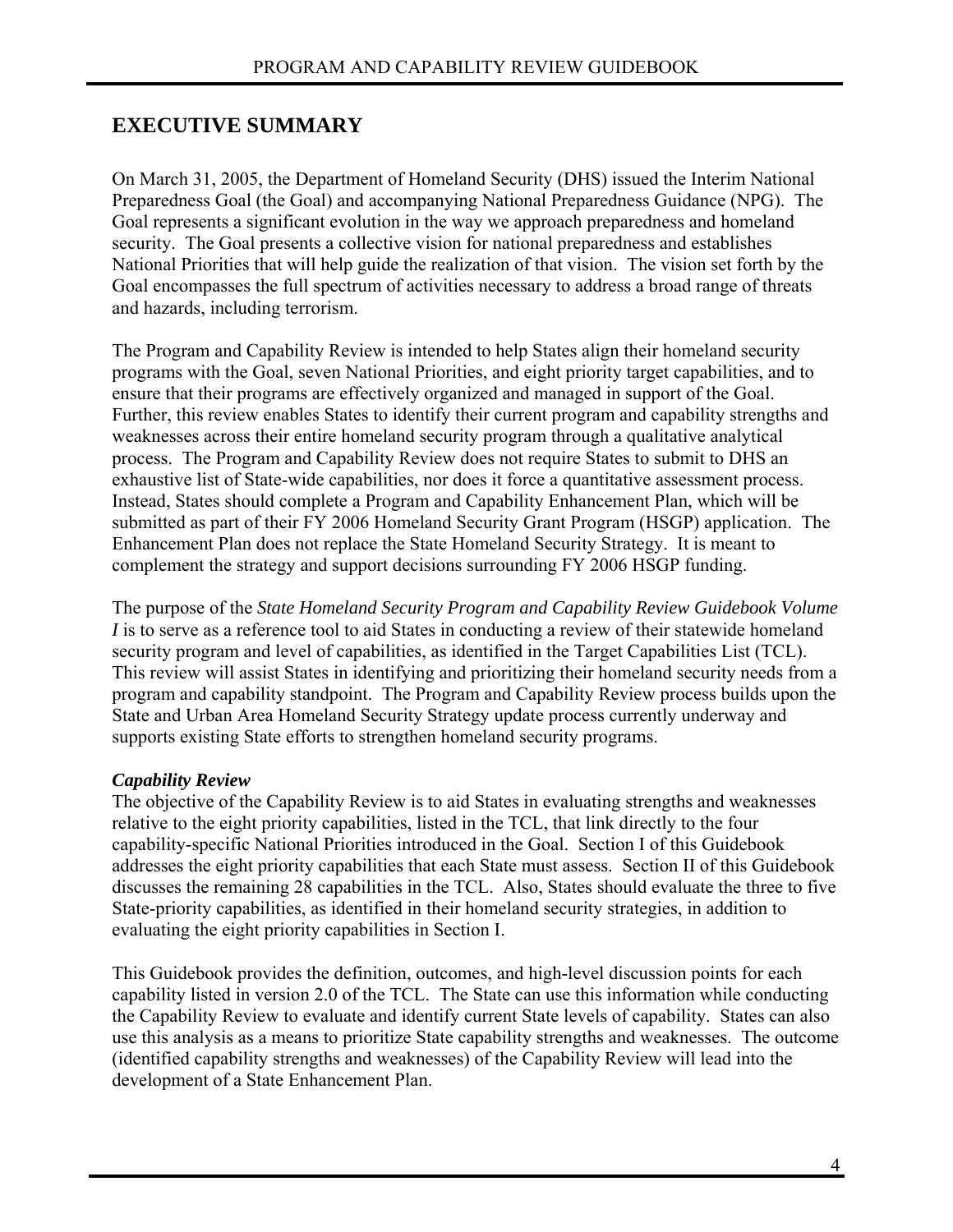#### *Program Review*

In the Program Review, States are essentially being asked to consider two high-level questions: 1) *Is the State program executing the appropriate activities to operate and manage the homeland security program?* and 2) *Has the State organized itself and established governance structures to effectively manage those activities?* To answer these questions, States will evaluate current homeland security program management capacity, baseline operations, and future program needs. An effective homeland security program requires sound program management structures that help ensure the program is capable of conducting business across departments, agencies, and disciplines at all levels of government. Successful efforts to build capabilities hinge on effective homeland security program management and operations. Understanding program management challenges can help address homeland security needs that support statewide efforts to enhance and sustain capabilities.

From a governance standpoint, a homeland security program involves the full lifecycle of program management including key components of processes, people, and tools with the crosscutting foundation of planning. These program management elements contribute to a framework for States to evaluate their program in a multi-dimensional fashion. As part of this process, States will analyze their homeland security programs to identify strengths and weaknesses and produce a comprehensive evaluation of program needs. The intended outcome of the Program Review is the development of corrective actions to enhance program management and strengthen operation areas that are most relevant to the State's homeland security program.

#### *Program and Capability Enhancement Plan*

The analytical output of the Program and Capability Review will be captured in the Program and Capability Enhancement Plan. The Enhancement Plan is a comprehensive program management plan that looks at homeland security irrespective of preparedness funding streams. An Enhancement Plan Template, including instructions, is provided separately as Volume II of this Guidebook. The Enhancement Plan template will help States consolidate the analysis, strengths, and weaknesses that are generated from the Program and Capability Review. The Enhancement Plan will work in tandem with the State Homeland Security Strategy and will help the State direct its homeland security activities toward a holistic, interagency, interdisciplinary approach for their homeland security program. Furthermore, the Enhancement Plan will assist States in prioritizing initiatives they wish to implement using preparedness program funding. As such, the Enhancement Plan must be submitted with the FY 2006 Investment Justification for HSGP funding. States will receive the FY 2006 HSGP Program Guidance and Application Kit on December 2, 2005. Applications, including the FY 2005 Investment Justification, are to be submitted to DHS within 90 days of Guidance release.

To further support the State's understanding of the connection between the Program and Capability Review process and the criticality of developing an enterprise-wide Enhancement Plan, DHS is offering Program and Capability Review Technical Assistance (TA) to facilitate the review process amongst key stakeholders in a personalized setting. The TA will include a thorough step-by-step tool to walk States through the review process, as well as onsite workshops beginning in the fall of 2005. These workshops will frame the overall process in conducting the Program and Capability Review and completing a Program and Capability Enhancement Plan that identifies State priority capabilities. The TA service will also underscore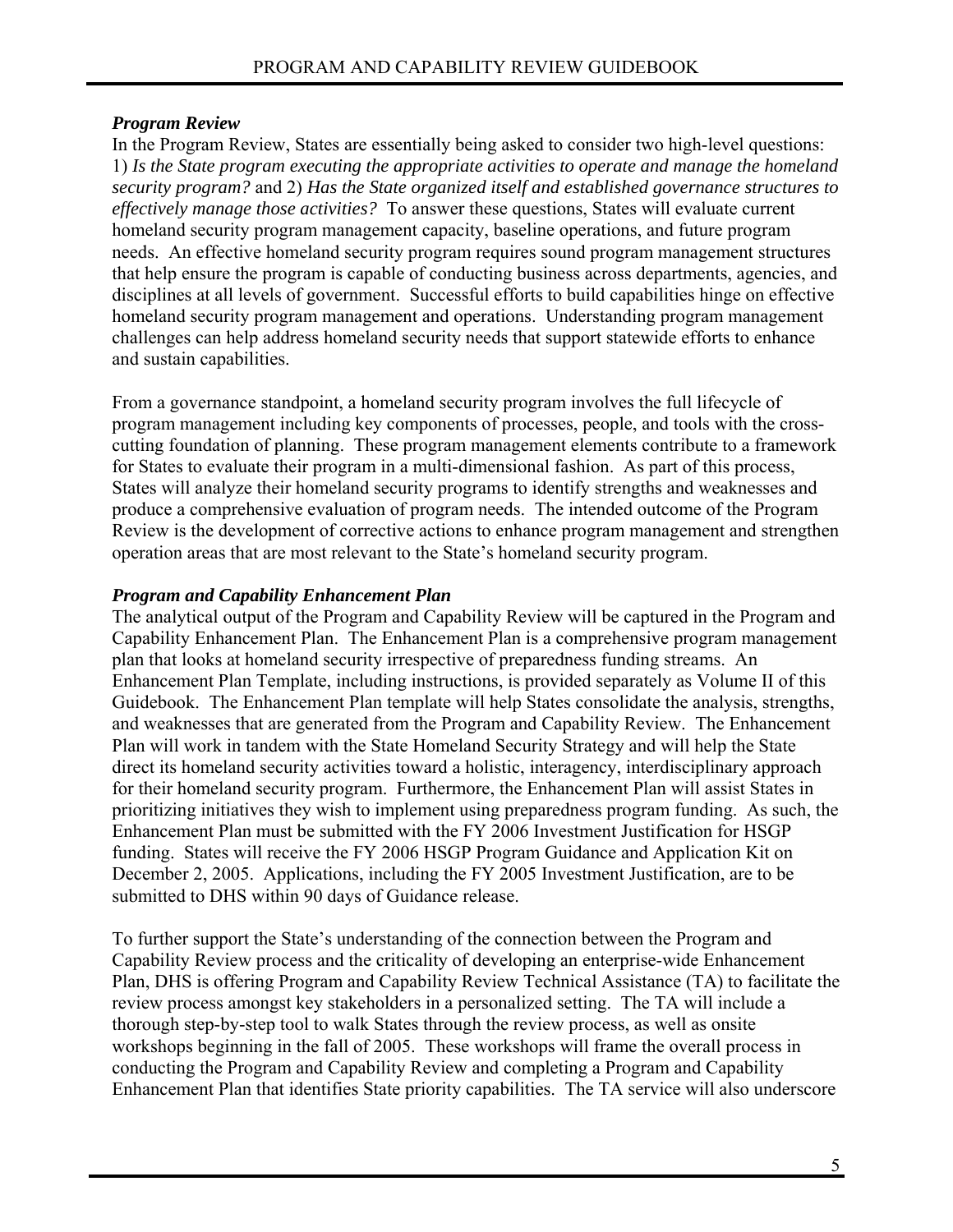the importance of developing a homeland security program management plan to oversee and implement the initiatives identified in the Enhancement Plan.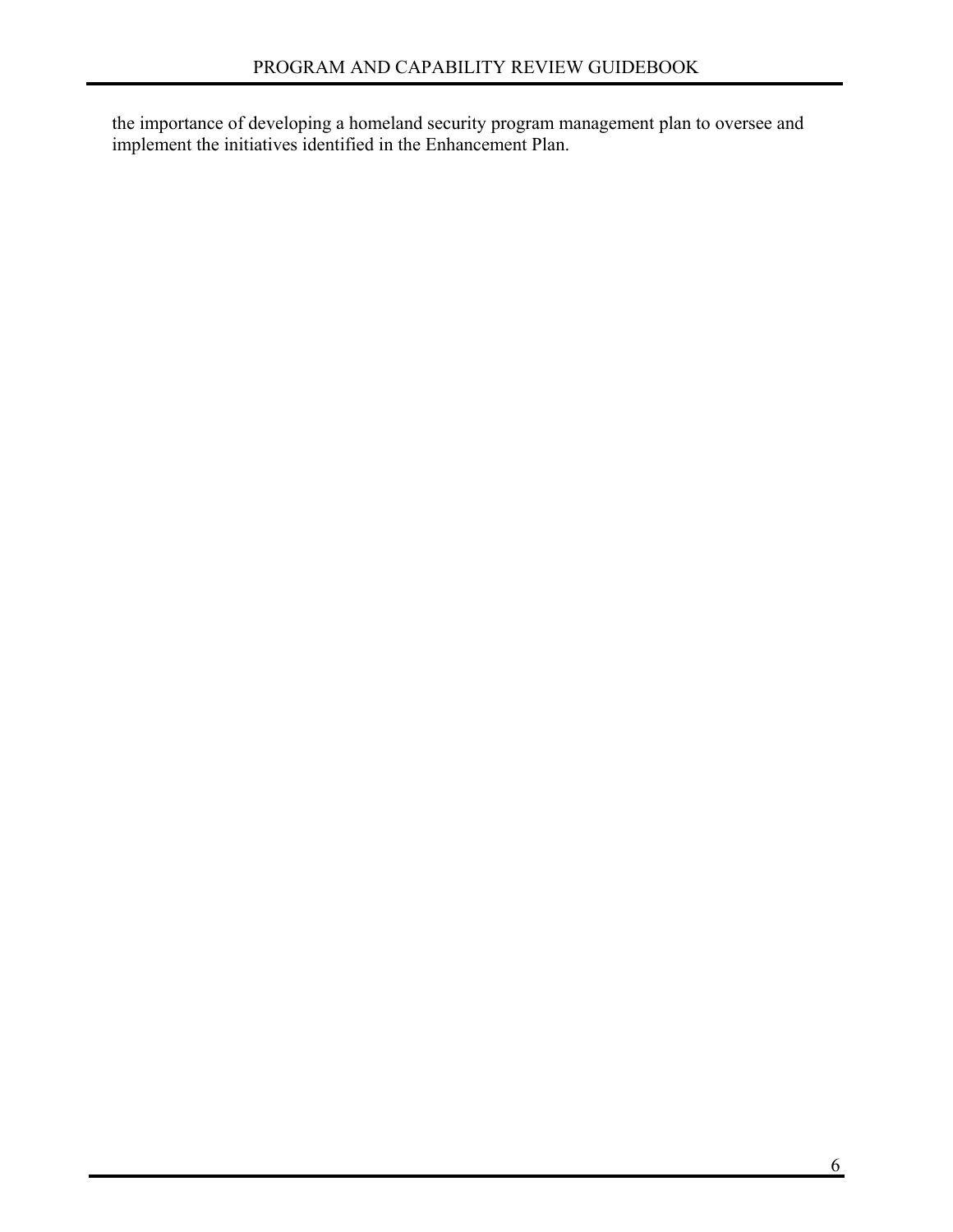# **OVERVIEW**

# **Purpose**

On March 31, 2005, the Department of Homeland Security (DHS) issued the Interim National Preparedness Goal (the Goal) and accompanying National Preparedness Guidance (NPG). The Goal establishes a vision for a preparedness system that is based largely on a capabilities-based planning process. Key building blocks for that system include the National Planning Scenarios, Universal Task List (UTL), Target Capabilities List (TCL), and seven National Priorities. Accompanying the key building blocks is a series of reviews and assessments of the State and Urban Areas preparedness activities conducted this year. The reviews and assessments are a part of the overall process of implementing the Goal; this process begins with the State and Urban Area Homeland Security Strategy Update, and continues with a State Homeland Security Program and Capability Review.

The purpose of the Program and Capability Review is to identify the strengths and weaknesses of the State homeland security program relative to the Goal, NPG, target capabilities, and program enhancement actions. As the TCL continues to evolve, the Program and Capability Review should be used as a tool for States in developing a comprehensive, enterprise-wide program management plan for homeland security, namely a Program and Capability Enhancement Plan. The Enhancement Plan, which will be submitted as part of the FY 2006 HSGP application package, will guide the implementation of States preparedness initiatives funding through the FY 2006 HSGP.

This year marks a significant change in how HSGP funds are allocated. The State and Homeland Security Program (SHSP), the Urban Area Security Initiative (UASI), and the Law Enforcement Terrorism Prevention Program (LETPP) Grant programs will be allocated in-part based on risk and need. For each of these programs, there will be: 1) a baseline allocation component and 2) a risk- and need-based component. The need-based grant funding allocations will be determined through a competitive award process. Through this process, States will apply for supplemental funding based on critical need for capability improvements, enhancements, or sustainment to the State homeland security program. The Program and Capability Review will provide the foundation for States' applications for needs-based funding.

# **Stakeholders in the Program and Capability Review**

Each State should engage a diverse group of stakeholders in the Program and Capability Review to ensure the analysis and resulting Enhancement Plan represents a collaborative, multidisciplinary, and multi-jurisdictional approach to State-wide program and capability planning. An example of a multi-disciplinary, cross-jurisdictional group of stakeholders is the State Senior Advisory Committee, which has been required as part of the Department of Health and Human Services (HHS) Centers for Disease Control (CDC), and Health Resources and Services Administration (HRSA) Cooperative Agreement Guidance since FY 2003, and as part of the FY 2005 DHS Homeland Security Grant Program (HSGP). The Senior Advisory Committee provides an example forum through which Program and Capability Review discussions and analyses can occur.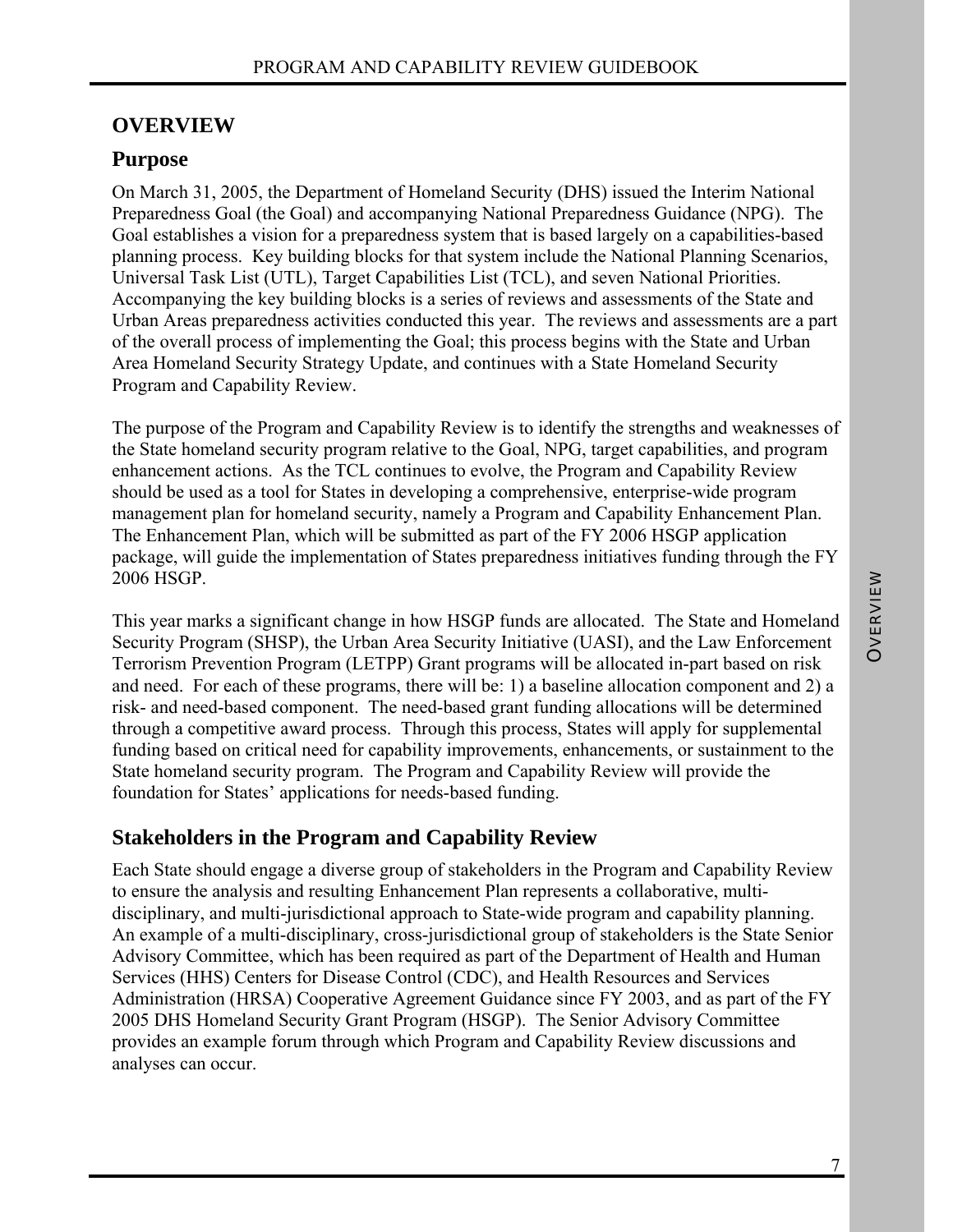Stakeholders involved in the Program and Capability Review should consist of multidisciplinary, multi-jurisdictional homeland security representatives who have an operational role relative to the State homeland security program and represent a wide range of functional area expertise. Recommended participants include senior agency officials who manage the State's homeland security programs, such as: representatives from the SAA, the State HAS office, the State EMA; personnel from law enforcement, fire, public health, public works, agriculture, information technology; and other pertinent disciplines. The purpose of this regionally comprehensive group is to identify State capability needs, evaluate the State homeland security program management, and develop an Enhancement Plan.

#### **The Interim National Preparedness Goal and the Program and Capability Review**

The Goal represents a significant evolution in the way we approach preparedness and homeland security. The Goal presents a collective vision for national preparedness and establishes National Priorities that will help guide the realization of that vision. The vision set forth by the Goal encompasses the full spectrum of activities necessary to address a broad range of threats and hazards, including terrorism.

The Goal also provides a common framework for a systems-based approach to build, sustain, and improve national preparedness. The Goal and other source documents—such as the National Incident Management System (NIMS), the National Response Plan (NRP), and the Interim National Infrastructure Protection Plan (NIPP)—define the mission areas of this framework as: prevent, protect, respond, and recover.

At the core of this framework, success

The vision of the National Preparedness Goal is:

*To engage Federal, State, local, and tribal entities, their private and nongovernmental partners, and the general public to achieve and sustain risk-based target levels of capability to prevent, protect against, respond to, and recover from major events in order to minimize the impact on lives, property, and the economy.* 

depends upon robust and adaptive collaboration—between the public and private sector, among different levels of government, throughout multiple jurisdictions, and amid departments and agencies within a single jurisdiction. Collaboration encompasses a wide range of planning, training, and operational activities aimed at coordinating the capabilities and resources of various agencies, organizations, and individuals. The common purpose of these activities is preventing, protecting against, responding to, and recovering from intentional as well as natural threats to people or property. As such, collaboration can be viewed as a critical element of success in all four mission areas.

Throughout FY 2006, States should focus on significantly enhancing capabilities that most closely relate to the seven National Priorities outlined in the Goal. While the TCL is a guide for States to meet target capabilities, the seven National Priorities listed in the Goal are intended to guide the Nation's preparedness efforts to meet its most urgent needs and capabilities, and fall into two categories: (A) three overarching priorities that contribute to the development of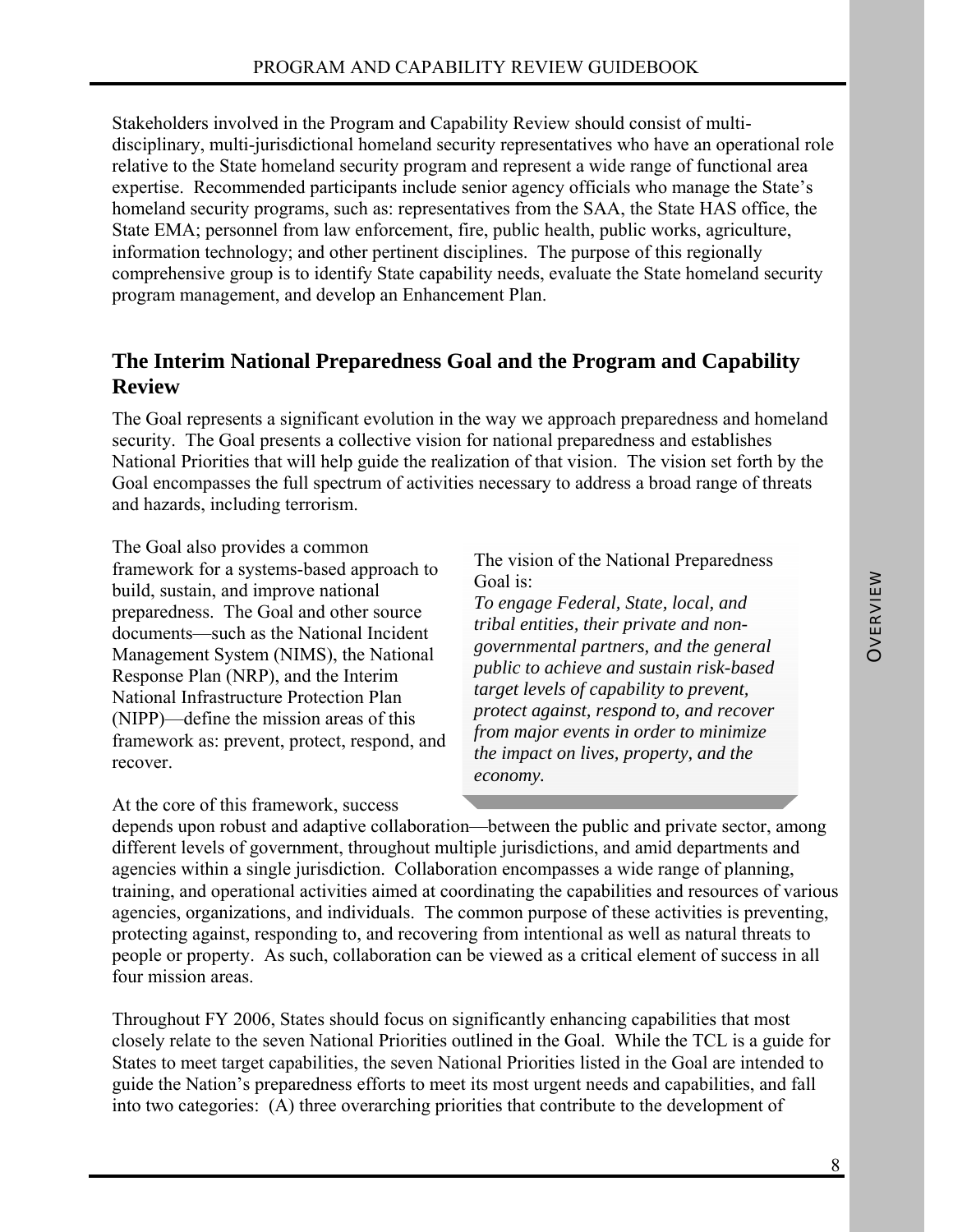multiple capabilities, and (B) four capability-specific priorities that focus on building selected capabilities for which the Nation has the greatest need. These four capability-specific priorities closely align to eight of the target capabilities in the TCL as shown in Figure 1 below.



#### **Figure 1– National Priorities and Priority Target Capabilities**

The Capability Review will address the capability-specific priorities through targeted analyses of the related eight priority capabilities. The Program Review will help States analyze their progress toward addressing the three overarching National Priorities and integrating them into the State homeland security program.

# **The Program and Capability Review in Context**

Many processes, programs, and capabilities are already in place within the State homeland security programs that support the Goal. The State and Urban Area Homeland Security Strategy review and update is the first step that States are taking toward integrating these processes, programs, and capabilities into their preparedness goals and objectives. The purposes of a Homeland Security Strategy are: 1) to provide a blueprint for comprehensive, enterprise-wide planning for homeland security efforts and 2) to provide a strategic plan for the use of related Federal, State, local, and private resources within the State and/or Urban Area before, during, and after threatened or actual domestic terrorist attacks, major disasters, and other emergencies. States and Urban Areas are required to submit their strategy updates to DHS by October 31, 2005 for verification and approval.

The Program and Capability Review and Enhancement Plan development are the next key steps for States in aligning their homeland security activities with the Goal. The Program and Capability Review and resulting Enhancement Plan will help States in answering three fundamental questions: "*How prepared are we*?", "*How prepared do we need to be*?", and "*How do we prioritize efforts to close the gap*?" As part of the FY 2006 HSGP process, States will be required to assess their capability strengths and needs and use the Program and Capability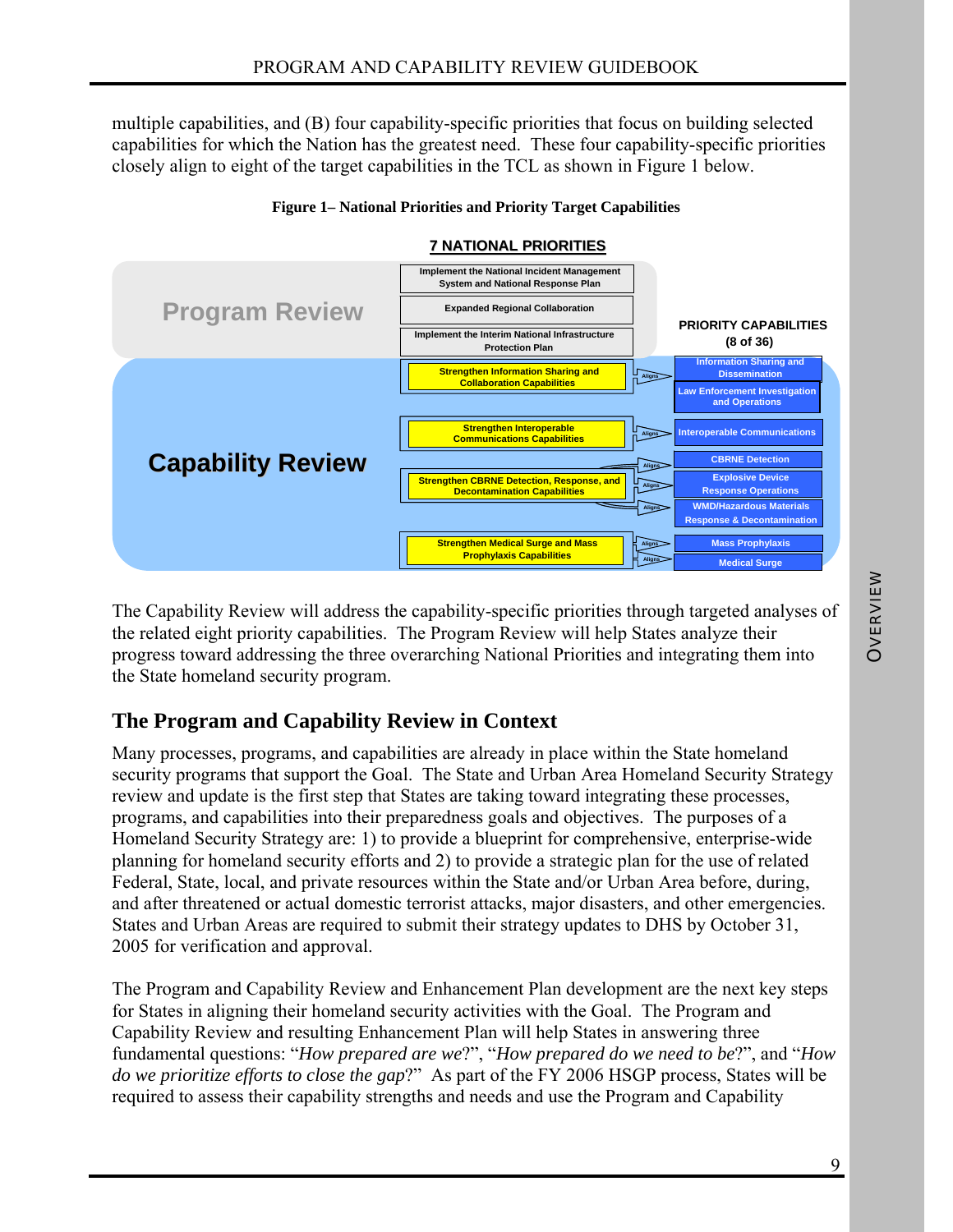Enhancement Plan to develop a formal investment justification outlining major sub-State, Statewide, or interstate initiatives when they seek DHS grant funding. The lessons learned through the Program and Capability Review can guide the State's future efforts to improve their homeland security program and enhance capabilities. In future years, States will participate in a capabilities assessment based on the TCL that will gauge their level of preparedness and identify statewide needs.

Figure 2 provides an overview of this year's State activities supporting the National Preparedness System for the first year of implementation. It illustrates the overall process beginning with the State and Urban Area Homeland Security Strategy Update and continuing with the Program and Capability Review.



#### **Figure 2– One-Year Process Overview**

# **Developing a Program and Capability Enhancement Plan**

A separate Program and Capability Enhancement Plan Template has been created to capture summary analysis of the Program and Capability Review discussions, and structure that analysis into an actionable plan. The Program and Capability Enhancement Plan will also serve as the foundation for completing a strong investment justification to request needs-based funding through the FY 2006 HSGP.

Completing the Program and Capability Enhancement Plan is the first step in assessing needs for FY 2006 and developing an investment justification that outlines a plan for addressing that need. The FY 2006 HSGP Program Guidance and Application Kit, which States will receive on December 2, 2005, will include an investment justification template for States to complete – using the findings of their Program and Capability Review and Enhancement Plan – and submit to DHS within 90 days of Guidance release.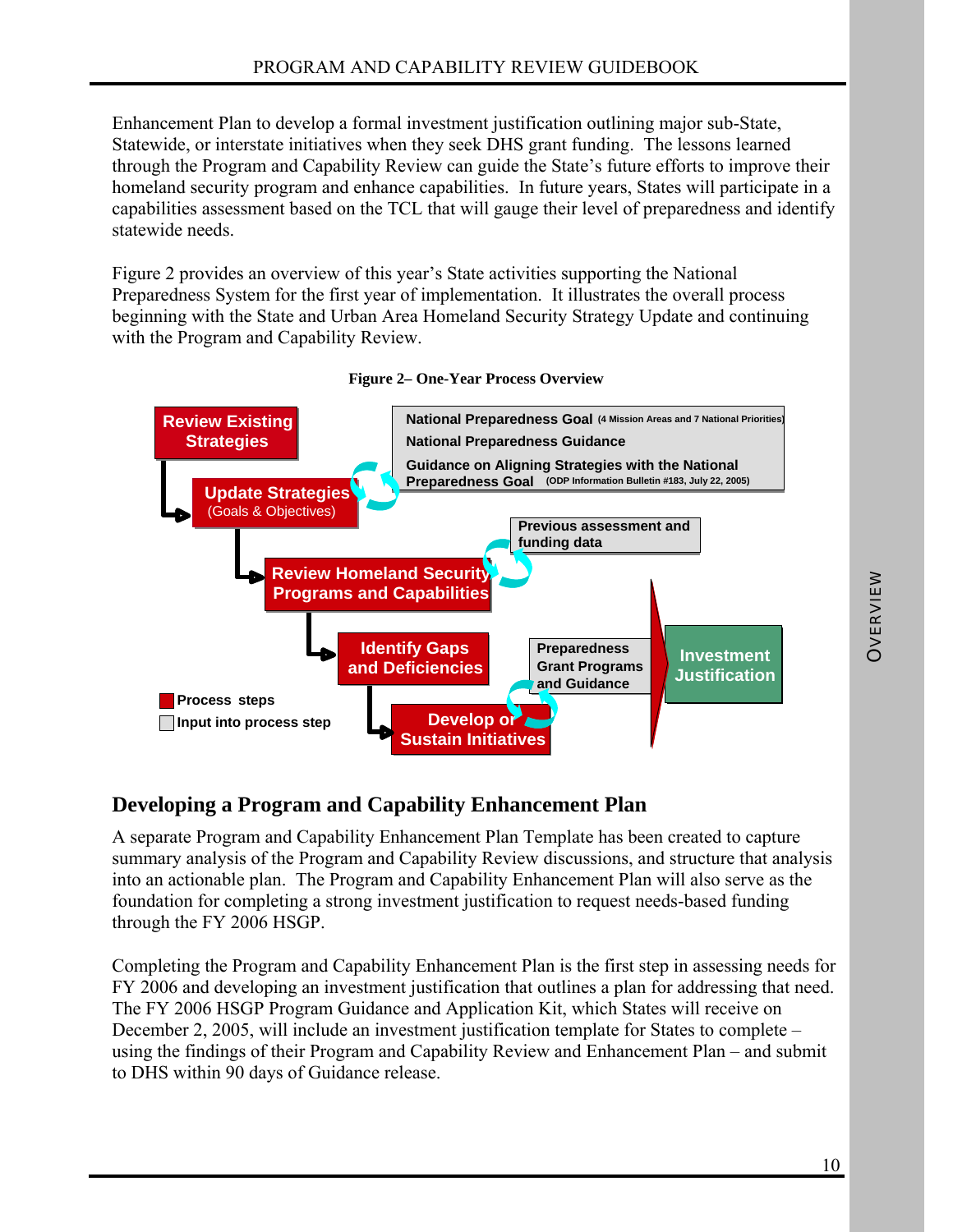# **Guidance and Instructions for the Program and Capability Review**

This Guidebook provides a framework to strategically evaluate State homeland security programs and capability levels, with a focus on program management structure and the seven National Priorities. States are encouraged to go above and beyond these requirements and address additional capabilities that are a priority for them based on their unique strategic goals and objectives as identified in their State Homeland Security Strategy.

Sections I and II of the Guidebook together constitute the full Capability Review, which addresses all 36 capabilities from the TCL. Section I addresses the eight Priority Capabilities from the TCL that link directly to the four capability-specific National Priorities in the Goal. Section II reviews the additional 28 capabilities from the TCL. Definitions, outcomes, and a series of high-level discussion points are provided for each priority capability. States can use these tools in their evaluation. These capability discussion points are based on the critical tasks and associated performance measures included in the TCL version 2.0.

Section III of the Guidebook, the Program Review, addresses program management from a governance standpoint. The Program Review involves the full lifecycle of program management, including key components of processes, people, and tools on top of the crosscutting foundation of planning. These program management elements contribute to a multidimensional framework for States to evaluate their homeland security program. The Program Review also addresses the three overarching national priorities that address regional collaboration, NIMS/NRP implementation, and Interim NIPP implementation.

This exercise is intended to be qualitative, not quantitative, in nature. The evaluation process will not produce a score or grade. The purpose of the Program and Capability Review is to foster a multi-disciplinary discussion within the State on both priority capabilities and the overall effectiveness of the homeland security program. The outcome of these discussions will support the creation of a Program and Capability Enhancement Plan, as well as support the completion of an Investment Justification for FY 2006 HSGP funding.

#### **Customized State Assessment, Grants, and Program Data Reports**

DHS recognizes that States have already provided substantial data on both capabilities and expenditures that are relevant to the Program and Capability Review and Enhancement Plan process. Although this data pre-dates the release of the Goal, DHS is providing a State-specific report to help launch analysis of need based on capabilities and State homeland security efforts. This report, found in Appendix A, is based on three pillars of data that can further support the Program and Capability Review efforts: 1) homeland security program narratives submitted with the FY 2005 HSGP applications; 2) expenditure data from the December 2004 grants reporting submission; and 3) capabilities assessment data from the 2003 State Homeland Security Assessment and Strategy Process.

The program narratives submitted by States with their FY 2005 HSGP applications have been compiled and analyzed to highlight general trends both statewide and nationally that may be of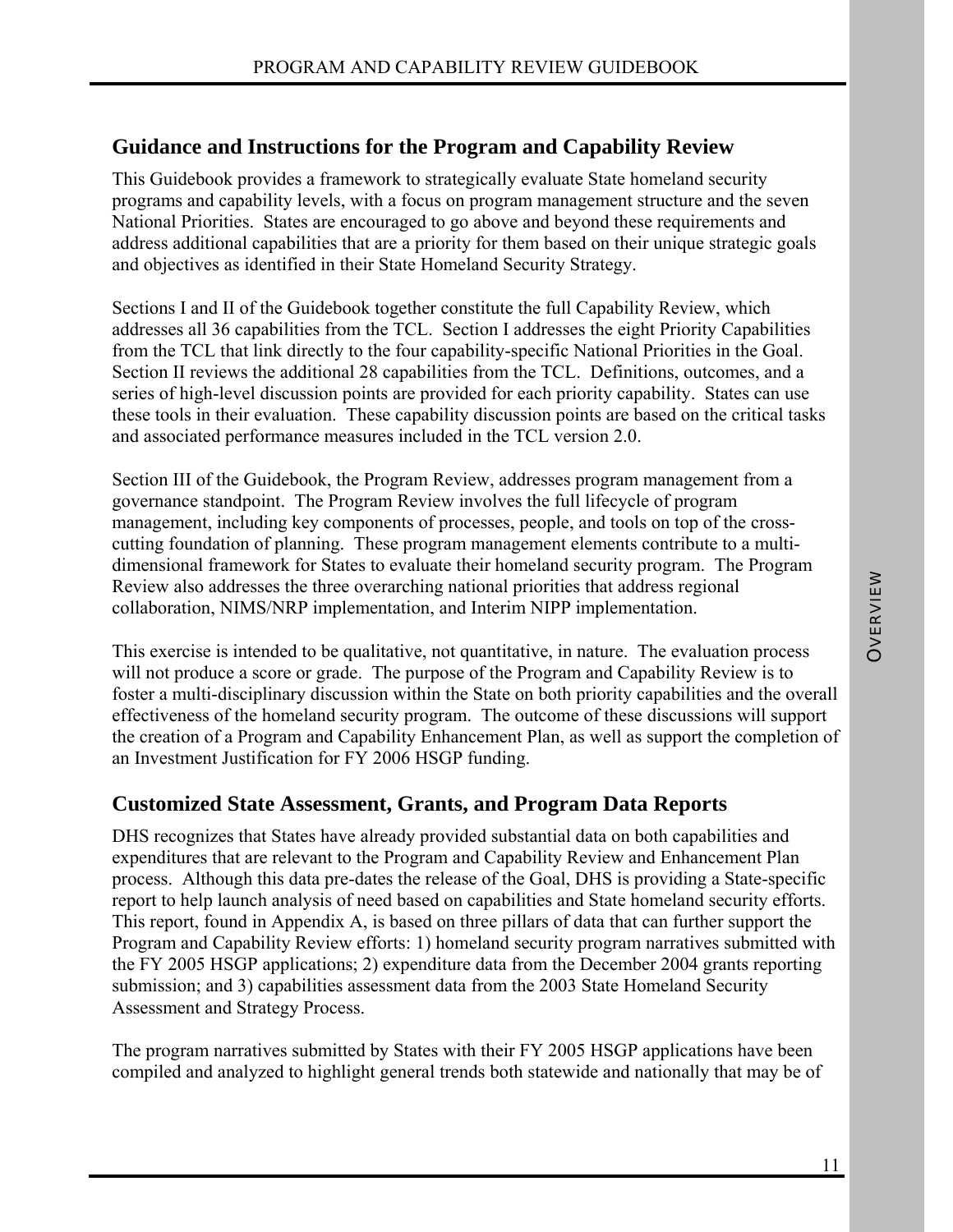interest to States as they review the structures and effectiveness of their homeland security programs.

The 2003 State Homeland Security Assessment and Strategy process includes tasks that various emergency response disciplines would be expected to complete following a Chemical Biological Radiological Nuclear Explosive (CBRNE) terrorism incident. DHS has mapped these tasks by discipline to one or more of the 36 capabilities and created a report that frames the State responses in the new context of the target capabilities.

Similarly, each of the project types included in a recent grant reporting submission has been mapped to one or more of the 36 capabilities. Because of the timing of the fiscal year spending, the FY 2005 grants reporting submission provides a rough estimate of FY 2004 grant dollars that have been spent in support of building or sustaining a particular capability.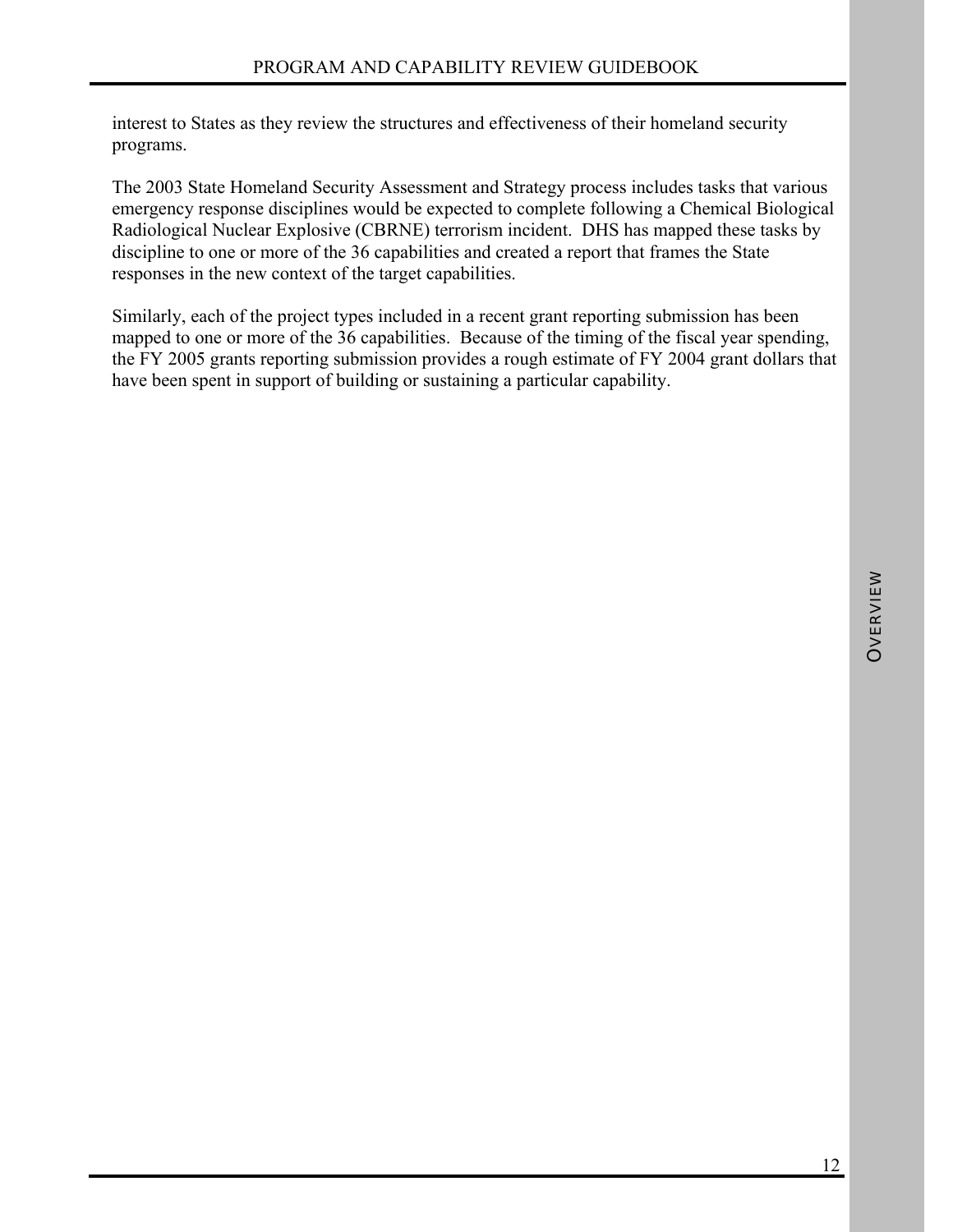# **SECTION I: PRIORITY CAPABILITY REVIEW**

Capabilities are a combination of resources that provide the means to achieve a measurable outcome. States must evaluate their current capacities against the eight priority capabilities. The links between the capability-specific National Priorities and eight Priority Capabilities are shown below:

| <b>Capability-Specific National Priorities</b>                            | <b>Priority Target Capabilities</b>                    |
|---------------------------------------------------------------------------|--------------------------------------------------------|
| Strengthen Information Sharing and                                        | Intelligence/Information Sharing and                   |
| <b>Collaboration Capabilities</b>                                         | Dissemination (Prevent Mission Area)                   |
|                                                                           | Law Enforcement Investigation and                      |
|                                                                           | Operations (Prevent Mission Area)                      |
| Strengthen Interoperable Communications                                   | Interoperable Communications (Common                   |
| Capabilities                                                              | Target Capability)                                     |
| Strengthen CBRNE Detection, Response,<br>and Decontamination Capabilities | <b>CBRNE</b> Detection ( <i>Prevent Mission Area</i> ) |
|                                                                           | <b>Explosive Device Response Operations</b>            |
|                                                                           | (Respond Mission Area)                                 |
|                                                                           | WMD/Hazardous Materials Response &                     |
|                                                                           | Decontamination (Respond Mission Area)                 |
| Strengthen Medical Surge and Mass<br>Prophylaxis Capabilities             | Medical Surge (Respond Mission Area)                   |
|                                                                           | Mass Prophylaxis (Respond Mission Area)                |

Separate discussions are presented for each priority capability. Each discussion includes a capability definition, expected capability outcomes, and a series of high-level discussion points about the capability to assist States in conducting their Capability Review. The capability definition is a statement of the principle action or capability activity that a State must perform to be deemed capable in the specific preparedness area. The expected outcomes of each capability result from performance of one or more tasks, under specified conditions, and link to national standards. The high-level discussion points can be used while State working groups are evaluating the State's capability strengths and weaknesses.

The discussion points are based on critical tasks and performance measures included in TCL version 2.0. These points will serve as the basis for current capability level evaluation. This evaluation will then serve as a founding step in the Enhancement Plan development process.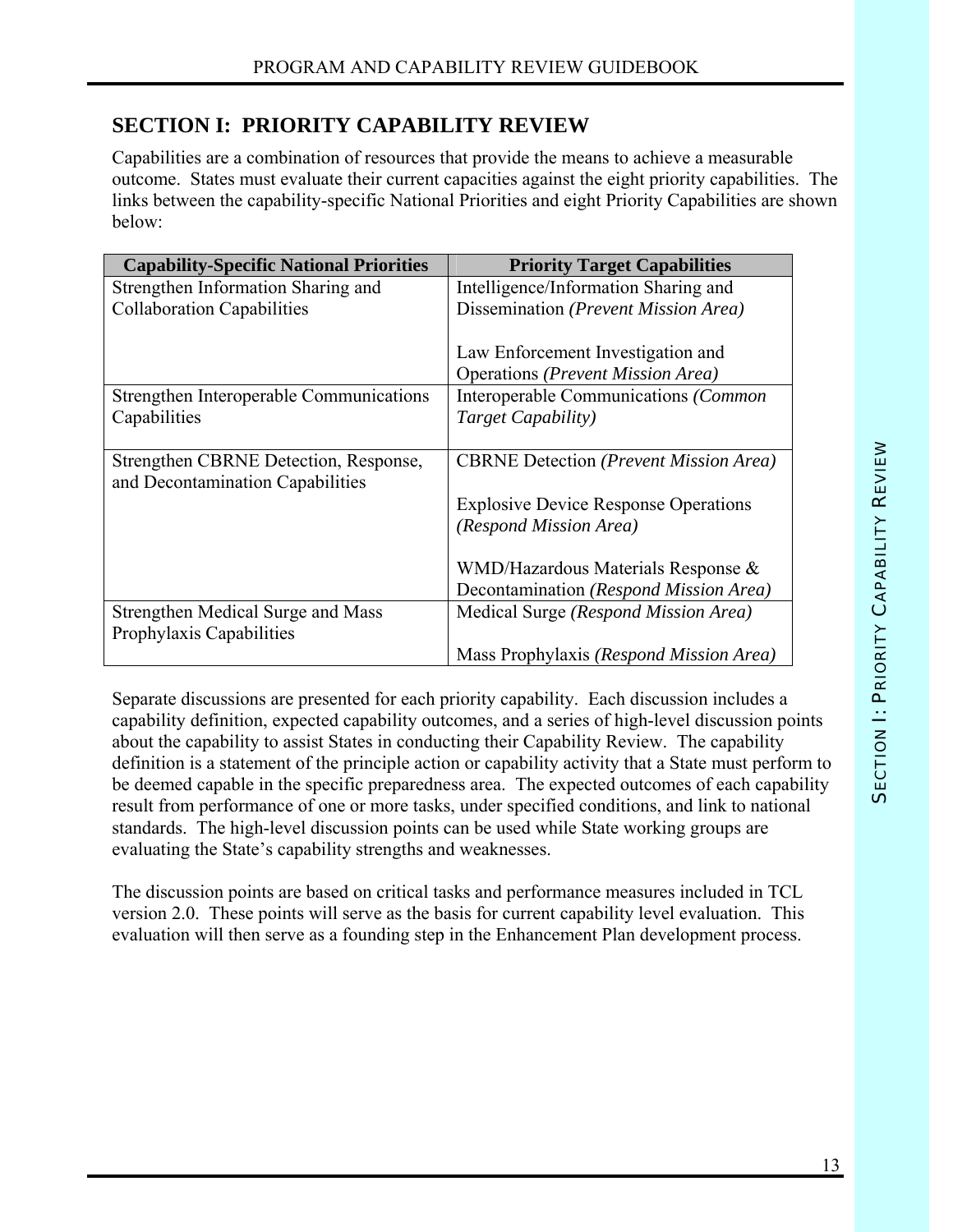#### **PRIORITY TARGET CAPABILITIES**

# **Intelligence / Information Sharing and Dissemination (Prevent Mission Area)**

#### **Capability Definition**

Intelligence / Information Sharing and Dissemination capabilities are necessary tools to enable efficient prevention, protection, response, and recovery activities. Intelligence /Information Sharing and Dissemination is the multi-jurisdictional, multidisciplinary exchange and dissemination of information and intelligence among the Federal, State, local and Tribal layers of government, the private sector, and citizens. The goals of sharing and dissemination are to facilitate the distribution of relevant, actionable, timely, and preferably declassified or unclassified information and/or intelligence that is updated frequently to the consumers that need it. More simply, the goal is to get the right information, to the right people, at the right time.

An effective intelligence / information sharing and dissemination system will provide durable, reliable and effective information exchanges (both horizontally and vertically) between those responsible for gathering information, analysts, and consumers of the threat-related information. It will also allow for feedback and other necessary communications in addition to the regular flow of information and intelligence.

#### **Capability Outcome**

Effective and timely sharing of information and intelligence occurs across Federal, State, local, Tribal, regional, and private sector entities to achieve coordinated awareness, preparedness, protection, prevention of, and response to terrorist activities. To meet the desired outcome the following objectives must be achieved: (1) All pertinent stakeholders across all disciplines are identified and incorporated into the information flow through a clearly defined information sharing system; (2) Information flows vertically (from the Federal level through regions, States, locals and Tribes and back) within Law Enforcement and other appropriate agencies in a timely and effective manner; (3) Information flows across disciplines (among fire departments, EMS (Emergency Management System) units, public works, the private sector, etc.) at all levels and across jurisdictions in a timely and efficient manner.

#### **Capability Discussion Points**

When discussing and analyzing the State's homeland security preparedness capabilities, stakeholder participants should consider the following:

- The way in which the current technical infrastructure in your State supports the receipt and dissemination of relevant homeland security information (and classified information if necessary).
- The training and skills of personnel that support Intelligence / Information Sharing and Dissemination including whether or not they maintain the appropriate clearances to handle classified information if necessary.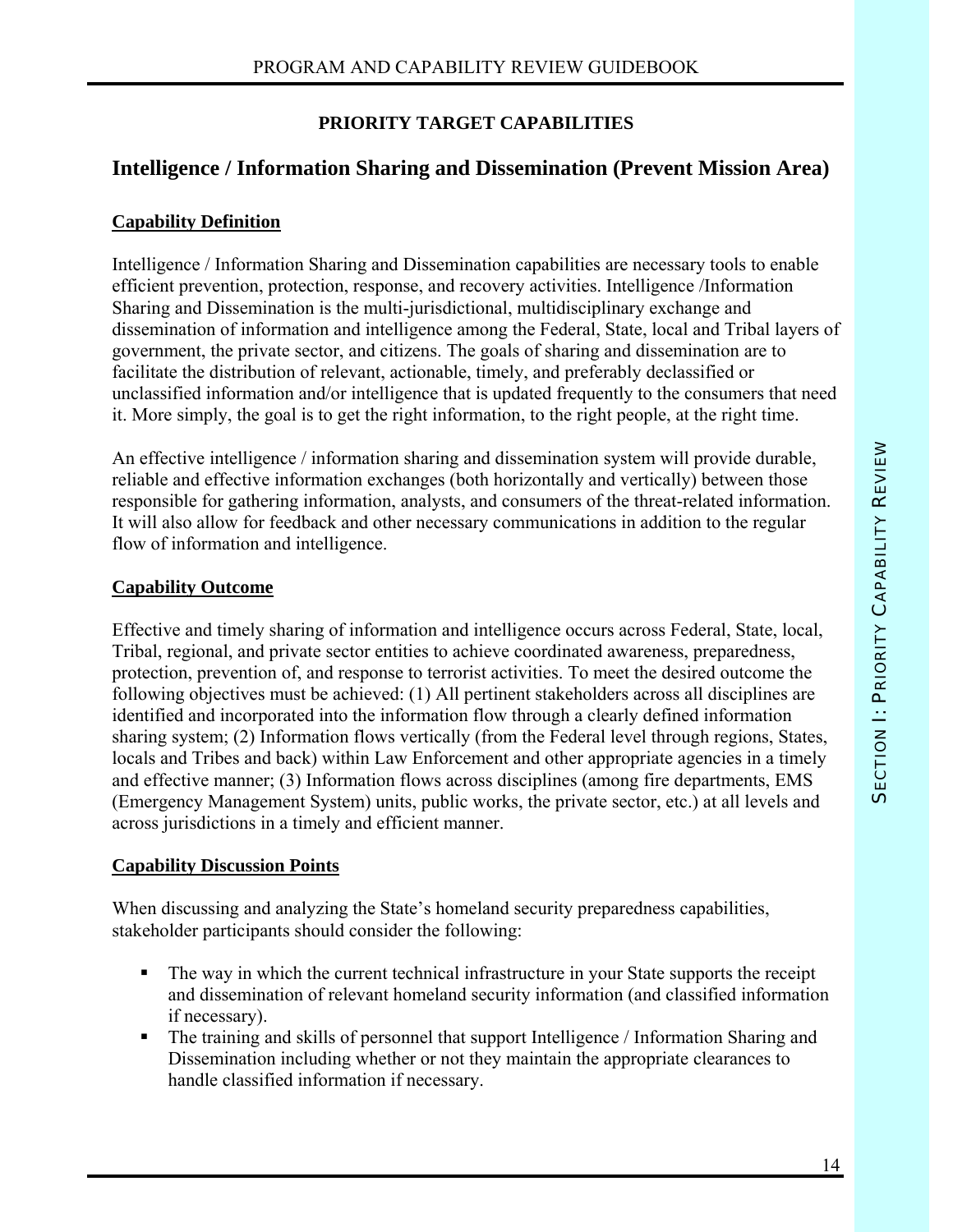- Federal, State, local, tribal, regional, and private sector efforts to help establish or adopt national, standardized plans, protocols, and procedures for Intelligence / Information Sharing and Dissemination.
- The systems and information that are provided for all affected State agencies that gather data on potential or current terrorist activities and all-hazards incidents.
- The way in which training and exercises have been developed and executed for meeting the standards, protocols, and procedures, of the Intelligence / Information Sharing and Dissemination priority.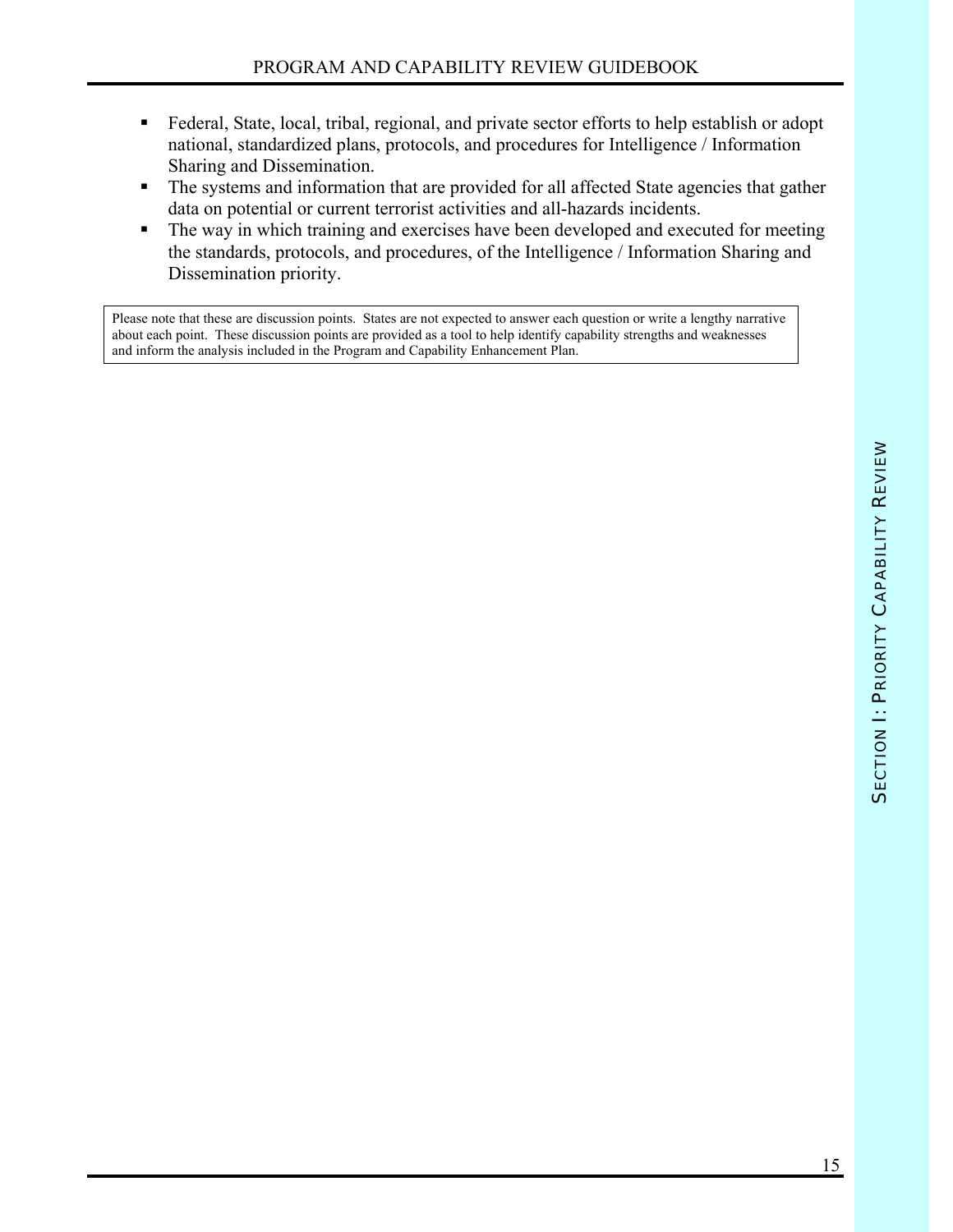# **Law Enforcement Investigation and Operations (Prevent Mission Area)**

#### **Capability Definition**

The broad range of activities undertaken by law enforcement and related entities to detect, examine, probe, investigate and conduct operations related to potential terrorist activities. Current and emerging investigative techniques are used, with emphasis on training, legal frameworks, recognition of indications and warning, source development, interdiction, and related issues special to antiterrorism activities.

#### **Capability Outcome**

Successful deterrence, detection, disruption, investigation, and apprehension of suspects involved in criminal activities related to homeland security. To meet the desired outcome the following objectives must be achieved: (1) Law enforcement personnel are able to carry out effective investigations of criminal/suspicious activities potentially related to terrorism; (2) Law enforcement and other appropriate personnel effectively receive, develop, and share information to aid in the conduct of an investigation; (3) Law enforcement coordinate effectively with CI/KR and private sector officials to facilitate an investigation; (4) Law enforcement and related personnel develop and maintain incident response plans; (5) Specialized units/ personnel are utilized for search, seizure and/or intervention/interdiction operations; and (6) Appropriate investigative units and/or personnel are capable of functioning in potentially hazardous and CBRNE environments and situations.

#### **Capability Discussion Points**

When discussing and analyzing the State's homeland security preparedness capabilities, stakeholder participants should consider the following:

- The current State structure to conduct investigations related to potential terrorist activities and how this structure is coordinated across the State and local jurisdictions.
- The State's processes and procedures for identifying and reporting suspicious activities and persons – related to suspected terrorist activity – to appropriate authorities using appropriate channels.
- The information sharing channels established with key federal, State, and local entities for investigative efforts.
- The State's plans and procedures in place for securing and preserving an incident scene (i.e., consider the processes in place for gathering, cataloging, and preserving evidence, including laboratory analysis).
- The ways in which law enforcement investigation and operations processes and procedures are exercised.
- The State's process for obtaining security clearances and if a lack of security clearances adversely affects the State's ability to investigate and intervene in potential terrorist activity.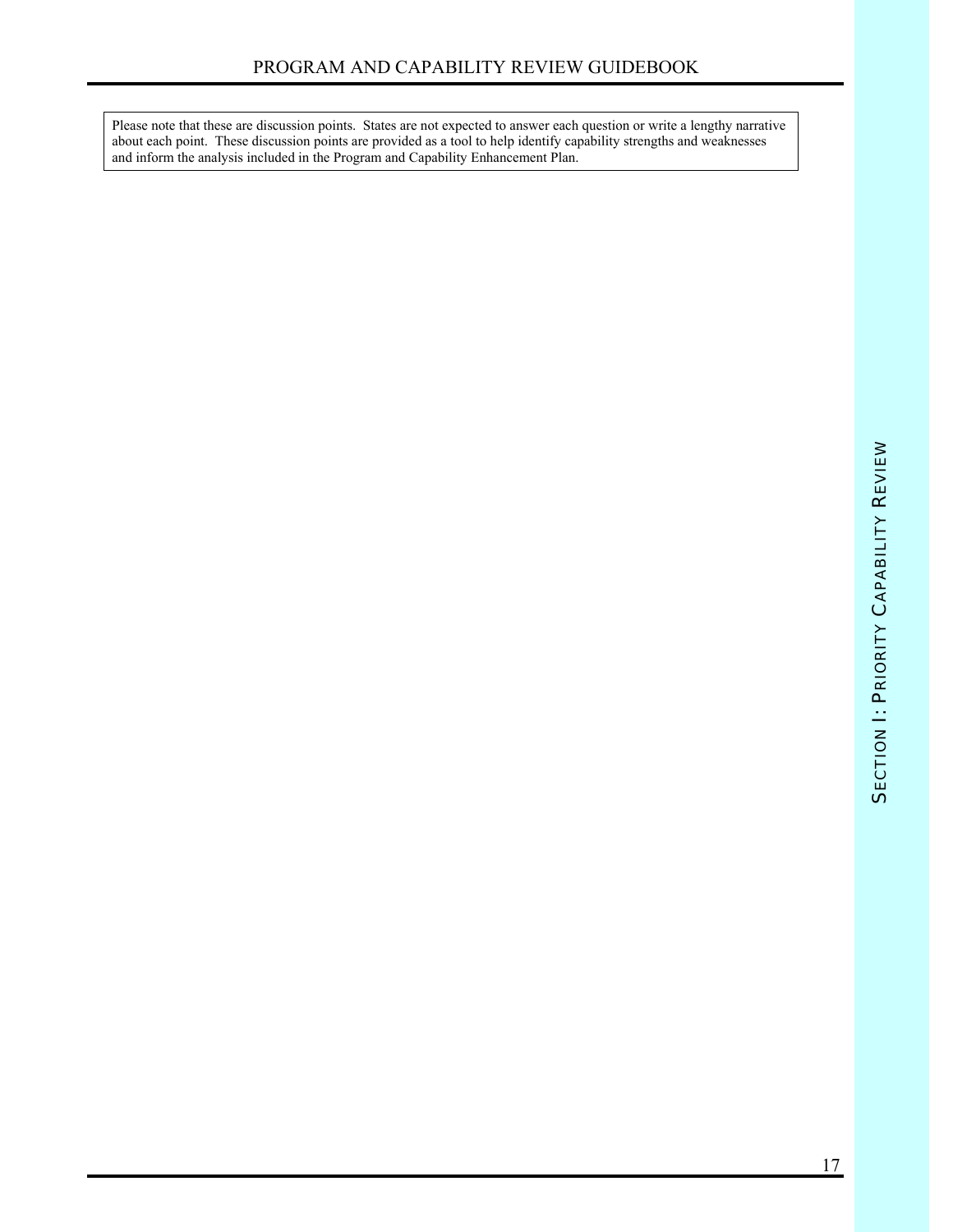# **Interoperable Communications (Common Target Capability)**

#### **Capability Definition**

Communications interoperability is the ability of public safety and service agencies to talk within and across entities and jurisdictions via radio and associated communications systems, exchanging voice, data and/or video with one another on demand, in real time, when needed, when authorized.

#### **Capability Outcome**

A continuous flow of critical information is maintained as needed among multi-jurisdictional and multi-disciplinary emergency responders, command posts, agencies, and governmental officials for the duration of the emergency response operation in compliance with National Incident Management System (NIMS). To accomplish this, the jurisdiction has a continuity of operations plan for public safety communications to include the consideration of critical components, networks, support systems, personnel, and an appropriate level of redundant communications systems in the event of emergency.

#### **Capability Discussion Points**

When discussing and analyzing the State's homeland security preparedness capabilities, stakeholder participants should consider the following:

- The emergency response communication plans that are in place which incorporate management structures following NIMS and NRP guidance (i.e., discuss how these plans ensure uninterrupted flow of critical communication).
- Communications systems that exist and how they operate reliably throughout the jurisdiction's response area (for example, how communications identify "dead spots" and how alternate strategies are in place to maintain effective communications in "dead spot" areas).
- Efforts to train personnel to use communications systems and equipment.
- Communications systems in terms of a) Interoperability across jurisdictions b) Security c) Redundancy d) Fault tolerance
- The ways in which existing State plans and systems developed are being tested in exercises.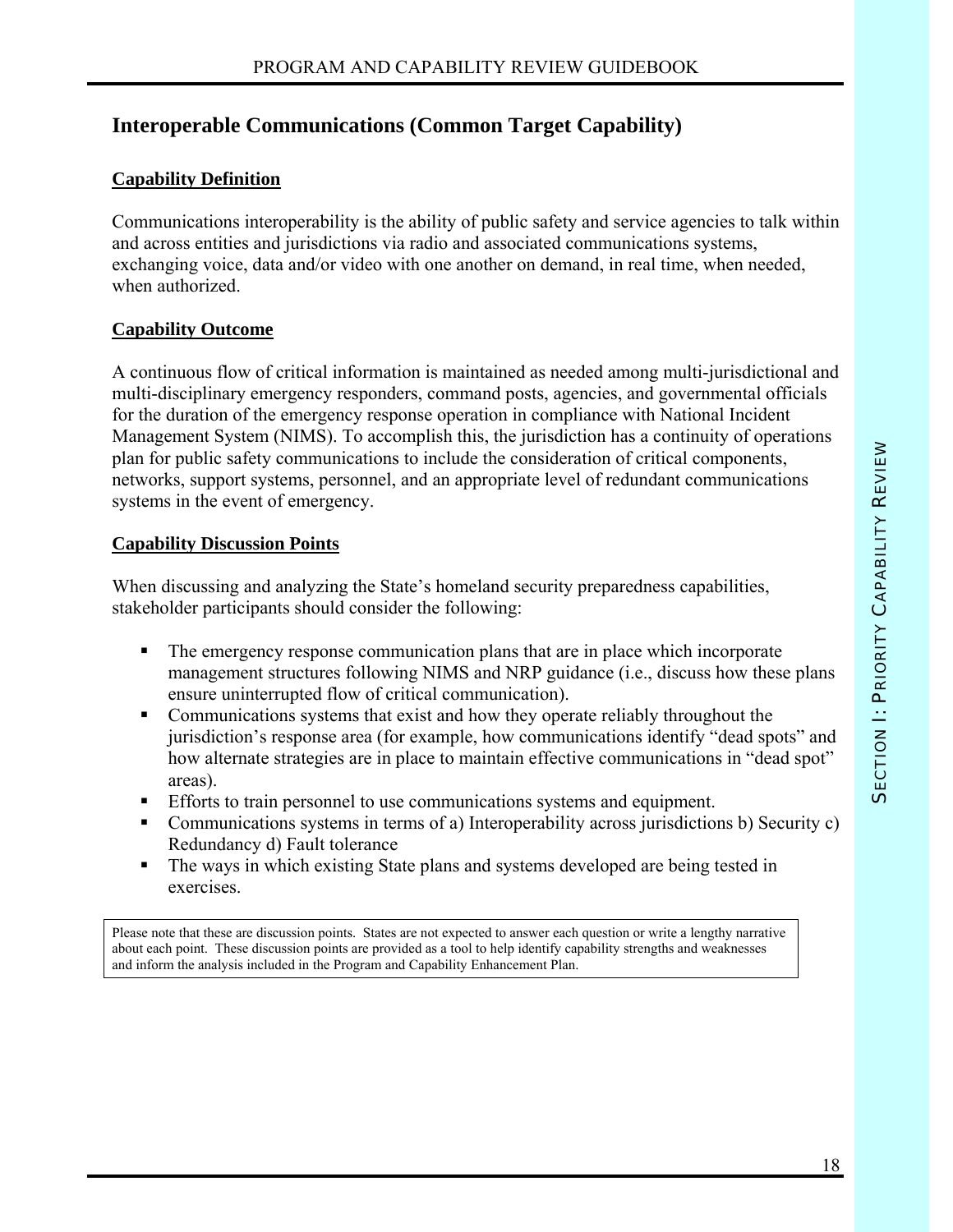# **CBRNE Detection (Prevent Mission Area)**

#### **Capability Definition**

The capability to protect against weapons of mass destruction (WMD) through deployment of systems that ensure early detection of the import, transport, manufacture or release of chemical, biological, radiological, nuclear and explosive materials. The CBRNE Detection target capability is not just about technology, but rather the ability to recognize and resolve potential CBRNE threats through equipment, education, and effective protocols. The importance of training, communication, and close coordination with the intelligence community (with special attention to fusion centers and processes) was recognized as critical enabling elements of the two performance objectives. However, only the CBRNE detection specific tasks to these crosscutting elements have been identified in this capability. The CBRNE Detection target capability does not include actions taken to mitigate the consequences of a CBR (Chemical, Biological, Radiological) release or activities to render any CBRNE device safe. The needs of these important functions are identified in other target capabilities.

#### **Capability Outcome**

Chemical, biological, radiological, nuclear, and/or explosive (CBRNE) materials are rapidly detected, identified and safely managed at borders, critical locations, events and incidents. To meet the desired outcome the following objectives must be achieved: (1) CBRNE detection at key interdiction points. This objective has a primary focus on fixed locations where federal, tribal, state, or local entities have authority to inspect people and/or goods for safety or security reasons. Examples include customs inspections at points of entry and weigh stations or agricultural inspection points within the U.S. (2) CBRNE surveillance. This objective refers to general area monitoring, ad hoc inspection points, or targeted area search. Examples include community, venue, or mass transit system monitoring for CBR release, explosives screening of vehicles and personnel entering an event, and searches to locate unauthorized radioactive material in a venue or community.

#### **Capability Discussion Points**

When discussing and analyzing the State's homeland security preparedness capabilities, stakeholder participants should consider the following:

- The adequacy of plans, policies, and procedures for CBRNE detection, response, and decontamination capabilities.
- Mutual aid agreements, both intra-State and inter-State for CBRNE detection, response, and decontamination capabilities.
- **Procurement plans in place that ensure response communities are properly equipped with** detection, response, and decontamination equipment.
- Whether or not appropriate disciplines are being trained at suitable levels in a regional approach across disciplines and jurisdictions.
- The ways in which training plans are improving CBRNE detection, response, and decontamination capabilities within the State.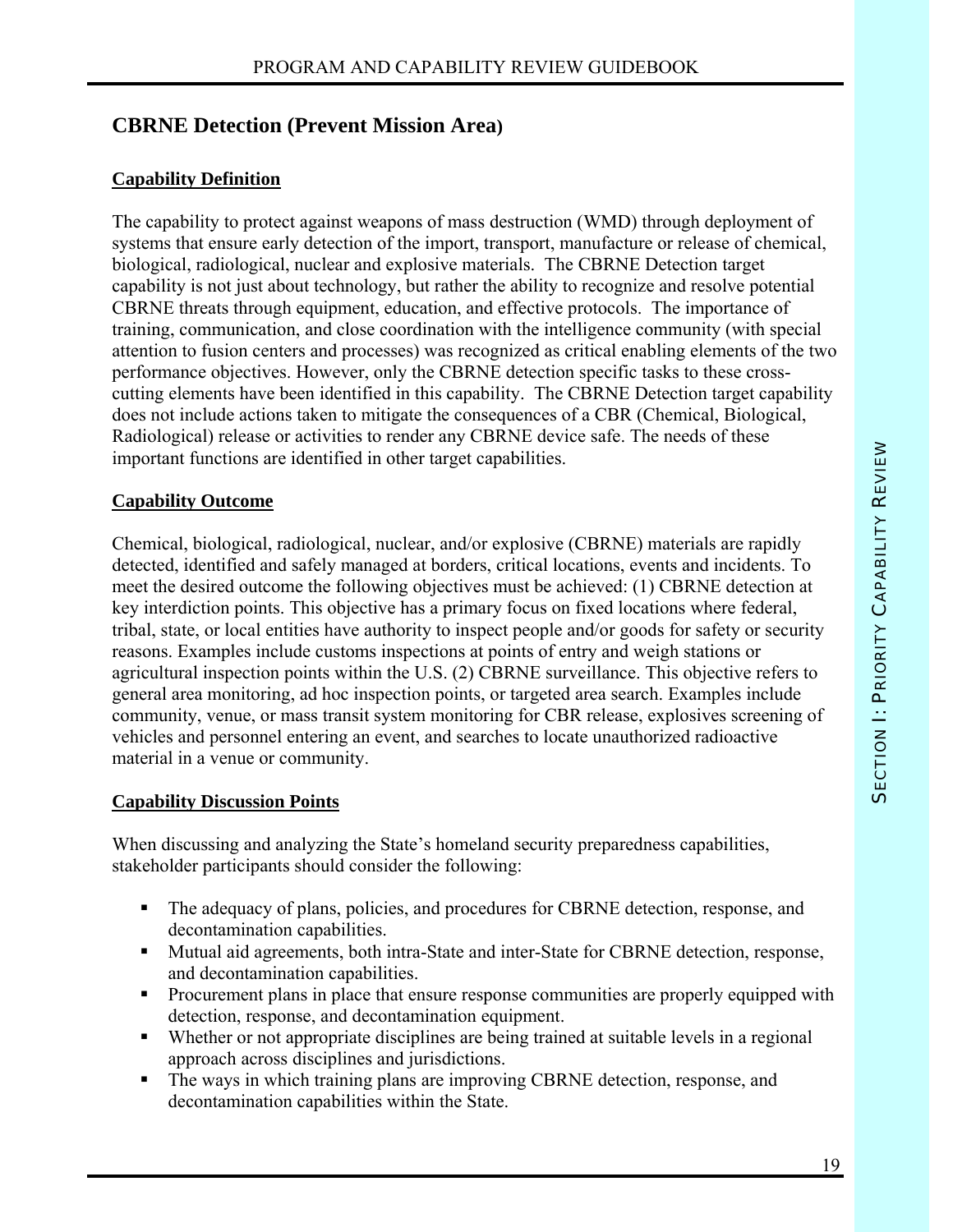- How the CBRNE plans, policies, and procedures address potential public disorder, isolated/widespread violence, and other security issues.
- How the plans, policies, and procedures address the integration of public health surveillance activities with/for CBRNE detection and response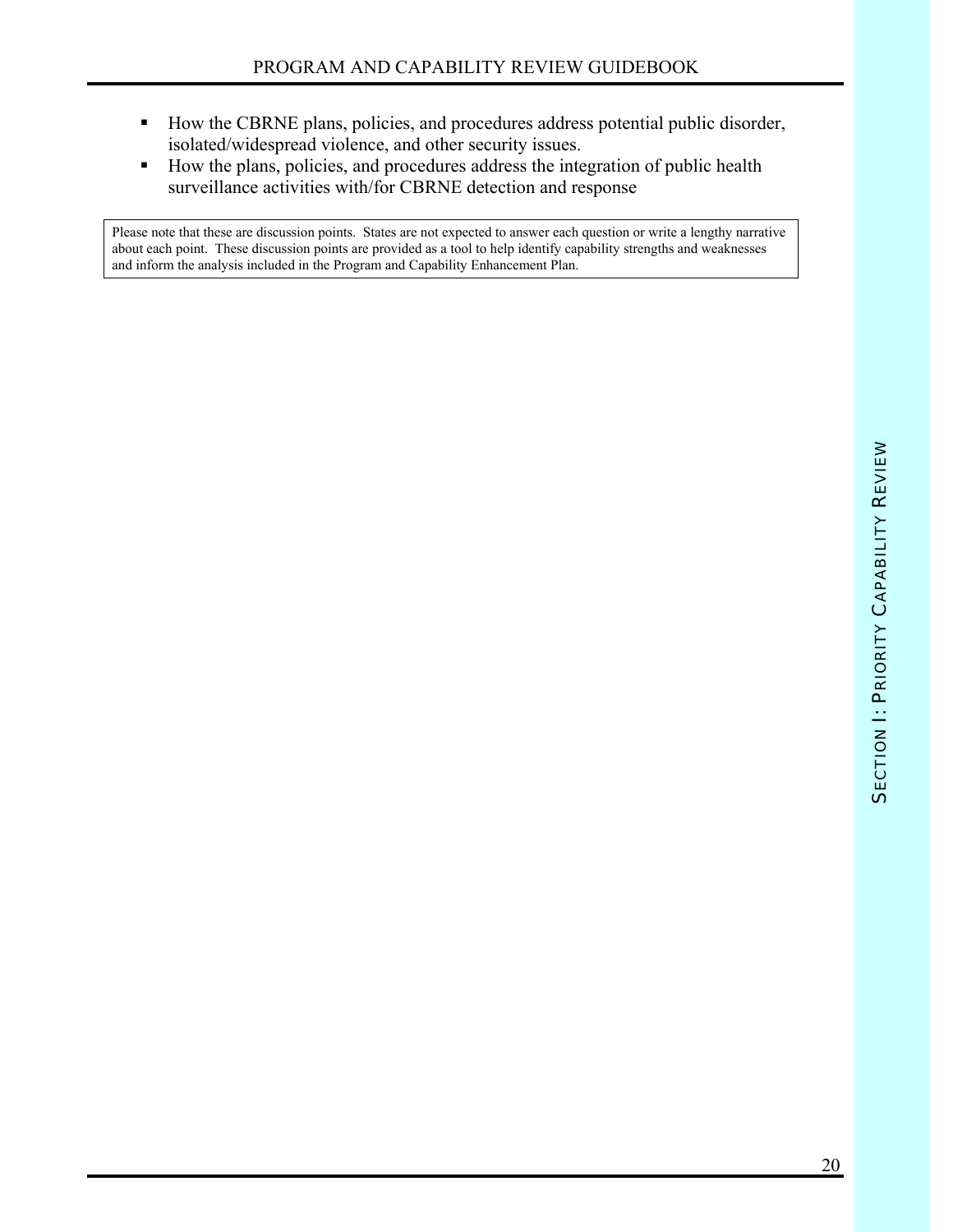# **Explosive Device Response Operations (Respond Mission Area)**

#### **Capability Definition**

The capability to coordinate, direct, and conduct IED (Improvised Explosive Device) and/or explosive device response operations after initial alert and notification. Coordinate intelligence fusion and analysis, information collection, and threat recognition, assess the situation and conduct appropriate Render Safe Procedures (RSP). Conduct searches for additional devices and coordinate overall efforts to mitigate CBRNE threat to the incident site.

#### **Capability Outcome**

Conduct threat assessments and Render Safe Procedures.

#### **Capability Discussion Points**

When discussing and analyzing the State's homeland security preparedness capabilities, stakeholder participants should consider the following:

- The adequacy of plans, policies, and procedures for explosives detection and response as well as the ability to render safe and disposal (for example, is the State capable of addressing simultaneous incidents?).
- The number of personnel trained and equipped for explosive detection and response adequate for the jurisdiction (i.e., if personnel are not trained and equipped, what are State plans to address this deficiency?).
- The number of personnel trained and equipped for trauma management, specifically as related to explosions and mass casualties (for example: personnel are not trained and equipped, what are State plans to address this deficiency?)
- Regional collaboration or mutual aid assets that could assist in explosive device response operations.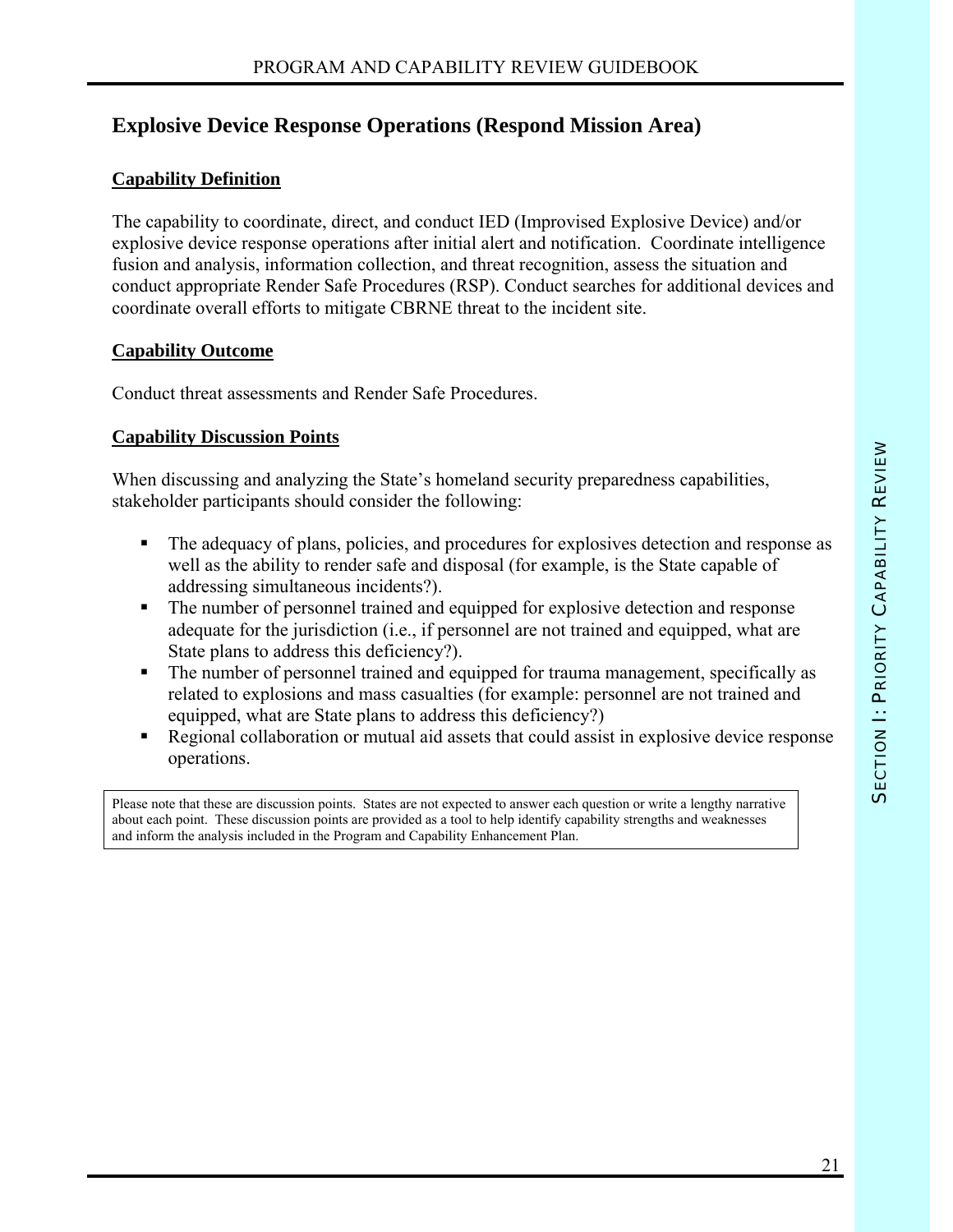# **WMD/Hazardous Materials Response & Decontamination (Respond Mission Area)**

#### **Capability Definition**

The capability to assess the incident, including: test and identify all likely hazardous substances on-site; provide protective clothing and equipment to responders; conduct rescue operations to remove affected victims from the hazardous environment; conduct geographical survey searches of suspected sources or contamination spreads and establish isolation perimeters; contain and fully decontaminate the incident site, victims, responders and equipment; manage site restoration operations, including collection of all hazardous substances; and implement standard evidence collection procedures.

#### **Capability Outcome**

Rapidly identify, contain, and mitigate a hazardous materials (HAZMAT) release; rescue, decontaminate and treat victims exposed to the hazard; limit and restore the affected area; and effectively protect responders and at-risk populations.

#### **Capability Discussion Points**

When discussing and analyzing the State's homeland security preparedness capabilities, stakeholder participants should consider the following:

- The status of HAZMAT plans and procedures in your State.
- Response times for: dispatch to first HAZMAT capable unit's arrival on scene; dispatch to full initial alarm assignment of HAZMAT capable teams; and, time to detect HAZMAT type and source.
- The ways in which the State has reduced its time in containing and controlling solids, liquids, vapors, and gases. If times have not been decreased, consider why and what future plans are in place to address, maintain, and/or improve HAZMAT response times.
- The status of the purchase and/or distribution of protective clothing and equipment. The determination of which first responders should receive WMD/HAZMAT equipment and training.
- The status of training and exercising WMD/HAZMAT response personnel.
- **Plans in place to communicate information and conditions to appropriate authorities** including hospitals and other medical care facilities.
- The regional response plan/mutual aid agreements that have been established. If none have been established, explore plans to enter into these agreements.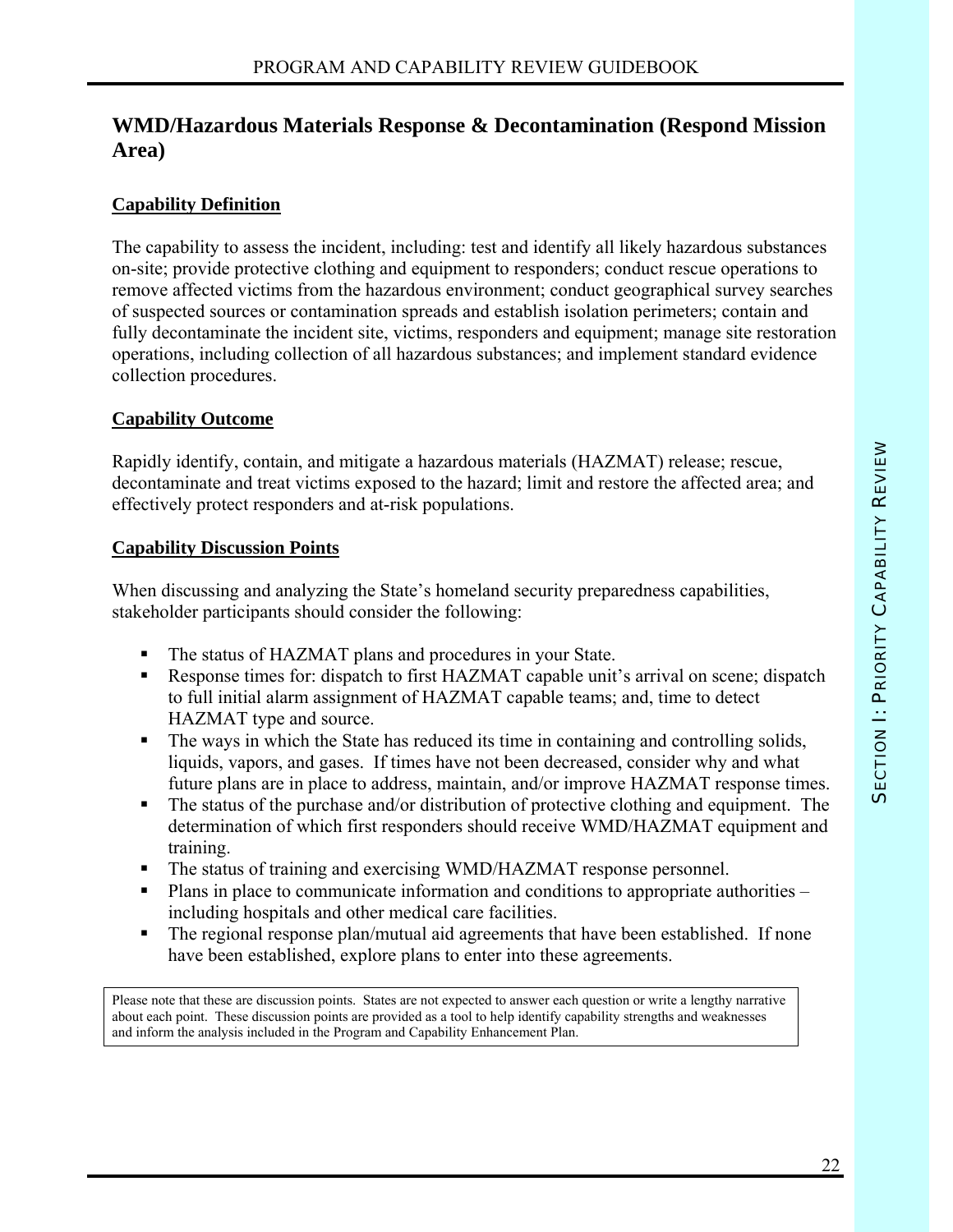# **Medical Surge (Respond Mission Area)**

#### **Capability Definition**

The capability to provide triage and then to provide medical care. This includes providing definitive care to individuals at the appropriate clinical level of care, within sufficient time to achieve recovery and minimize medical complications. The capability applies to an event resulting in a number or type of patients that overwhelm the day-today acute-care medical capacity. Medical Surge is defined as the increased need of personnel (clinical and non-clinical), support functions (laboratories and radiological), physical space (beds, alternate care facilities) and logistical support (clinical and non-clinical supplies) in a coordinated fashion.

#### **Capability Outcome**

After the first event, minimize new cases due to preventable exposure to disease, contamination or injury. This will include exposure from communicable diseases and/or injuries which are secondary to the primary event. The at-risk population receives the appropriate protection (countermeasures) and treatment in a timely manner.

#### **Capability Discussion Points**

When discussing and analyzing the State's homeland security preparedness capabilities, stakeholder participants should consider the following:

- The adequacy of current medical surge plans.
- Whether adequate personnel and resources are in place to include triage, treatment, transportation, communications, and security.
- Medical surge plans which include patient tracking from event site, through treatment and post treatment.
- The ways in which medical surge plans identify current and future State resource requirements appropriately.
- The organizational structure and personnel roles and responsibilities to ensure adequate Medical Surge capability.
- The types and frequencies of exercises used to gauge and improve Medical Surge capability.
- The way in which the State identifies the adequate amount of Personal Protective Equipment (PPE) to protect current and additional healthcare workers.
- The broader issue of responder safety and health of family members with respect to PPE, prophylaxis for caregivers and family members, decontamination of victims before they enter the facility, and security surrounding the treatment facility.
- The way in which medical surge plans address the interface between hospitals, Emergency Medical Service, public health, and private physicians.
- The legal and credentialing issues surrounding the use of out-of-state medical and alliedhealth personnel.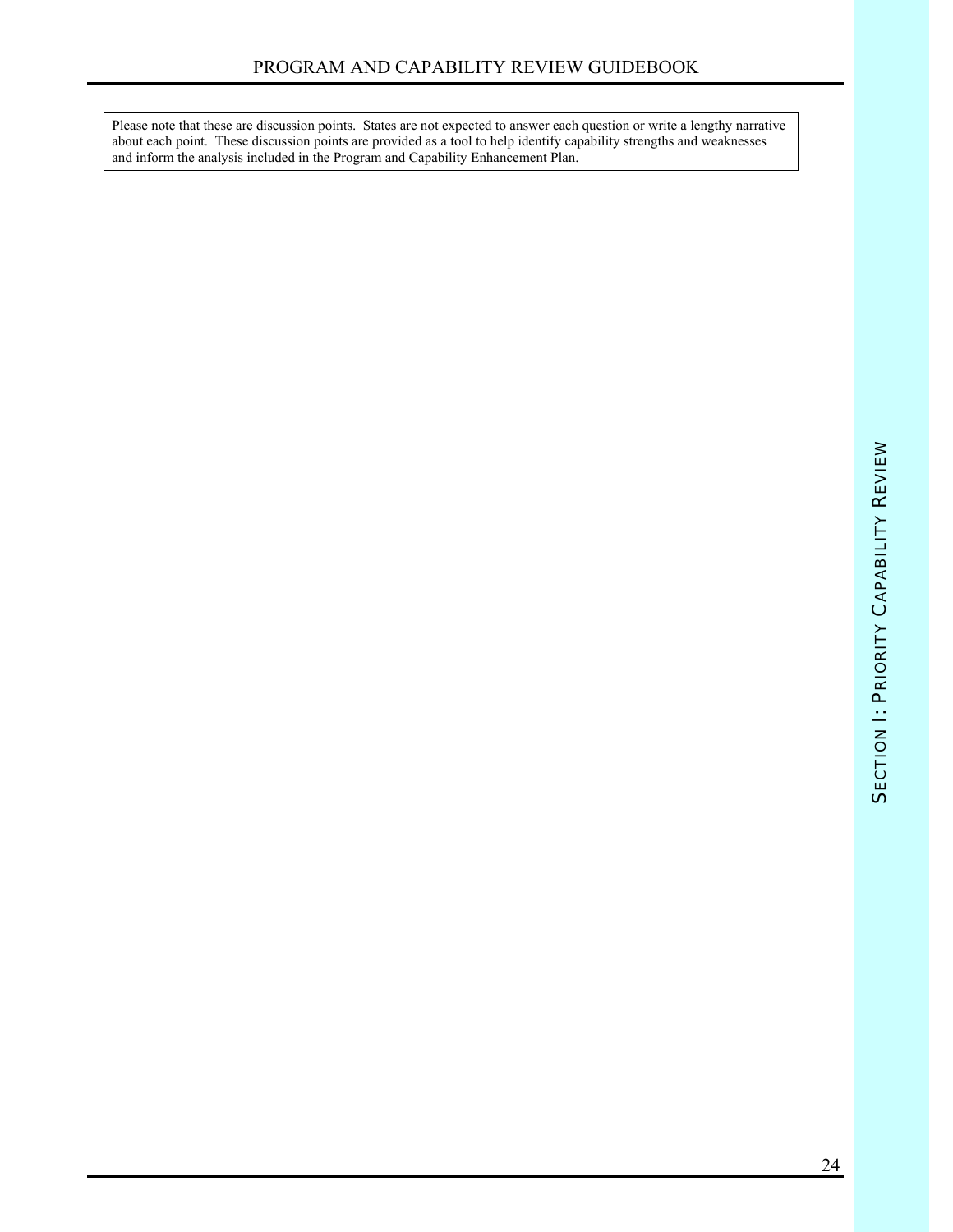# **Mass Prophylaxis (Respond Mission Area)**

#### **Capability Definition**

The capability to protect the health of the population through administration of critical interventions in response to a public health emergency to prevent the development of disease among those who are exposed or are potentially exposed to public health threats.

This capability includes the provision of appropriate follow-up and monitoring of adverse events medical care, as well as risk communication messages to address the concerns of the public.

#### **Capability Outcome**

Appropriate drug prophylaxis and vaccination strategies are implemented in a timely manner upon the onset of an event, to prevent the development of disease in exposed individuals. Public information strategies include recommendations about specific actions individuals can take to protect their family, friends and themselves.

#### **Capability Discussion Points**

When discussing and analyzing the State's homeland security preparedness capabilities, stakeholder participants should consider the following:

- The adequacy of mass prophylaxis and vaccination plans, with consideration to rate of set up and throughput.
- Whether or not these plans identify current and future resource requirements appropriately – such as the number, skill level, and availability of medical personnel, the impact of a nearby, secondary CBRNE/natural disaster, and the expiration of prophylactic supplies.
- The way in which public information messages are prepared and disseminated, how they provide information regarding how to protect oneself and how they should receive prophylaxis or vaccination (discuss how special emphasis is placed on reaching disenfranchised populations).
- **Plans to enlist supplemental providers and volunteers.** If no plans exist, consider how the State will enlist supplemental providers, security, and volunteers.
- Any legal issues that may arise with regard to standards of care in a mass prophylaxis campaign versus standards of care in a "normal" environment – i.e., immediate (licensing and credentialing), long-term (patients/public rights to recourse to adverse medical outcome), and occupational (needle stick injury to provider) legal issues should be addressed.
- The means/timing/technological requirements/technological barriers related to the delivery of public information messages.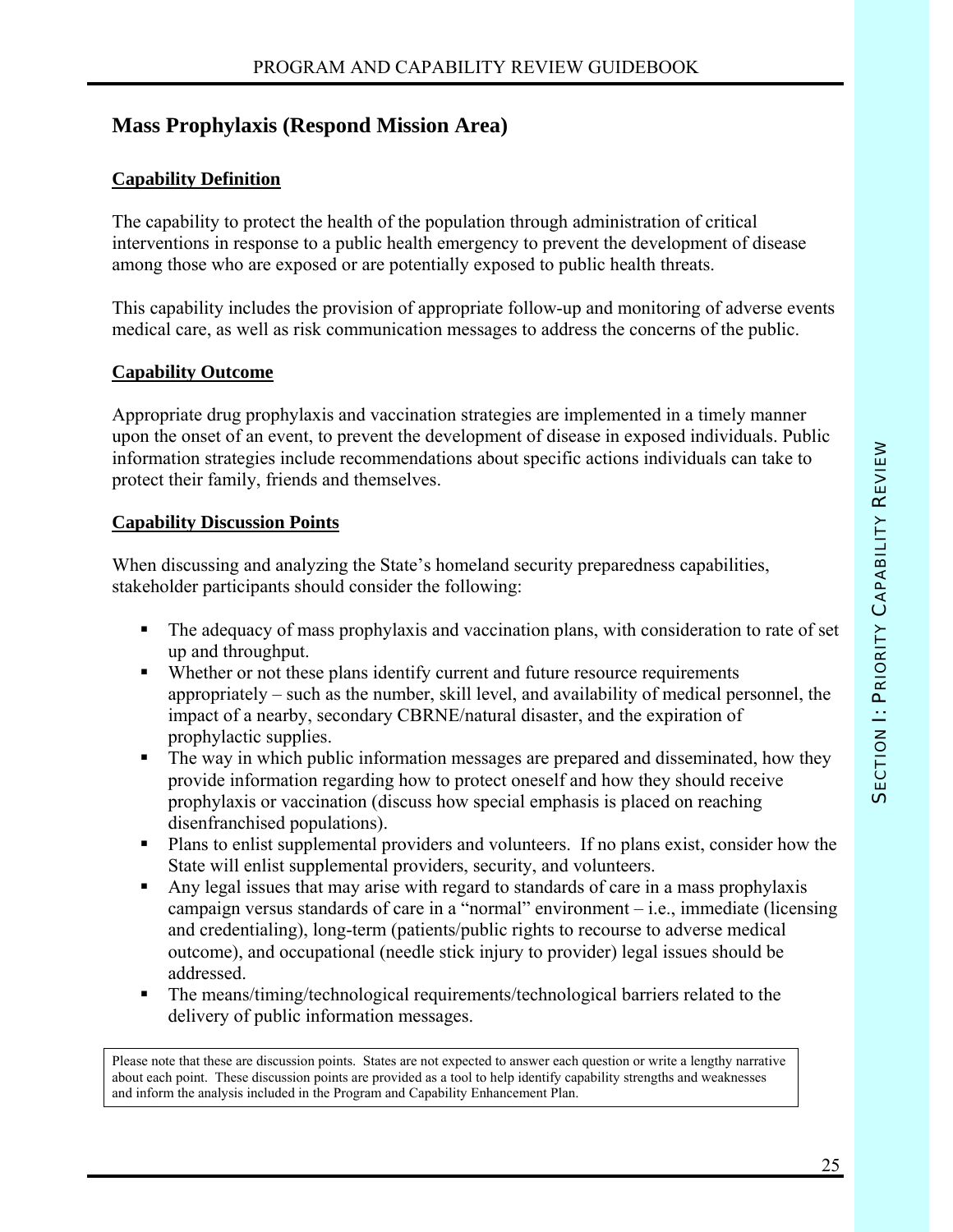# **SECTION II: ADDITIONAL CAPABILITIES**

The following section addresses the remaining 28 capabilities in the TCL version 2.0. In the TCL, capabilities are assigned to five target preparedness areas: Common Target Capabilities, Prevent Mission Area, Protect Mission Area, Respond Mission Area, and Recover Mission Area. The first four capabilities listed are the Common Target Capabilities. The remaining capabilities fall into the four Mission Areas – Prevent, Protect, Respond, and Recover, as follows:

#### **COMMON TARGET CAPABILITIES**

- Planning
- Interoperable Communications *(priority capability)*
- Citizen Preparedness and Participation
- Risk Management

#### **PREVENT MISSION AREA TARGET CAPABILITIES**

- Information Gathering and Recognition of Indicators and Warnings
- Intelligence Analysis and Production
- Intelligence / Information Sharing and Dissemination *(priority capability)*
- Law Enforcement Investigation and Operations *(priority capability)*
- CBRNE Detection *(priority capability)*

#### **PROTECT MISSION AREA TARGET CAPABILITIES**

- Critical Infrastructure Protection (CIP)
- Food and Agriculture Safety and Defense
- Public Health Epidemiological Investigation and Laboratory Testing

#### **RESPOND MISSION AREA TARGET CAPABILITIES**

- Onsite Incident Management
- Emergency Operations Center Management
- Critical Resource Logistics and Distribution
- Volunteer Management and Donations
- Responder Safety and Health
- Public Safety and Security Response
- Animal Health Emergency Support
- Environmental Health and Vector Control
- Explosive Device Response Operations *(priority capability)*
- Firefighting Operations/Support
- WMD/Hazardous Materials Response and Decontamination*(priority capability)*
- Citizen Protection: Evacuation and/or In-Place Protection
- Isolation and Quarantine
- Urban Search & Rescue
- Emergency Public Information and Warning
- Triage and Pre-Hospital Treatment
- Medical Surge *(priority capability)*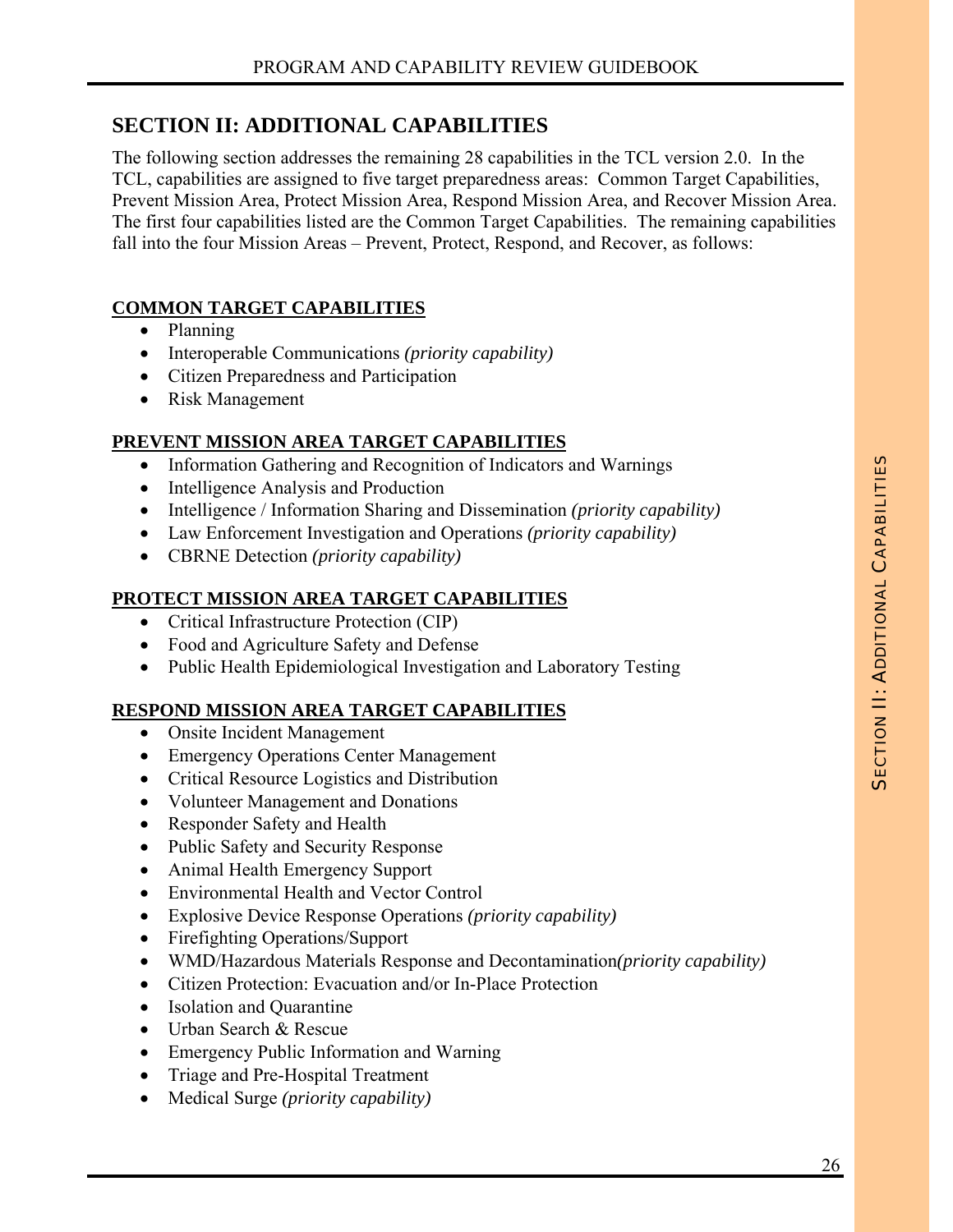- Medical Supplies Management and Distribution
- Mass Prophylaxis*(priority capability)*
- Mass Care (Sheltering, Feeding, and Related Services)
- Fatality Management

#### **RECOVER MISSION AREA TARGET CAPABILITIES**

- Structural Damage and Mitigation Assessment
- Restoration of Lifelines
- Economic & Community Recovery

As discussed previously, each capability discussion includes a capability definition, expected outcomes, and a series of high-level discussion points to assist States with their capability reviews. The capability definition is a statement of the principle action or capability activity that a State must perform. The expected outcomes result from performance of one or more tasks, under specified conditions, and link to national standards. The high-level discussion points are provided for use while evaluating capability strengths and weaknesses.

The discussion points are based on the critical tasks and associated performance measures included in the TCL version 2.0. These points will serve as the basis for current capability level evaluation. This evaluation will then serve as a founding step in the Enhancement Plan development process.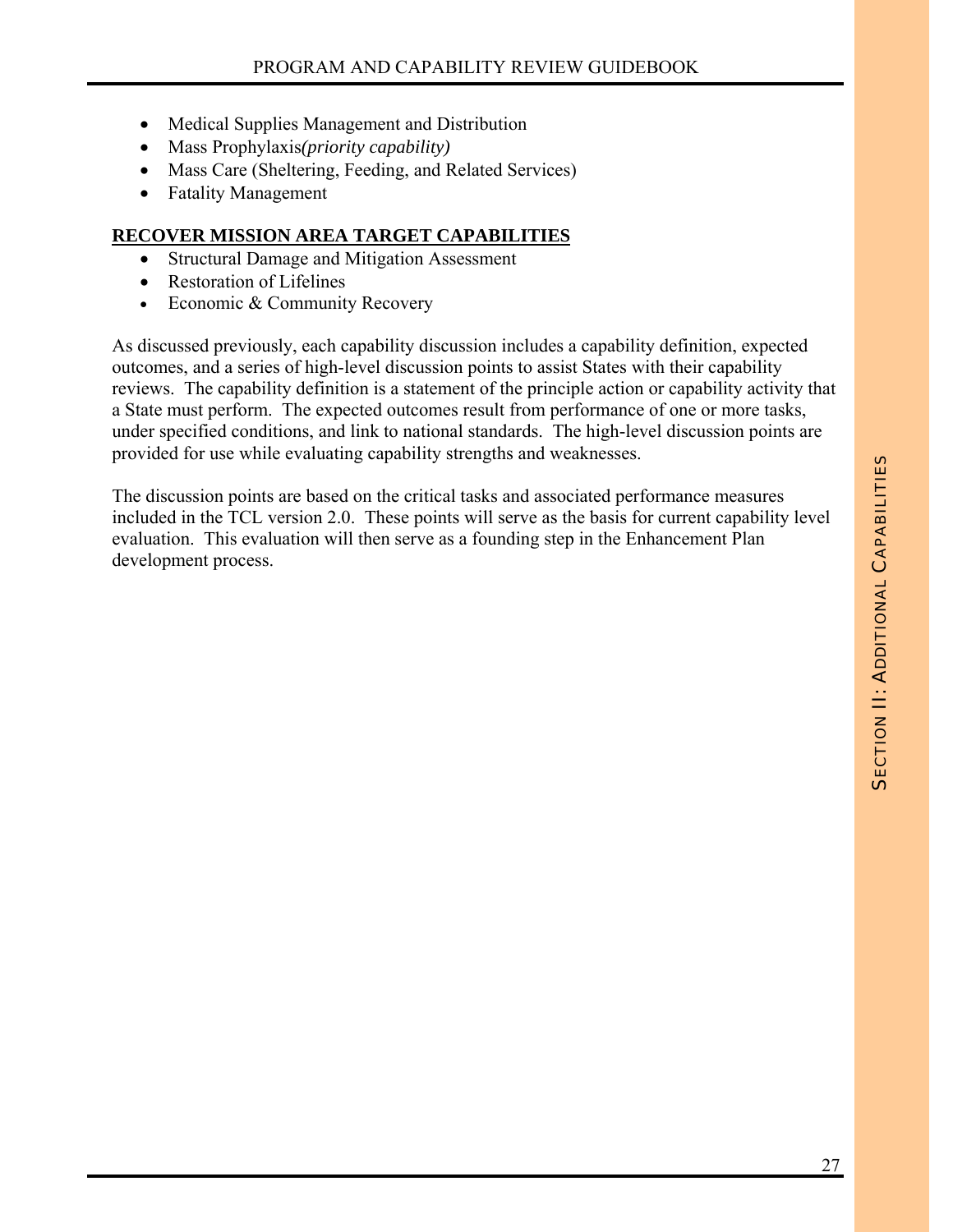# **COMMON TARGET CAPABILITIES**

#### **Planning**

#### **Capability Definition**

This capability is the foundation on which all other capabilities are developed and enhanced. Specifically, all hazards planning is a mechanism to develop, validate, and maintain plans, policies and procedures describing how the federal, state, local and tribal governments will prioritize, coordinate, manage, and support personnel, information, equipment and resources to prevent, protect, respond to and recover from incidents such as those described in the National Planning Scenarios.

#### **Capability Outcome**

The planning capability ensures the ability to prevent, protect against, respond to, and recover from acts of terrorism, natural disasters, and other emergencies. The planning process and the resultant plans incorporate an accurate hazard analysis and risk assessment.

#### **Capability Discussion Points**

When discussing and analyzing the State's homeland security preparedness capabilities, stakeholder participants should consider the following:

- The adequacy of the planning process for statewide homeland security programs and processes.
- The sufficiency of staff to manage planning efforts.
- Updates of all hazards plans, policies, and procedures, as well as frequency of the review of documentation and whether these updates and reviews are consistent with recommendations to update – at least annually.
- **Mutual aid agreements and regional collaboration efforts in place to coordinate planning** effectively across jurisdictions and/or regions.
- Additional planning needed to achieve goals identified in the State/UASI strategy.
- The sufficiency or insufficiency of the current planning staff. Consider reasons why or why not to hire additional full time or part time planers.
- Plans in place to ensure connectivity with other efforts, such as hazard mitigation, Centers for Disease Control and Prevention, Health Resources and Services Administration etc.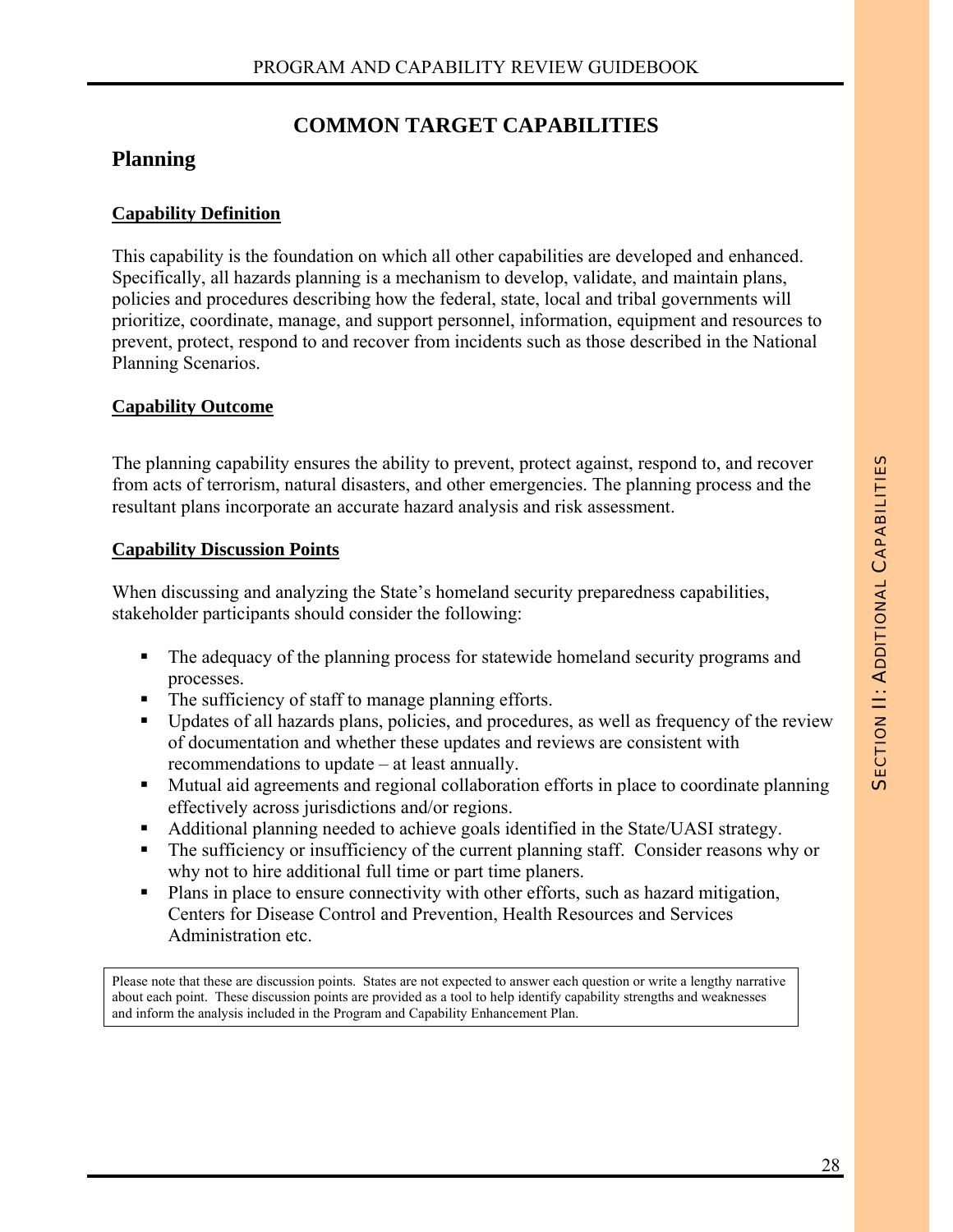# **Citizen Preparedness and Participation**

#### **Capability Definition**

The American public has the capability (i.e., the necessary information, knowledge, skills, and abilities) to prevent, protect against, respond to, and recover from all threats and hazards. Requirements to achieve this capability include collaboration among all levels of government, emergency responders, the private sector, civic organizations, faith-based groups, schools, and the public; public education in preparedness, prevention, and mitigation; training for citizens in life saving first aid, Cardiopulmonary Resuscitation (CPR), response skills, and surge capacity roles; and citizen participation in exercises, volunteer programs, and surge capacity support.

Citizen preparedness and participation is segmented into appropriate levels of engagement, but all employ some degree of planning, organizations, equipment, training, and exercises.

There are "Universal (U)" capabilities that everyone in America should have for the four mission areas of all-hazards preparedness: prevent, protect, respond, and recover. There are also "Specialized (Sp)," or advanced skills, knowledge, and abilities needed for those that live in high-threat areas (the terrorism threat in urban areas, natural hazard areas); for those whose personal circumstances require additional preparedness requirements (those with disabilities, those with language barriers, those with low income); and for those who volunteer year round to support local emergency responders and community safety efforts. Finally there are citizens who have a response or "Surge (Su)" capacity role, who will have the highest level of training and equipment.

#### **Capability Outcome**

Everyone in America is credibly educated about threats to their safety and property, is prepared for all-hazards, takes relevant mitigation measures, practices evacuation drills, employs prevention and deterrence tactics, is trained in first aid and emergency response skills, practices shared responsibility for neighborhood and community disaster planning, and responds to an incident with appropriate and practical steps to safeguard their own health and property while helping others.

Citizens who live in a high-threat area or who have personal circumstances that require additional needs (such as cognitive or physical disabilities, language barriers, low income, live or work in high rise buildings, take public transportation frequently) have an appropriately higher level of preparedness, training, approaches to prevention, participation in exercises, and first aid and response skills.

An adequate number of citizens also provide year round volunteer support to augment public education, training, local emergency responder efforts and community safety initiatives, and contribute to community emergency planning and exercises. An adequate number of citizens also have training in surge capacity roles, are an integral component of incident response and recovery, and perform appropriately when deployed. Private sector resources are an integral part of the response and recovery plan and execution.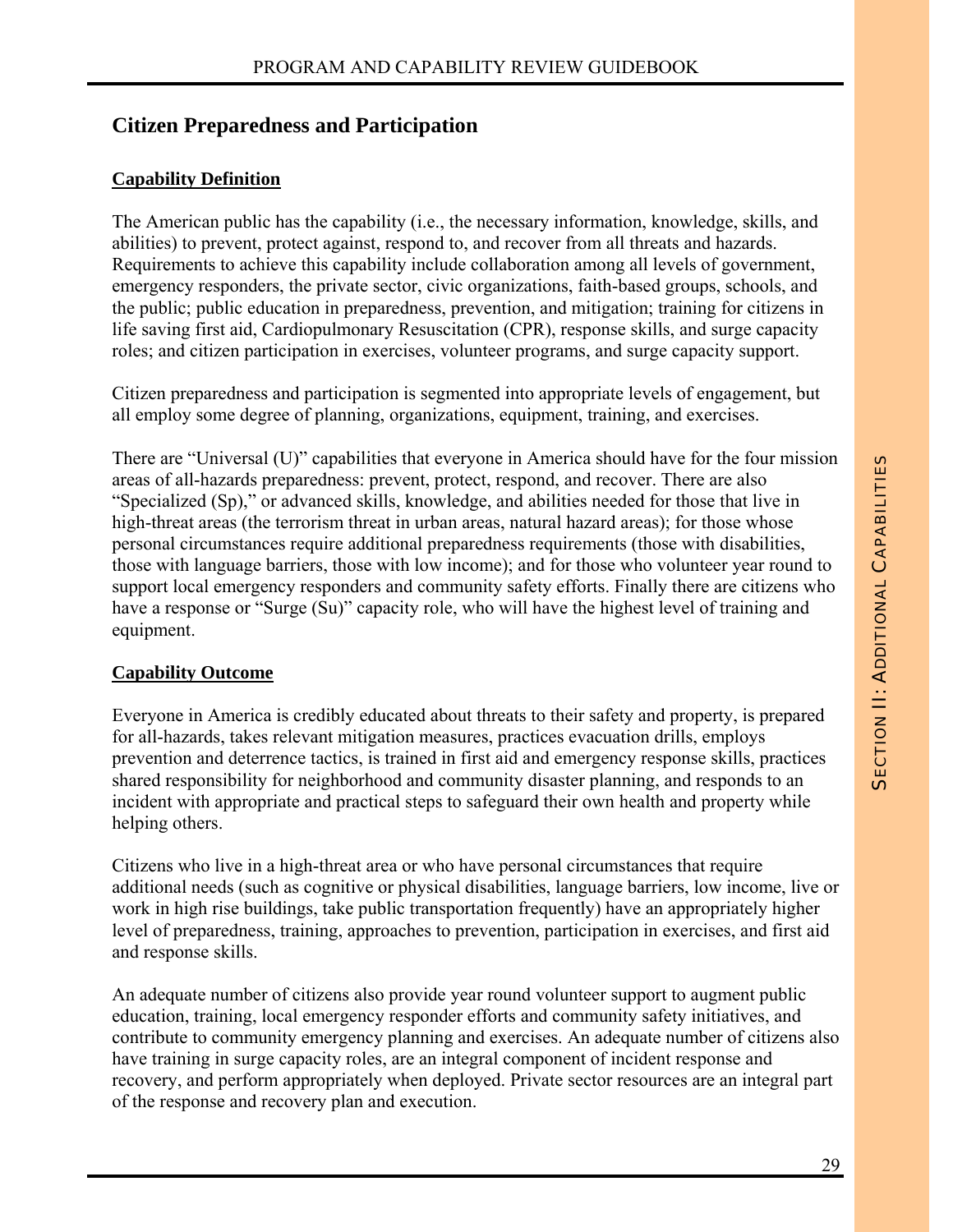#### **Capability Discussion Points**

When discussing and analyzing the State's homeland security preparedness capabilities, stakeholder participants should consider the following:

- The plans and support structure in place to ensure citizen preparedness and participation and the inclusion of any established programs such as Citizen Corps.
- The roles that have been recognized for citizens in exercises, volunteer programs and surge capacity response.
- The types of training programs developed to educate the public about threats, preparedness, prevention, first aid, and emergency response and how this training is communicated to solicit involvement.
- The types of communication vehicles that are being utilized to raise public awareness for citizens regarding preparedness and response measures.
- The ways in which standards and measures are being developed to ensure appropriate education - related to preparedness and response - has occurred for citizens.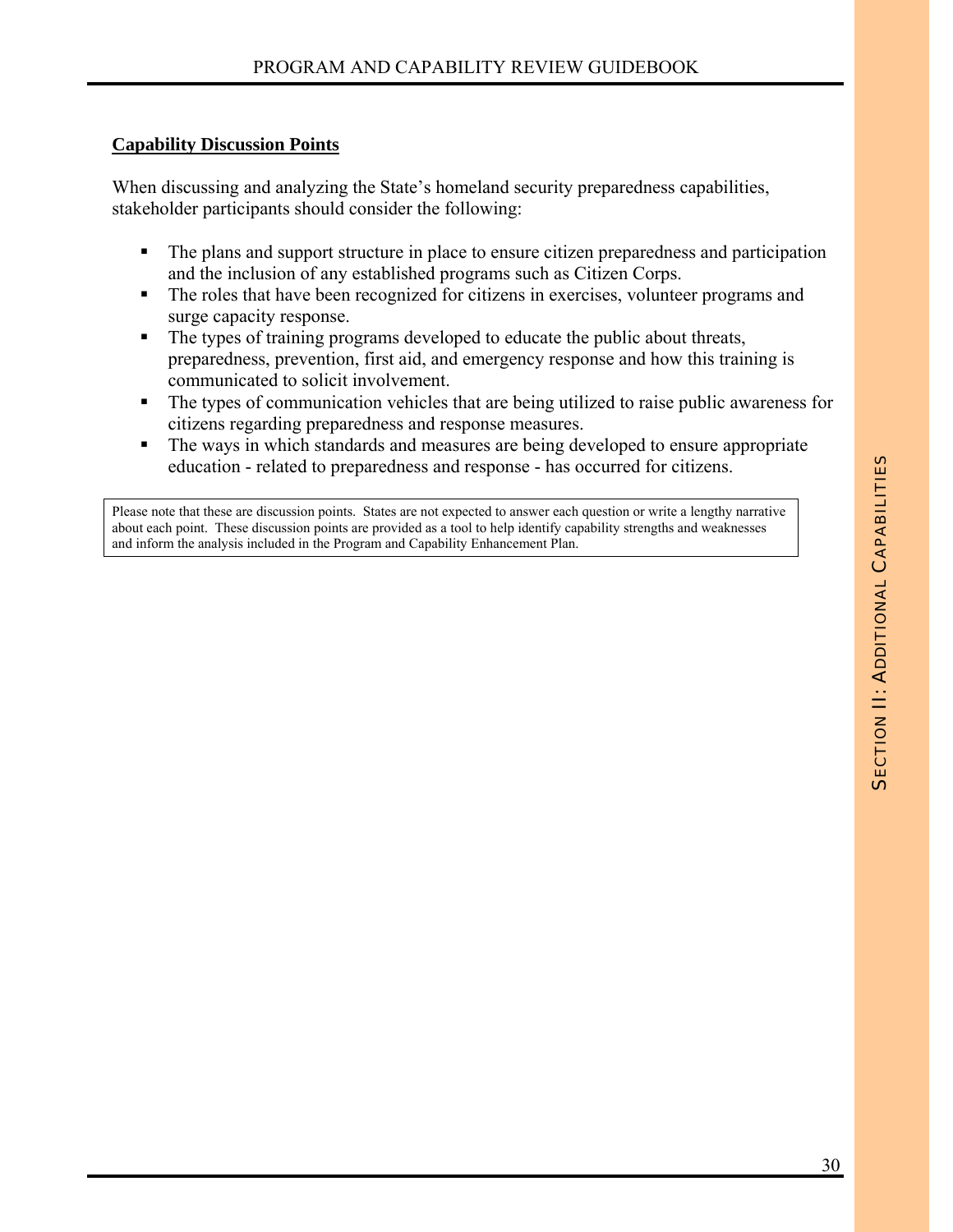#### **Risk Management**

#### **Capability Definition**

The capability to identify and measure risk prior to an event, based on threats/hazards, vulnerabilities, and consequences, and to manage the exposure to that risk through the prioritization of risk-reduction strategies.

#### **Capability Outcome**

Federal, state, local, tribal and private sector entities have the ability to (1) identify and assess risks, (2) prioritize and select appropriate protection, prevention, and mitigation solutions based on reduction of risk, and (3) monitor the outcomes of allocation decision and undertake corrective actions.

#### **Capability Discussion Points**

When discussing and analyzing the State's homeland security preparedness capabilities, stakeholder participants should consider the following:

- The State hazard analysis/risk assessment process, how that process encompasses all hazards, and how the process is maintained and updated.
- $\blacksquare$  The State's definition of risk.
- The leveraging of threat and vulnerability assessments in the identification and prioritization of risks and how these results are incorporated into response plans and procedures.
- The ways in which results from threat and vulnerability assessments are used to guide funding priorities.
- The State process for establishing risk profiles for critical assets and key resources and how the State engages infrastructure sectors in the development of these profiles.
- The mitigation strategies in place, how those strategies were developed and how they are updated.
- The mitigation strategies in place for all hazards, how those strategies were developed and how they are updated.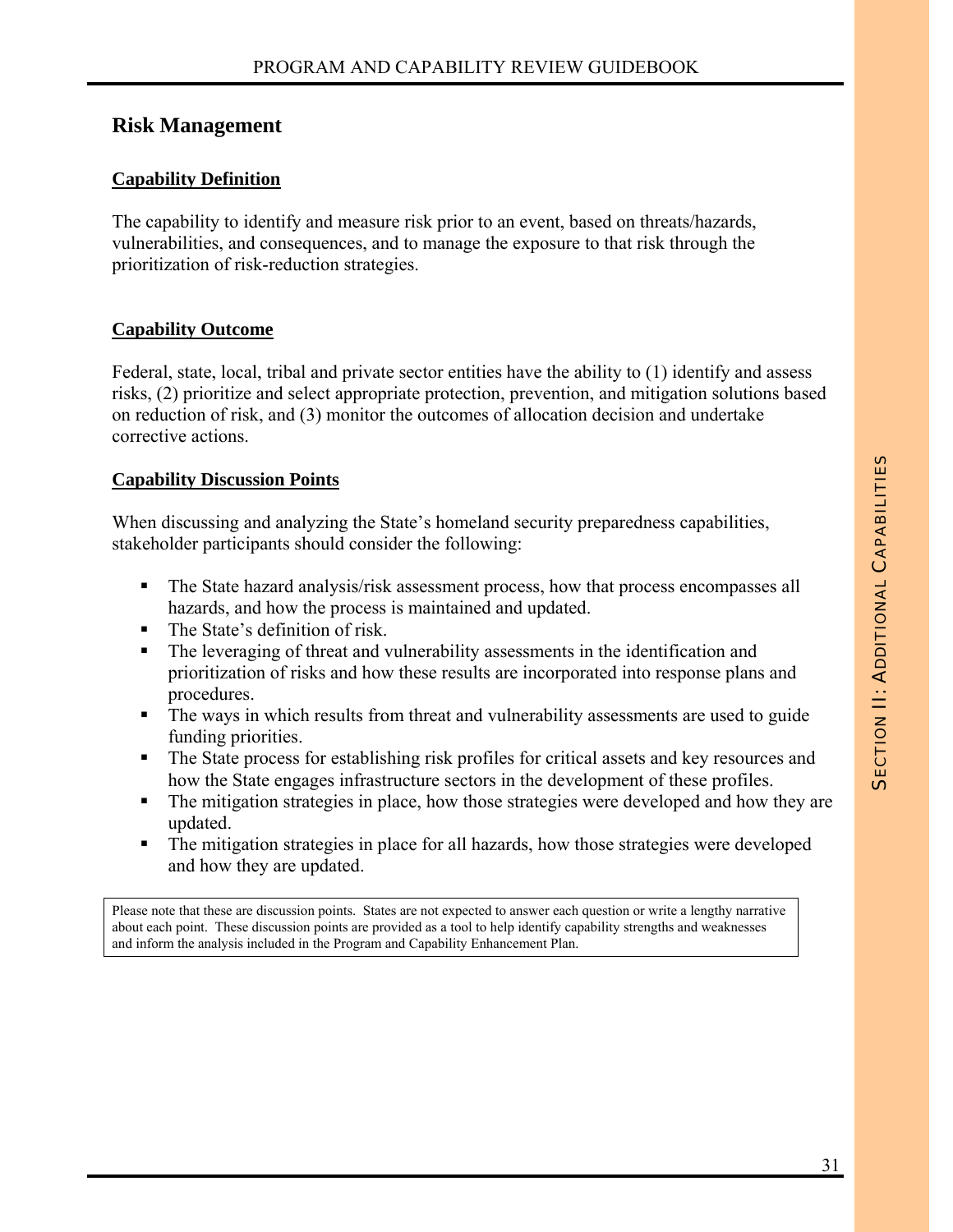# **PREVENT MISSION AREA TARGET CAPABILITIES Information Gathering and Recognition of Indicators and Warnings**

#### **Capability Definition**

Information Gathering entails the gathering, consolidation, and retention of raw data from sources including human-source, observation, and open-source. Unlike intelligence collection, Information Gathering is the continual gathering of only pure, unexamined data, not the targeted collection traditionally conducted by the intelligence community or targeted investigations. Recognition of Indicators and Warnings is the ability to see in this gathered data the potential indications and/or warnings of terrorist activities or planning against U.S. citizens, land, infrastructure, and/or allies.

#### **Capability Outcome**

Locally generated threat and other terrorism-related information is gathered, identified, provided to appropriate analysis centers. To meet the desired outcome the following objectives must be achieved: (1) Information needs are clearly established and communicated to and from all levels of government; (2) Gather information that could be used to identify terrorist operations (in addition to "all-hazards"/"all crimes") from all sources (i.e. Law Enforcement, public health, public works, transportation, fire, emergency medical entities, etc.) through routine activities; (3) Law Enforcement, public safety, the general public, and/or private sector personnel recognize and identify suspicious circumstances or indicators and warnings associated with planning, support, and operations related to potential terrorism; and (4) Information is received, authenticated and screened for relevance at the supervisory level in a timely manner.

#### **Capability Discussion Points**

When discussing and analyzing the State's homeland security preparedness capabilities, stakeholder participants should consider the following:

- The types of personnel positions and organizations utilized to perform Information Gathering and Recognition of Indicators and Warnings and their roles and responsibilities.
- The types and levels of training offered and training requirements to ensure personnel are following procedures.
- The ways information collection and dissemination procedures are evaluated and validated for accuracy, efficiency, and appropriate distribution.
- The utilization of information systems to collect and store information securely.
- The updating of information regarding threats to ensure timely data.
- The integration of various disciplines (including local law enforcement), agencies, and organizations into the Information Gathering and Recognition of Indicators and Warnings process.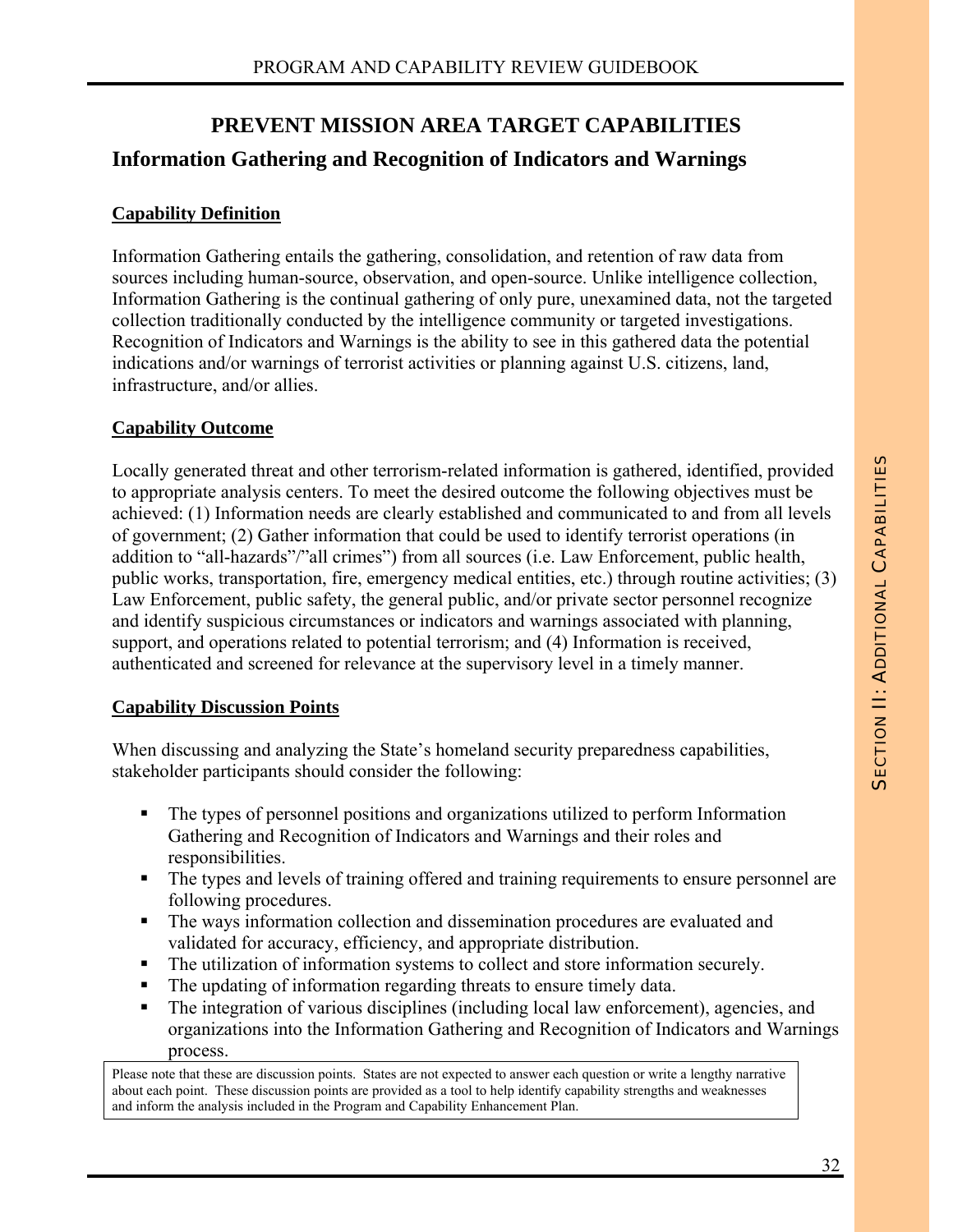# **Intelligence Analysis and Production**

#### **Capability Definition**

Intelligence Analysis and Production is the merging of data and information for the purpose of analyzing, linking, and disseminating timely and actionable intelligence with an emphasis on the larger public safety and homeland security threat picture. This process focuses on the consolidation of analytical products among the intelligence analysis units at the Federal, State, Local, and Tribal levels for tactical, operational, and strategic use. This capability also includes the examination of raw data to identify threat pictures, recognize potentially harmful patterns, or connect suspicious links to discern potential indications or warnings.

#### **Capability Outcome**

Produce timely, accurate and actionable intelligence/information products in support of prevention, awareness, deterrence, response, and continuity planning operations. To meet the desired outcome the following objectives must be achieved: (1) Each Region must establish a multi-disciplinary, all-source information/intelligence fusion enter/process which undertakes an "all-hazards" and "all crimes" approach; (2) Fusion center/processes and capabilities are staffed with individuals with the appropriate training and expertise during all operational hours to handle the receipt, analysis and dissemination of intelligence; (3) Intelligence analysts at Fusion center/process have access to and receive collected information; (4) Fusion center/process integrates and analyzes relevant information/intelligence; and (5) Analytic products developed by Fusion center/processes are consumer-tailored, clear, objective and support the development of performance-driven, risk-based prevention, protection, and response programs at all levels.

#### **Capability Discussion Points**

When discussing and analyzing the State's homeland security preparedness capabilities, stakeholder participants should consider the following:

- The staffing levels, types of personnel positions, and organizations (with their associated roles and responsibilities) to ensure Intelligence Analysis and Production is performed adequately.
- The collaboration process among information sources into the Intelligence Analysis and Production process.
- The types and levels of training and training requirements offered to ensure personnel are following procedures and able to perform analysis.
- The ways in which intelligence analysis and production procedures are evaluated and validated for accuracy, efficiency, and appropriate distribution.
- The ways in which information systems are utilized to collect, analyze, report, and store information securely.
- The gathering, analysis, and dissemination of intelligence information.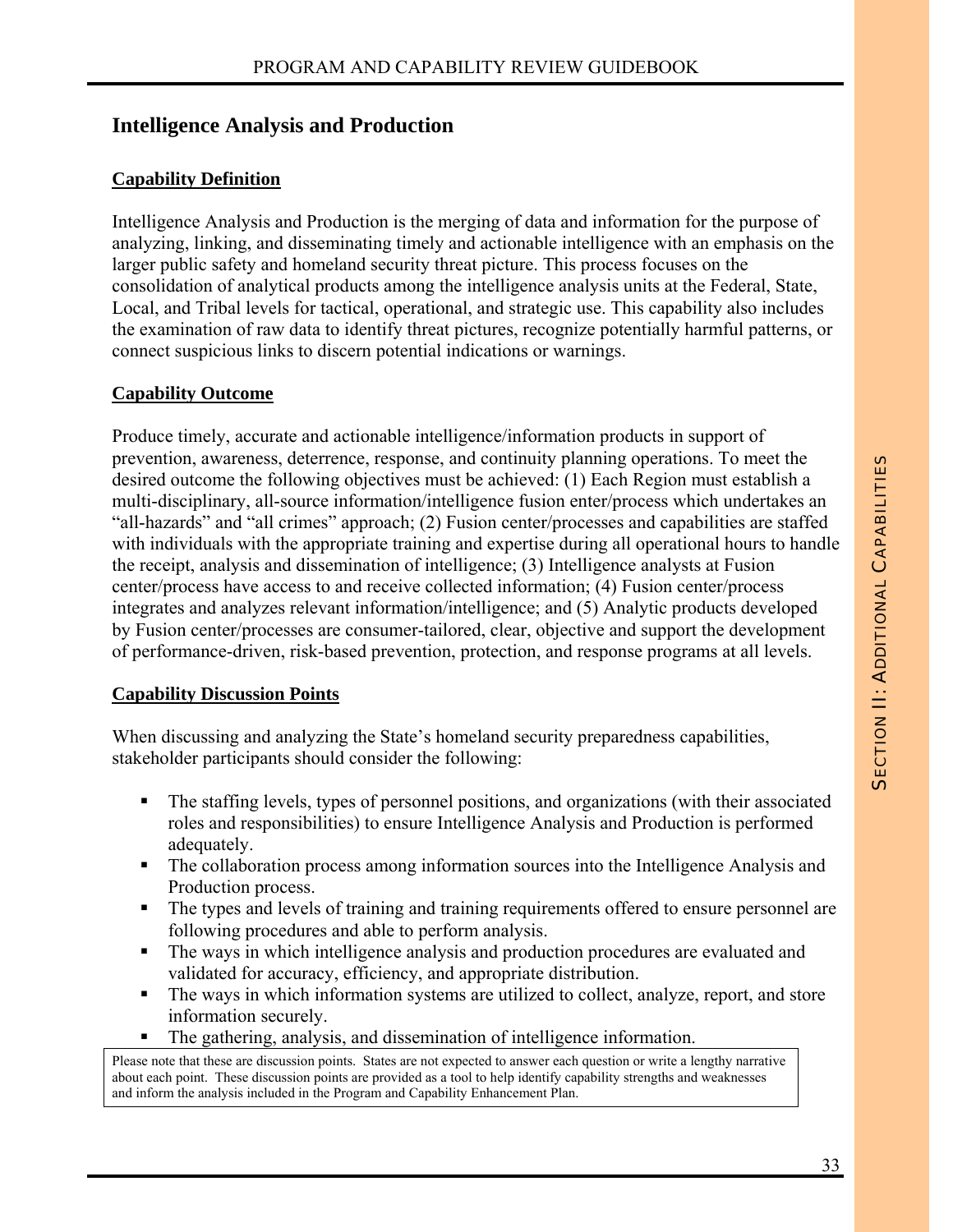# **PROTECT MISSION AREA TARGET CAPABILITIES**

# **Critical Infrastructure Protection (CIP)**

#### **Capability Definition**

The capability of public and private entities to identify, assess, prioritize, and engage in protecting critical infrastructure and key resources (CI/KR) in order to detect, prevent, deter, degrade, and mitigate deliberate efforts to destroy, incapacitate, or exploit the critical infrastructure and key resources.

#### **Capability Outcome**

Critical infrastructure is identified; risk assessments are conducted, documented, and standardized; assets are prioritized; decisions are made regarding protective and preventative programs; protective and preventative plans are implemented; and the risk to, vulnerability of, and consequence of attack to critical infrastructure is reduced.

#### **Capability Discussion Points**

When discussing and analyzing the State's homeland security preparedness capabilities, stakeholder participants should consider the following:

- The decision making process utilized to identify critical infrastructure, including collaboration with federal agency, public sector, State and other personnel.
- The training and exercises developed for various types of critical infrastructure.
- The way in which vulnerability assessments of critical infrastructure are standardized to ensure that a consistent methodology is applied.
- The risk management approach for measuring high risk targets and reducing threats and vulnerabilities.
- The organizational structure in place to support critical infrastructure protection and the plan for sustaining and evolving processes.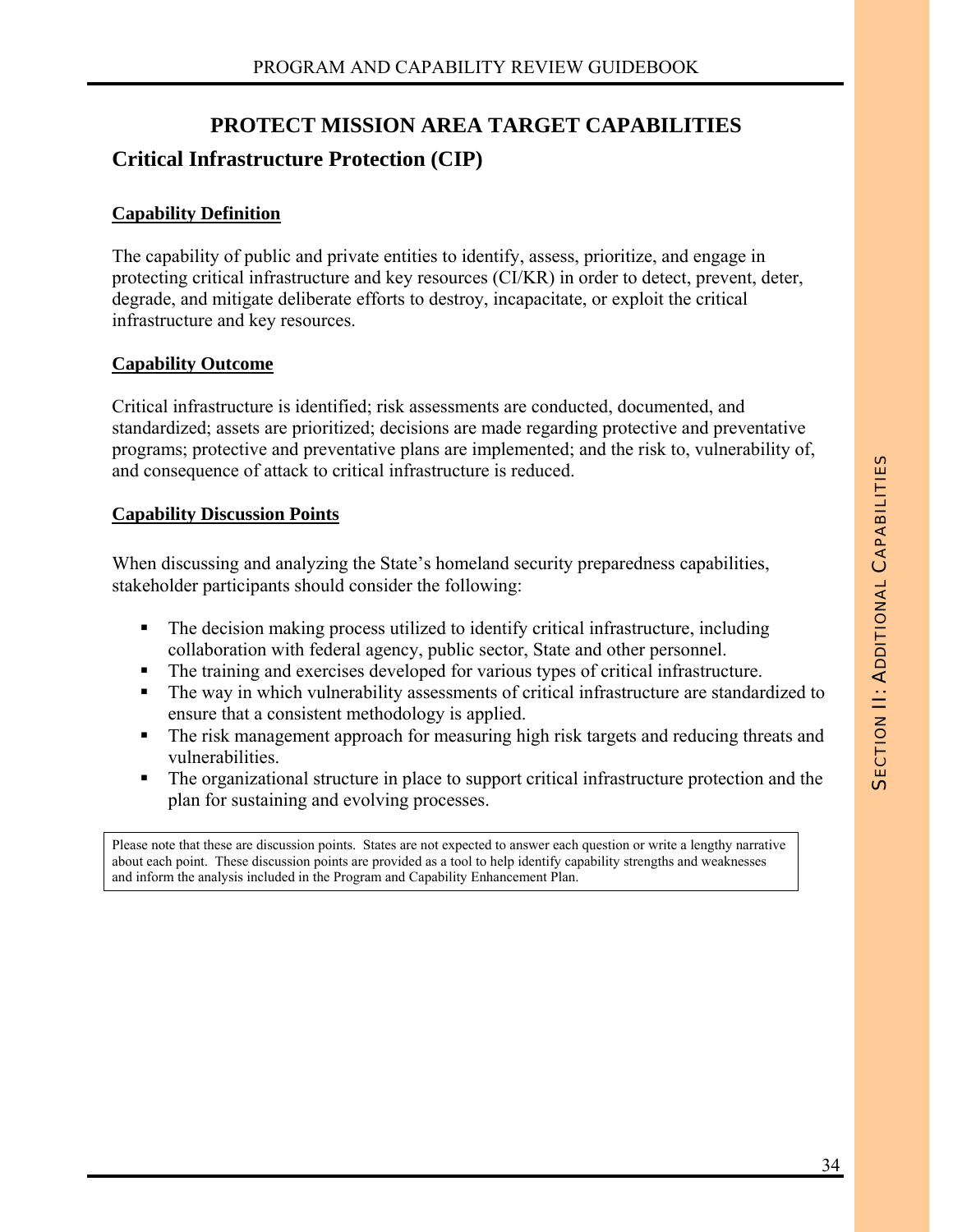# **Food and Agriculture Safety and Defense**

#### **Capability Definition**

The capability to prevent, protect, respond, and recover against pathogens, chemical, biological and radiological contaminants, and other hazards that affect the safety of food and agricultural products. This includes the timely eradication of outbreaks of crop diseases/pests, assessments of the integrity of the food producing industry, the removal and disposal of potentially compromised materials from the U.S. food supply, and decontamination of affected food manufacturing facilities or retail points of purchase or service. This also includes appropriate laboratory surveillance to detect human illness or food product contamination. It is accomplished concurrent to protecting public health and maintaining domestic and international confidence in the U.S. commercial food supply. Additionally, the public is provided with accurate and timely notification and instructions related to the event and appropriate steps to follow with regard to disposal of affected food products and appropriate decontamination procedures.

#### **Capability Outcome**

Prevent, mitigate and eradicate threats to food and agriculture safety, strive to restore trade in agriculture products, dispose of affected products, decontaminate affected facilities, maintain confidence in the U.S. food supply, and protect public and animal health, and effectively communicate with all stakeholders.

#### **Capability Discussion Points**

When discussing and analyzing the State's homeland security preparedness capabilities, stakeholder participants should consider the following:

- The plans that are in place to support the identification and elimination of threats to food and agriculture safety.
- The integration of personnel and various disciplines that are designed to maintain food and agriculture safety support capabilities and their responsibilities.
- The ways the State supports developing standards and protocols to ensure protection of food and agriculture safety and responding to potential events.
- The ways training and exercises have been developed and executed for meeting necessary standards related to food and agriculture safety.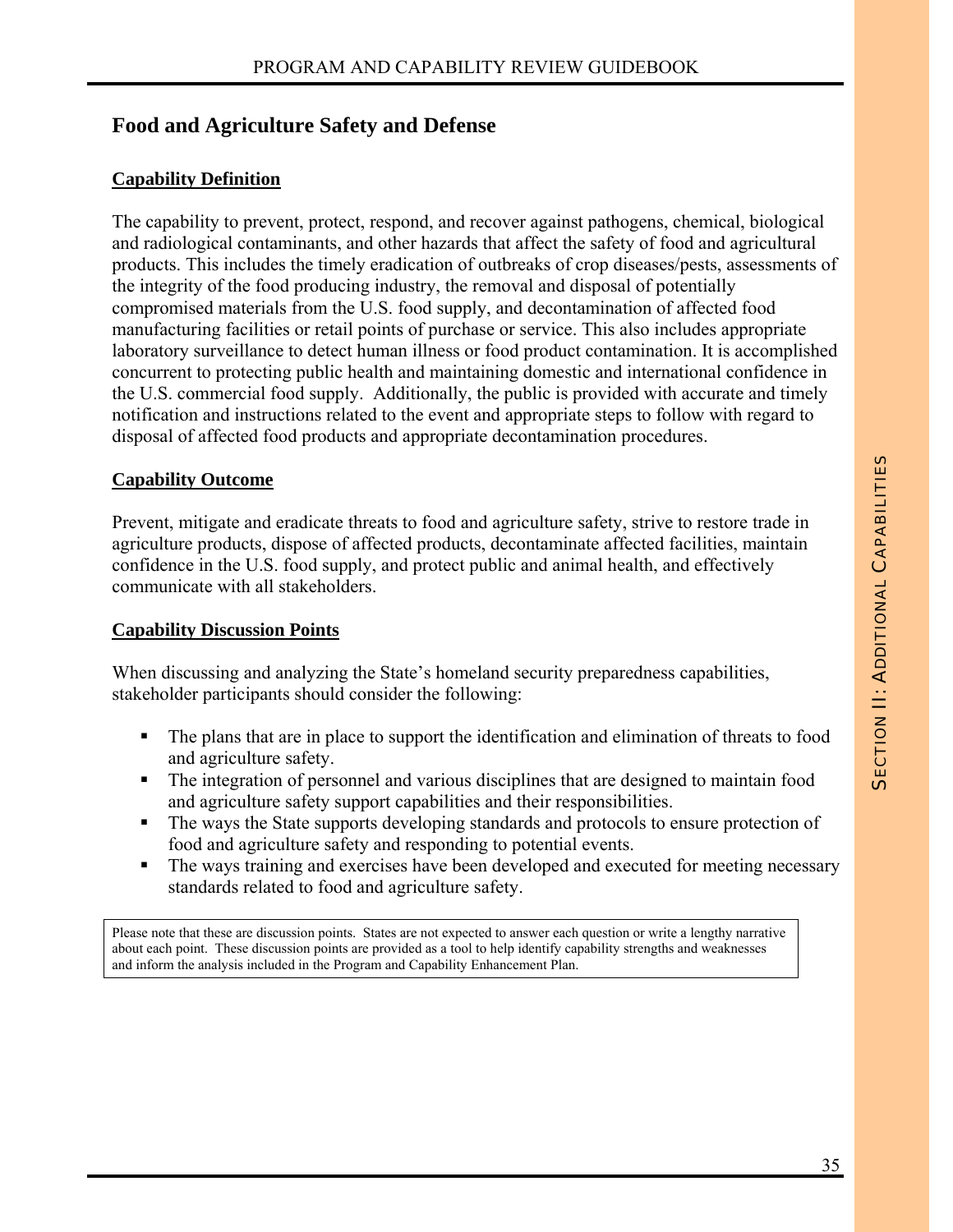# **Public Health Epidemiological Investigation and Laboratory Testing**

#### **Capability Definition**

This capability comprises three distinct elements:

*1. Public Health Laboratory Testing (Chem Lab)***:** The capability to conduct public health laboratory testing. It includes exposure and disease (both deliberate release and naturally occurring) detection, reporting, and laboratory confirmation.

*2. Public Health Epidemiological Investigation:* The capability to rapidly conduct epidemiological investigations and public health laboratory testing. It includes exposure and disease (both deliberate release and naturally occurring) detection, rapid implementation of active surveillance, maintenance of ongoing surveillance activities, epidemiologic investigation, and recommendations for the implementation of control measures.

*3. Laboratory Focused: Public Health Epidemiological Investigation and Laboratory Testing:*  The capability to conduct public health laboratory testing. It includes exposure and disease (both deliberate release and naturally occurring) detection, reporting, and laboratory confirmation.

#### **Capability Outcome**

For a chemical incident, potential exposure and disease will be identified rapidly, reported to multiple locations immediately, investigated promptly, and accurately confirmed to ensure appropriate preventive or curative countermeasures are implemented. Additionally, public health laboratory testing and epidemiological investigation is coordinated with law enforcement and other appropriate agencies.

For the Public Health Epidemiological Investigation, potential exposure and disease will be identified rapidly (determine exposure, mode of transmission and agent, and interrupt transmission to contain the spread of the event and reduce number of cases). Confirmed cases will be reported immediately to all relevant Public Health, Food Regulatory and Law Enforcement agencies. Suspected cases will be investigated promptly, reported to relevant Public Health authorities, and accurately confirmed to ensure appropriate preventive or curative countermeasures are implemented. The Public Health investigation will involve defining and characterizing the outbreak, determining the number of new cases on an ongoing basis, tracking the sources of exposure, identifying the methods of transmission, and recommending effective mitigation measures. Laboratories will identify the causative agent. Additionally, public health laboratory testing and epidemiological investigation will be coordinated with law enforcement and other appropriate agencies.

#### **Capability Discussion Points**

When discussing and analyzing the State's homeland security preparedness capabilities, stakeholder participants should consider the following:

 Plans in place to support epidemiological investigation, laboratory response, and disease surveillance and reporting.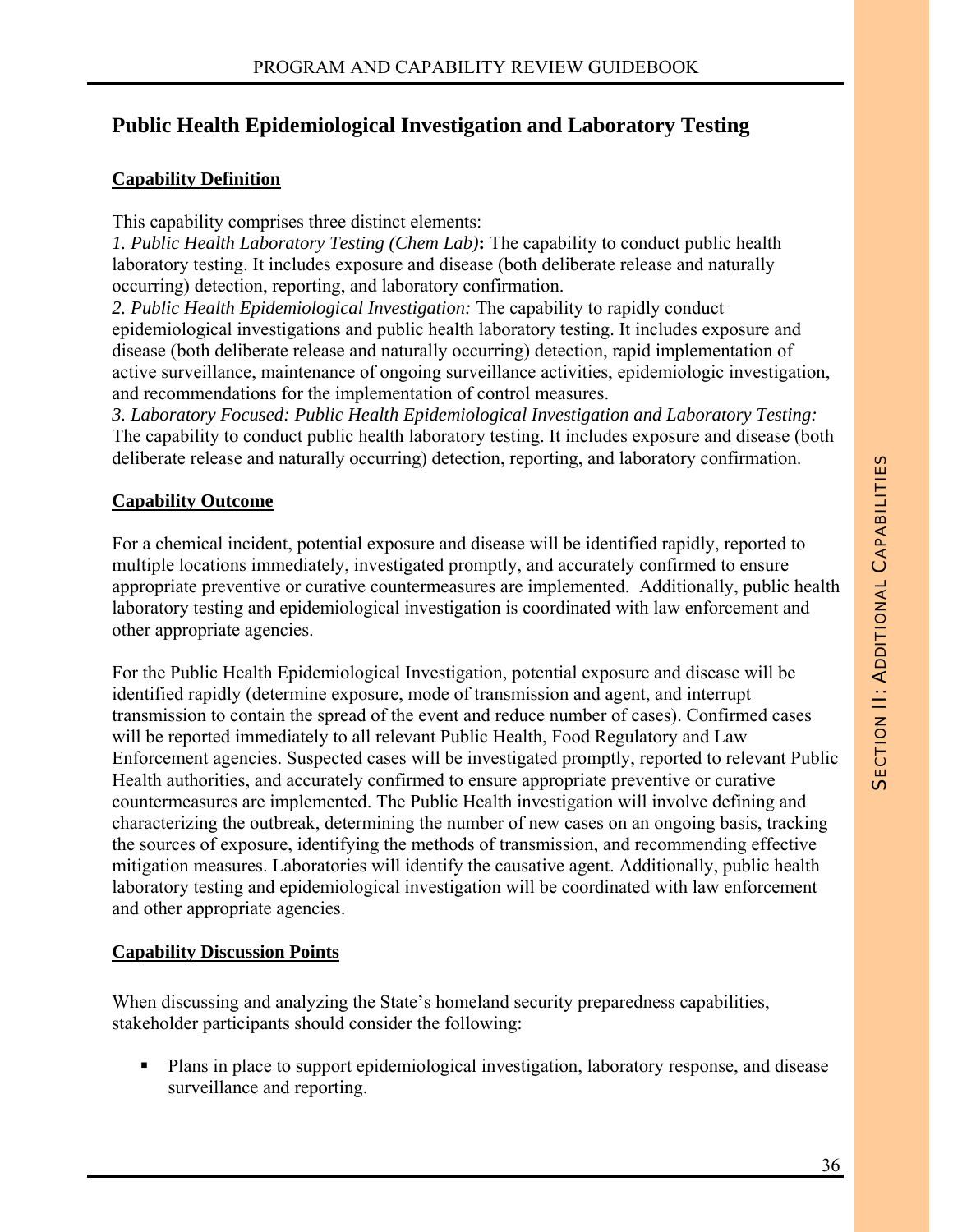- The integration of personnel and various disciplines that are designed to ensure adequate epidemiological investigation and laboratory testing capabilities.
- The way training and exercises have been developed and executed for meeting necessary standards related to epidemiological investigation and laboratory testing.
- **Plans to ensure proper coordination between law enforcement and HAZMAT.**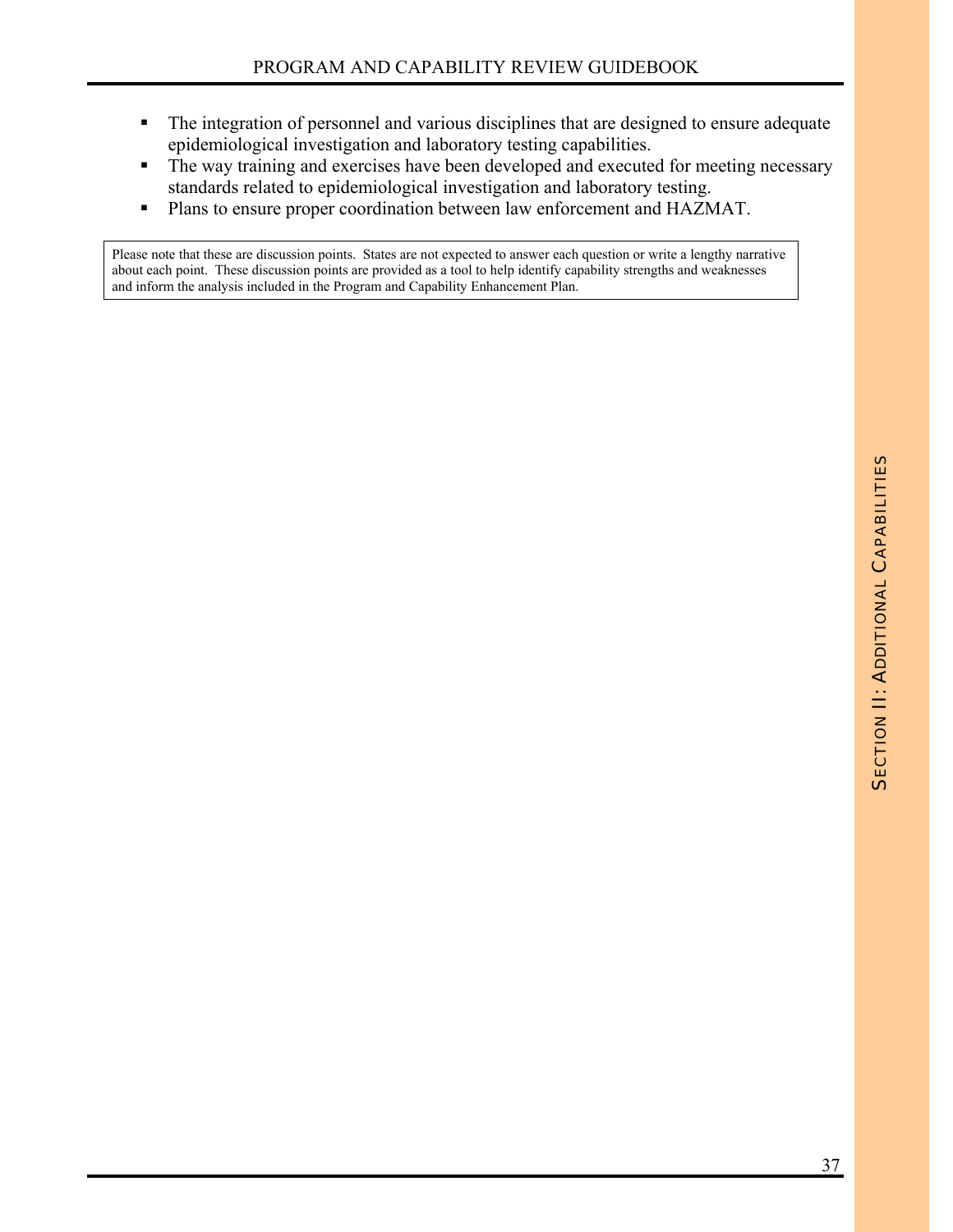# **RESPOND MISSION AREA TARGET CAPABILITIES**

## **On-Site Incident Management**

#### **Capability Definition**

The On-Site Incident Management capability to effectively direct and control the incident management activities through the use of the Incident Command System (ICS) consistent with the National Incident Management System (NIMS)

#### **Capability Outcome**

Achieve effective and efficient incident management, integrating the facilities, resources (personnel, equipment, supplies, and communications) and procedures using a common organizational structure which is ICS.

#### **Capability Discussion Points**

When discussing and analyzing the State's homeland security preparedness capabilities, stakeholder participants should consider the following:

- The staffing levels, types of personnel positions, and organizations (with their associated roles and responsibilities) to ensure on-site incident management is performed adequately.
- The adequacy of incident action plans and whether these plans incorporate management structure in accordance with NIMS/NRP.
- The types and levels of training offered and training requirements to ensure personnel are following procedures and able to perform on-site incident management.
- Mutual aid agreements and other plans in place to coordinate on-site incident management effectively across jurisdictions and/or regions.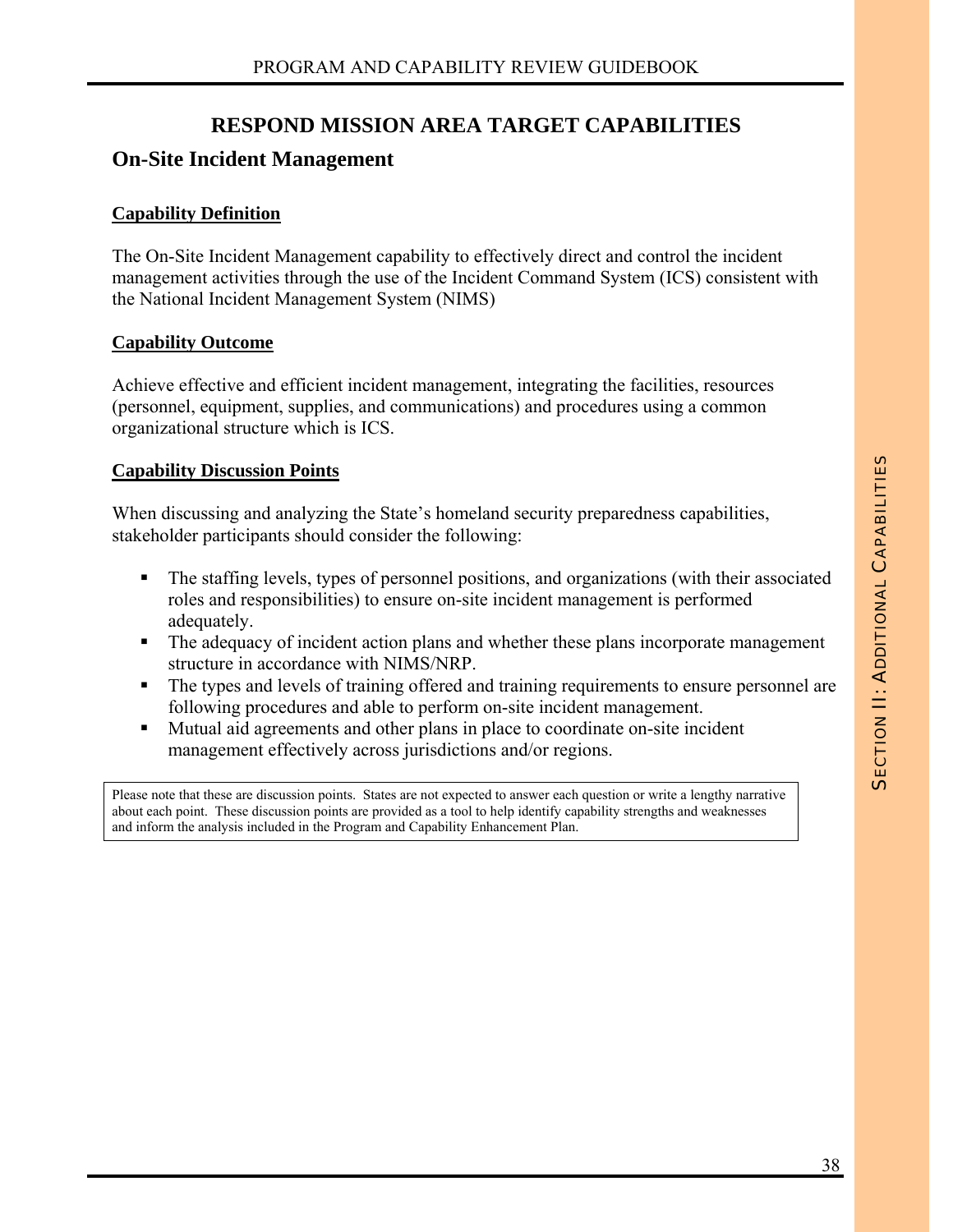# **Emergency Operations Center Management**

## **Capability Definition**

The capability to provide multi-agency coordination for incident management through the activation and operation of the Emergency Operations Center (EOC), consistent with the requirements of the NIMS for Multi-Agency Coordination Systems, including EOC activation, notification, staffing, and deactivation; management, direction, control, and coordination of response and recovery activities; providing public information and warning; and maintaining information and communication necessary for response and recovery activities.

## **Capability Outcome**

The EOC is activated, staffed, and managed for a pre-planned or no-notice event; multi/interagency activities, such as communications (including direct and indirect voice and data interoperability), resource management, and mutual aid, are coordinated; incident action planning activities within the EOC are conducted at regular periodic intervals. Situation reports are produced at regular periodic intervals. The EOC could be deactivated as the emergency transitions into the recovery phase.

#### **Capability Discussion Points**

When discussing and analyzing the State's homeland security preparedness capabilities, stakeholder participants should consider the following:

- The plan for integration/collaboration of disciplines and organizations to activate an Emergency Operations Center.
- The ways in which individuals are trained to ensure personnel capable of making and implementing decisions from all appropriate functions
- The communications plan used to ensure that the Emergency Operations Center is activated in a timely manner and information reaches the target audience and is understood and acted upon appropriately.
- The standards used to direct and evaluate Emergency Operations Center Management.
- The location and linkages to the Joint Information Center (JIC) (if not integral to the EOC) to ensure provision of accurate and timely information to the Joint Information System (JIS).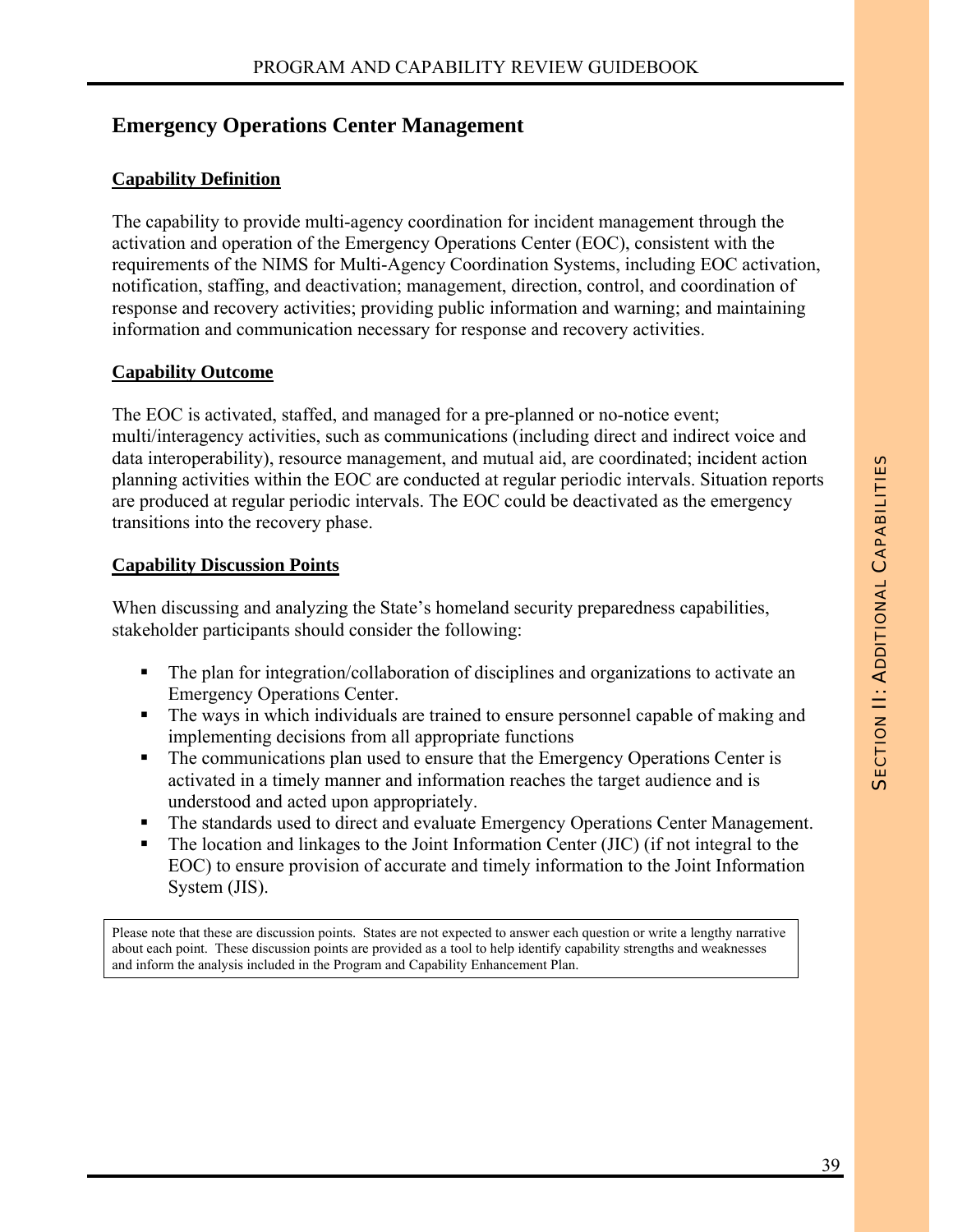# **Critical Resource Logistics and Distribution**

## **Capability Definition**

The capability to identify, dispatch, mobilize and demobilize, and accurately track and record available human and material critical resources throughout all incident management phases. Critical resources are those necessary for preservation of life, safety, and security.

### **Capability Outcome**

Critical resources are a) inventoried and tracked, b) available to incident managers and emergency responders upon request for proper distribution and necessary response efforts to aid disaster victims in a cost effective and timely manner, and c) demobilized as necessary.

#### **Capability Discussion Points**

When discussing and analyzing the State's homeland security preparedness capabilities, stakeholder participants should consider the following:

- The State plans that are in place to ensure critical supplies, equipment, and personnel are available to incident managers and emergency responders upon request.
- Any support agreements in place for receiving shared resources and if these agreements are formal or informal.
- The organizational structure, including position descriptions, responsibilities, and personnel assignments (temporary or permanent) in place to manage identification, dispatch, mobilization and demobilization resources throughout all emergency management phases of an incident.
- The types of training provided to personnel to support identification, dispatch, mobilization and demobilization of available resources throughout all emergency management phases of an incident.
- The ways in which availability of resources, including critical supplies, equipment, and personnel are determined and ensured for emergency responders across various types of incidents.
- The types of inventory management processes that are in place to ensure proper availability of supplies and equipment to emergency responders.
- Any exercises conducted to ensure protocols are followed and compliance to procedures are anticipated.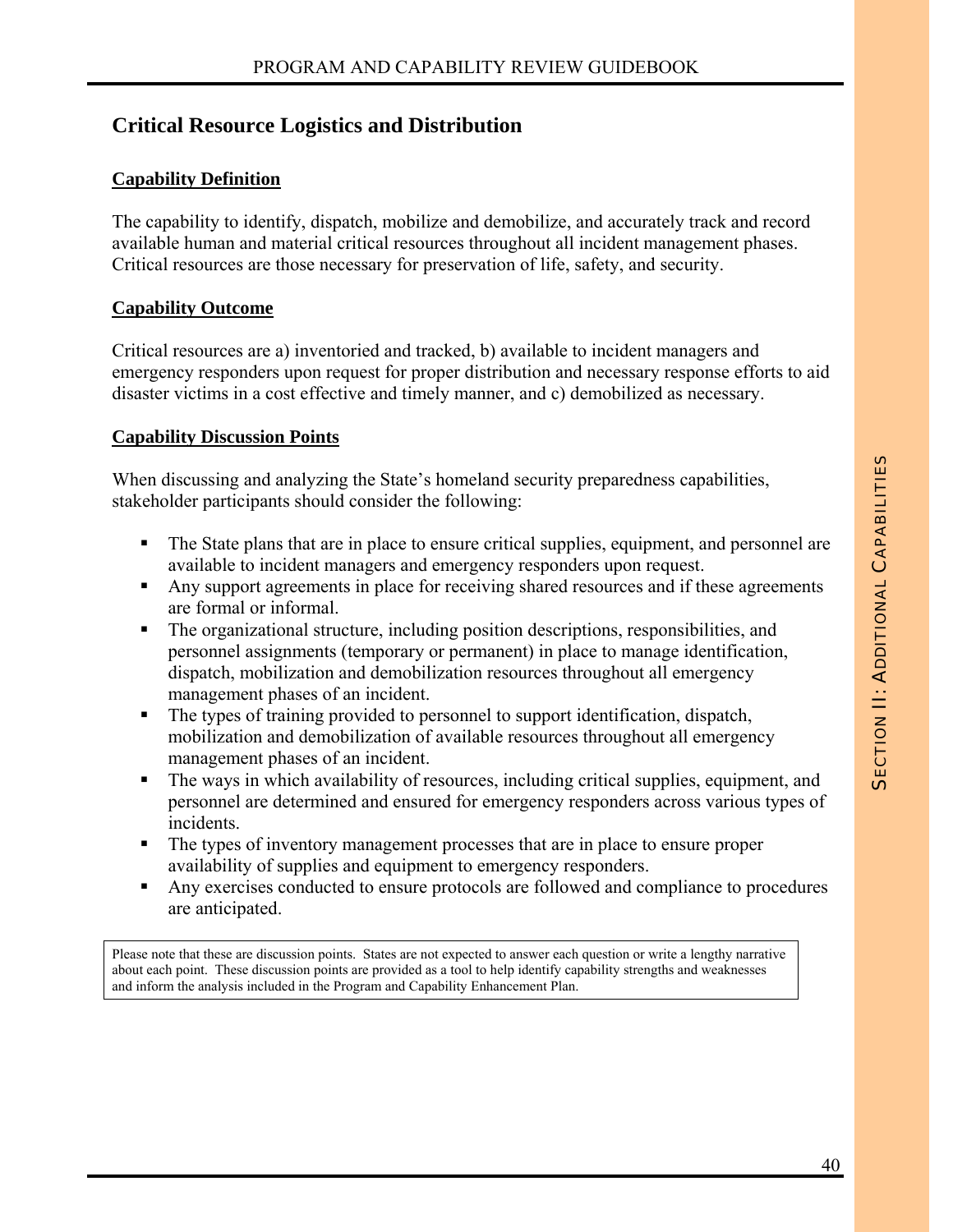# **Volunteer Management and Donations**

### **Capability Definition**

The capability to effectively mange unaffiliated volunteers and unsolicited donations in support of domestic incident management, including identifying and determining uses for effectively managing and deploying volunteer support and donations before, during and after an incident. This capability is consistent with and supports the existing volunteer/donations Management Annex to the National Response Plan.

#### **Capability Outcome**

The value of volunteers and charitable donations is maximized and does not hinder the response and recovery activities.

## **Capability Discussion Points**

When discussing and analyzing the State's homeland security preparedness capabilities, stakeholder participants should consider the following:

- The protocols in place to manage and deploy volunteer support and donations.
- The communication planning efforts to ensure volunteers are available and mobilized adequately.
- Training types and levels provided to volunteers to ensure their incident-specific roles can be executed successfully.
- The way in which information and information systems support the effort to maintain volunteer data, incident affected worker data, and relevant historical records.
- The coordination of volunteer efforts among entities, including relief organizations.
- The ways volunteers can be effectively tracked, directed, and managed using available volunteer centers and managers
- The management process for volunteer donations to ensure appropriate collection, prioritization, and dissemination.
- The use of exercises to gauge and improve volunteer management operations.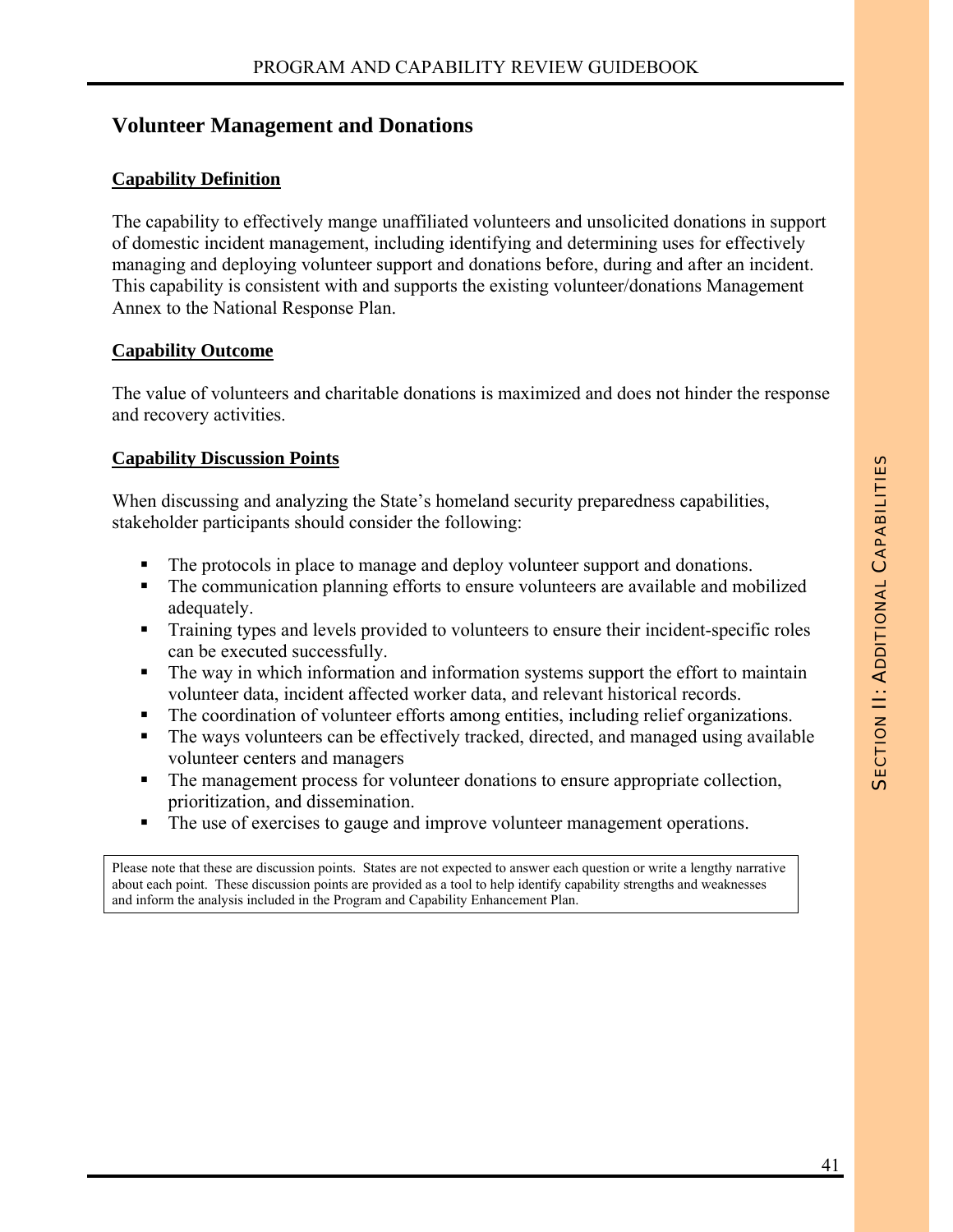# **Responder Safety and Health**

#### **Capability Definition**

Responder safety and health is a critical component of overall emergency management. The response to the scenarios provides a multitude of highly technical hazards. The definition of "First Responder" includes police, fire, emergency personnel, as well as emergency management, public health, clinical care, public works and other skilled support personnel (such as equipment operators). This extended definition includes a very broad set of workers and a wide range of likely response activities that may be performed by "first responders," resulting in an increased number of potential hazards and exposures. The ability to protect all of the responders from all of the hazards is a substantial undertaking involving prevention, preparedness, response, and recovery. This capability supports both the Safety Officer position identified in the National Incident Management System (NIMS)/Incident Command System (ICS) and the Worker Safety and Health Support Annex to the National Response Plan (NRP). The Type 1 Safety Officer described in this capability has yet to be fully defined (to include managing all of the hazards likely to be faced by all first responders); rather the concept used is the same as the "Disaster Safety Manager" described in Protecting Emergency Responders: Safety Management in Disaster and Terrorism Response (NIOSH, 2004). In addition, the list of services critical for this capability is consistent with the actions specified under the Worker Safety and Health Support Annex and in the Federal Emergency Management Agency (FEMA) Guidelines for HazMat/WMD Response, Planning and Prevention Training (FEMA, 2003).

During the response to any incident, employers are primarily responsible for the safety and health of their employees. However, the ICS creates a unified safety and health organization under the Safety Officer. In large-scale incidents, because of the number and varieties of hazards and workers, the safety officer would be utilized more as a "safety manager." This technical capability therefore does not prescribe a certain level of preparedness for any particular organization, rather it specifies the need for personal protective equipment (PPE), Safety Officers, etc. and allows the local entity to determine the best way to obtain the needed resource (e.g. through mutual aid, state resources, federal resources, etc.) for the first 72 hours of the response operations. This capability ensures that adequate personnel and resources are available at the time of an incident to protect the safety and health of on-scene first responders, hospital/medical facility personnel (first receivers), skilled support personnel and, if necessary, their families through the creation and maintenance of an effective safety and health program. This program needs to be integrated into the incident command system and include training, personal protective equipment, health and safety planning, risk management practices, medical care, decontamination, infection control, vaccinations for preventable diseases, adequate work schedule relief, psychological support, and follow-up assessments.

This capability identifies the critical personnel, equipment, training, and other resources needed to ensure the protection of all workers from "All Hazards" including fire (heat), chemical, biological, radiological/nuclear, electrical, collapsed structures, debris management, and others.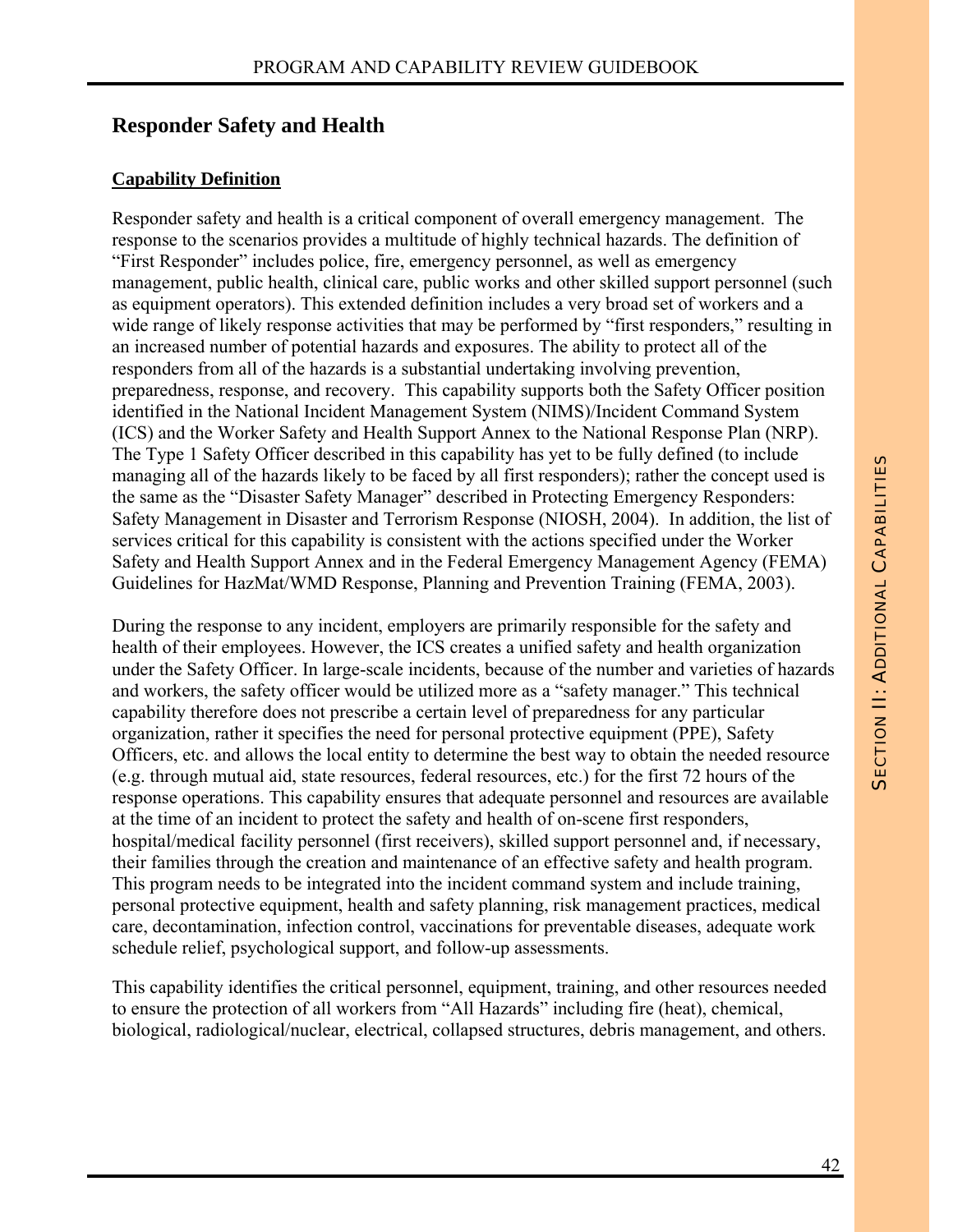#### **Capability Outcome**

No additional illnesses in or injury to any first responder, first receiver, medical facility staff member, or other skilled support personnel resulting from a preventable exposure to secondary trauma, chemical/radiological release, infectious disease, or physical and emotional stress after the initial incident or during decontamination and incident follow-up.

#### **Capability Discussion Points**

When discussing and analyzing the State's homeland security preparedness capabilities, stakeholder participants should consider the following:

- The incident management procedures that are planned that coordinate among disciplines to protect any first responder, first receiver, hospital staff member, etc. from exposure to secondary trauma, chemical release, infectious disease, or stress after the initial event and respond to any experienced physical and emotional stress.
- The types of equipment that are planned for use to ensure the safety of first responders from secondary trauma, chemical release, and infectious disease after the initial event. Consider how this capacity is planned to ensure adequate supply and timely availability.
- The ways in which exercises are used to gauge the effectiveness of planned protocols and equipment to protect first responders after the initial event.
- The types of training opportunities and requirements that exist to promote health and safety planning for first responders. Consider the personnel positions, disciplines that provide and receive training.
- The follow-up process in place to review events with exposed first responders to a) ensure their continued recovery and b) make improvements to protective processes.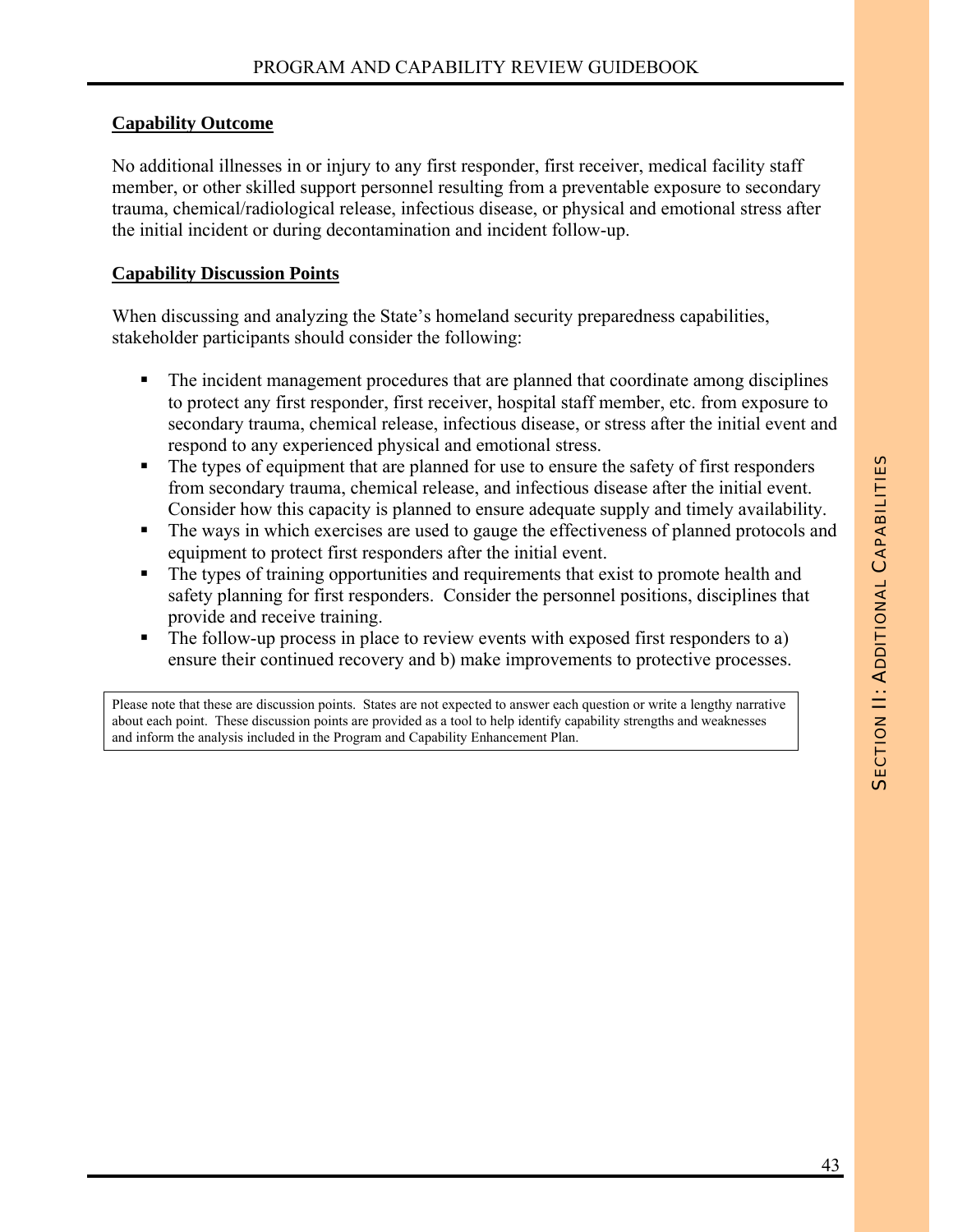# **Public Safety and Security Response**

### **Capability Definition**

The capability to reduce the impact and consequences of an incident or major event by securing the affected area (in coordination among law enforcement, fire, and emergency medical services [EMS]), safely diverting the public from hazards, providing security support to other response operation, and sustaining operations from response through recovery.

#### **Capability Outcome**

Successful assessment of the incident and coordination of public safety resources needed to secure the incident scene, manage access control, provide security support to other response operations (and related critical locations, facilities and resources), and aid in emergency public information while continuing to protect first responders and mitigating any further effect to the public at risk.

#### **Capability Discussion Points**

When discussing and analyzing the State's homeland security preparedness capabilities, stakeholder participants should consider the following:

- The policies, plans, or procedures in place to manage public safety incident response.
- The ways in which HAZMAT, fire/rescue, and law enforcement personnel have been included in the development of the public safety response plan.
- The way these policies, plans, and procedures have been exercised.
- The number of sites the State is prepared to secure at any given time based upon trained personnel and equipment.
- The State's on-scene management and personnel accountability system.
- The response plan's consistency with NIMS.
- ICS implementation at the scene.
- **Cross discipline communications and consider any weaknesses.**
- The way an incident perimeter and security zone would be identified and secured.
- The way force protection would be accomplished.
- Contingency plans for a situation where all existing resources are maximized.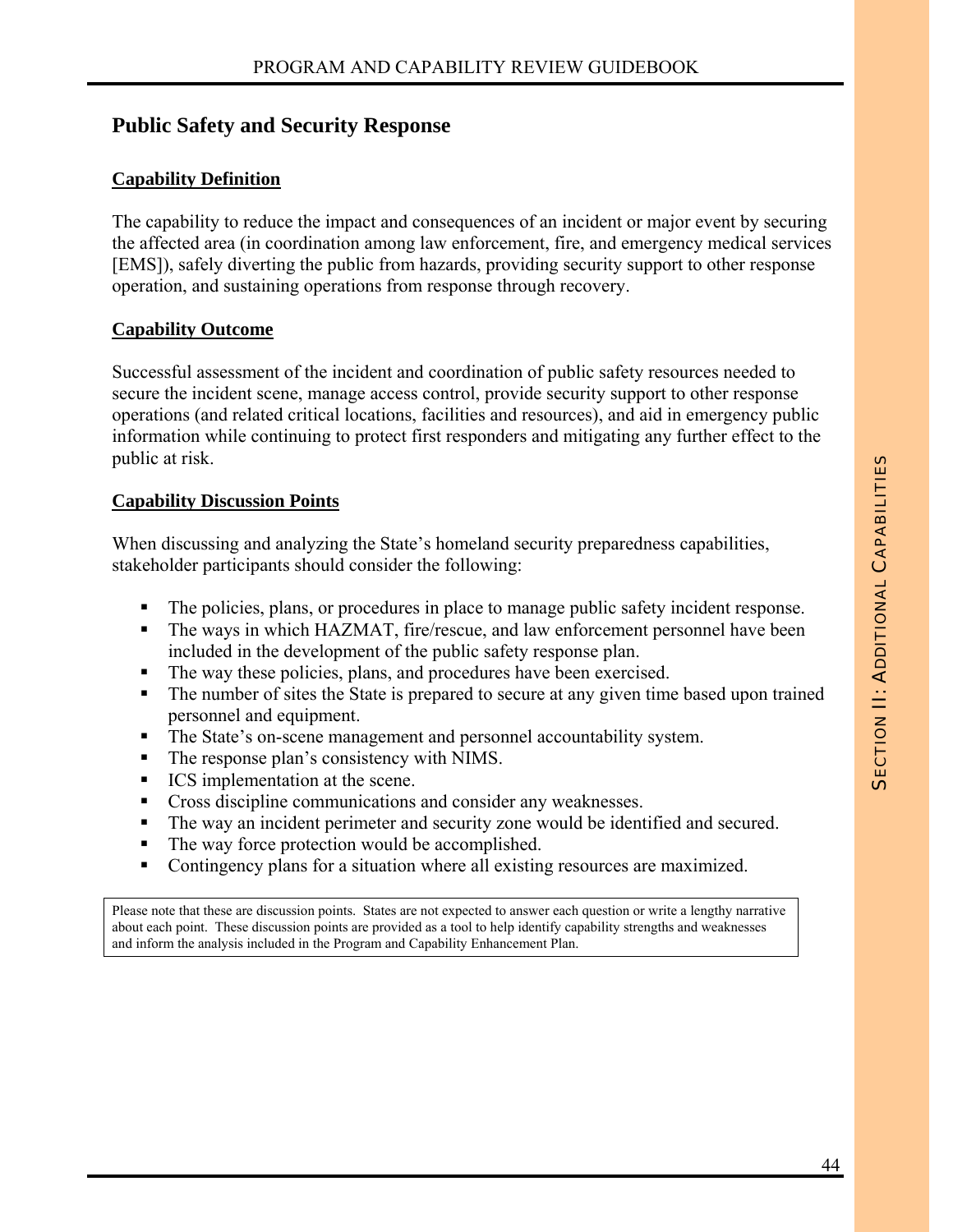# **Animal Health Emergency Support**

## **Capability Definition**

The capability to protect, prevent, detect, respond to, and recover from threats and incidents that would result in the disruption of U.S. livestock, other domestic animals, including companion animals, wildlife and related industries, endanger the food supply, public health, and domestic and international trade. It includes the capability for responding to large-scale national and regional emergencies as well as to smaller-scale incidents through rapid determination of the nature of the event, initiation of the appropriate response, containment of the disrupting effects, and facilitation of recovery. These capabilities are for a wide range of incidents and emergencies including: accidental or deliberate disease outbreaks, natural disasters, nuclear and conventional events; as well as other biological, chemical, or radiological agents.

#### **Capability Outcome**

Prevent foreign animal disease from entering the United States by protecting our critical infrastructure and key assets. In the event of an incident, to detect animal disease as early as possible, implement immediate and humane actions to eradicate the outbreak, maintain continuity of agriculture and related business, limit economic damage, and protect public and animal health and the environment. Develop, coordinate, and execute plans to maintain and/or restore trade in agriculture products, domestic and international confidence in the US food supply, and agricultural industries to their prior productivity, including replenishing the domestic livestock and other domesticated animals.

## **Capability Discussion Points**

When discussing and analyzing the State's homeland security preparedness capabilities, stakeholder participants should consider the following:

- The plans that are in place to support the identification and elimination of outbreak of diseases in animals.
- The integration of personnel and various disciplines that are designed to maintain animal emergency health support capabilities and their responsibilities.
- The way in which the State is developing standards and protocols to ensure protection of outbreaks from animal diseases and containing and responding to potential incidents.
- The way in which training and exercises have been developed and executed for meeting necessary standards related to animal health emergency support.
- Plans, policies, and procedures associated with collaboration, pre-event education, and stakeholder buy-in with national associations to maintain confidence in the U.S. food supply both at home and abroad.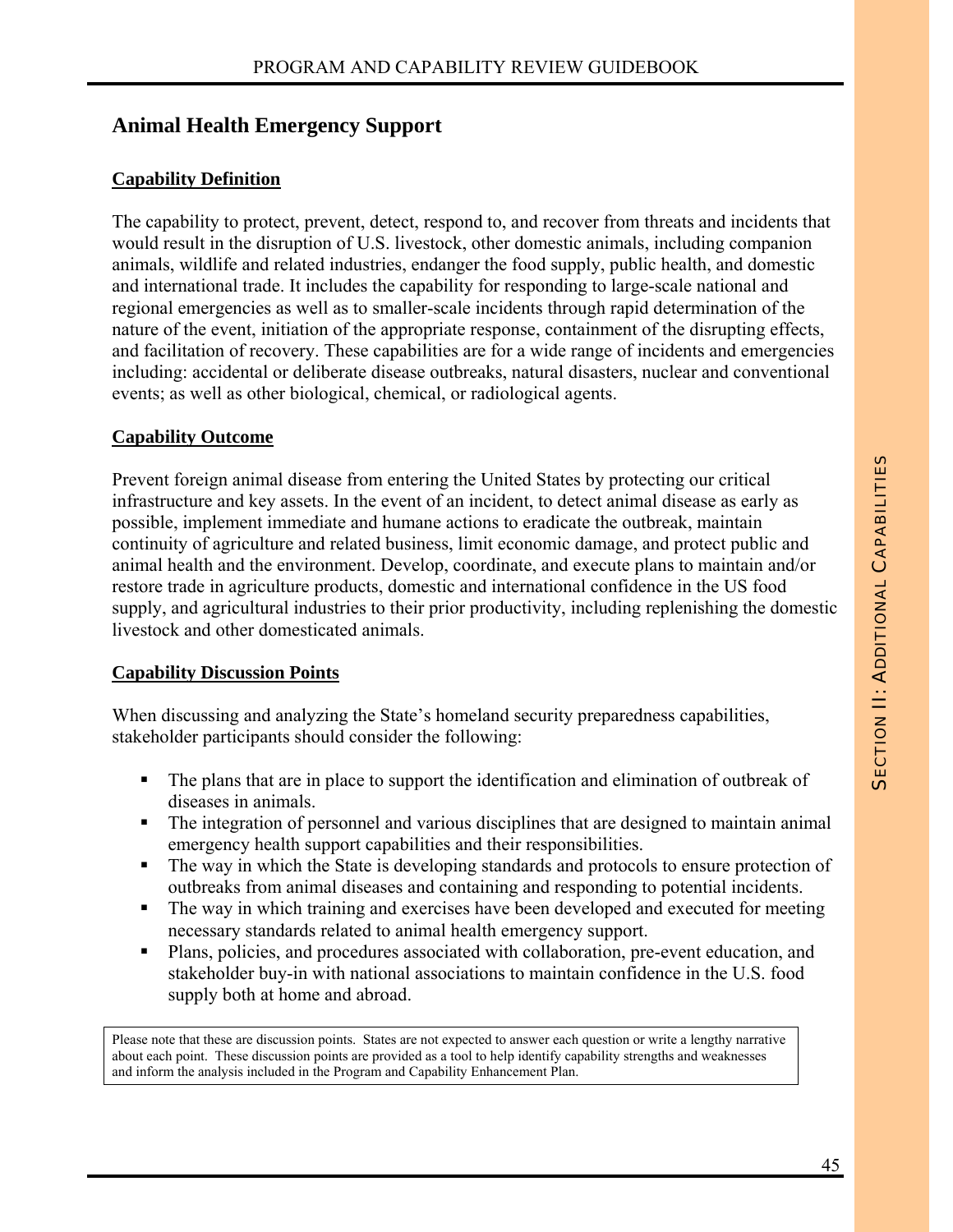# **Environmental Health and Vector Control**

# **Capability Definition**

The capability to provide ground and aerial vector control and environmental health services in support of public health protection. Vector control includes elimination of organisms, such as fleas, mosquitoes, and rodents that can spread disease to humans. Provide subject matter experts to: advise, provide rapid needs assessment, identify health capabilities, deploy/institute a victim exposure registry, disseminate physician education for treatment of victims, coordinate specialized medical care, provide liaison and communications support to regional ESF8 groups, appropriate sample collection, advise on protective action guidelines, analyze and communicate results, and provide occupational safety and health.

# **Capability Outcome**

## **Improvised Nuclear Device:**

Classical environmental health services (safe water, sewage disposal, and vector control) will be gravely disrupted in an Improvised Nuclear Device (IND) scenario therefore a spike in new cases of communicable diseases can be anticipated within the initial weeks following the event. Cases of radiation sickness will increase for the first 30 days as cases of Acute Radiation Syndrome (ARS) are recognized by the public health reporting system. Additional cases will continue to occur due to added radiation exposure to external radiation and internalized fallout.

- Minimizing new cases due to preventable exposure to disease and contamination will pose significant challenges in the post disaster environment.
- Victim registries will need to be started immediately and linked to centralized coordination of limited clinical (radiation injury management) expertise to direct local health care providers.
- Minimizing exposures experienced the by at risk population and emergency responders will require coordinated efforts to provide clean water, sewage disposal, and guidance to minimize radiation exposures.

## **Nerve Agent:**

Local Emergency Medical Service (EMS) and Hazardous Materials (HAZMAT) teams rapidly identify the class of chemical agent in use, and immediately inform receiving hospitals and local incident command, ensuring that appropriate medical countermeasures are employed without delay. Survivors are triaged and decontaminated in the field before transport to hospitals. There is no loss of life to field responders or people receiving casualties for decontamination, transport, emergency stabilization, and definitive medical care. Epidemiologists are brought in to establish an emergency registry of victims and other exposed/ potentially exposed persons such as decontamination and sampling teams, and medical "first receivers".

## **Food Contamination:**

After the first event, a marked reduction in new cases due to preventable exposure to disease or contamination will occur. The at-risk population receives the appropriate protection in a timely manner.

New cases are prevented through intervention methods listed below: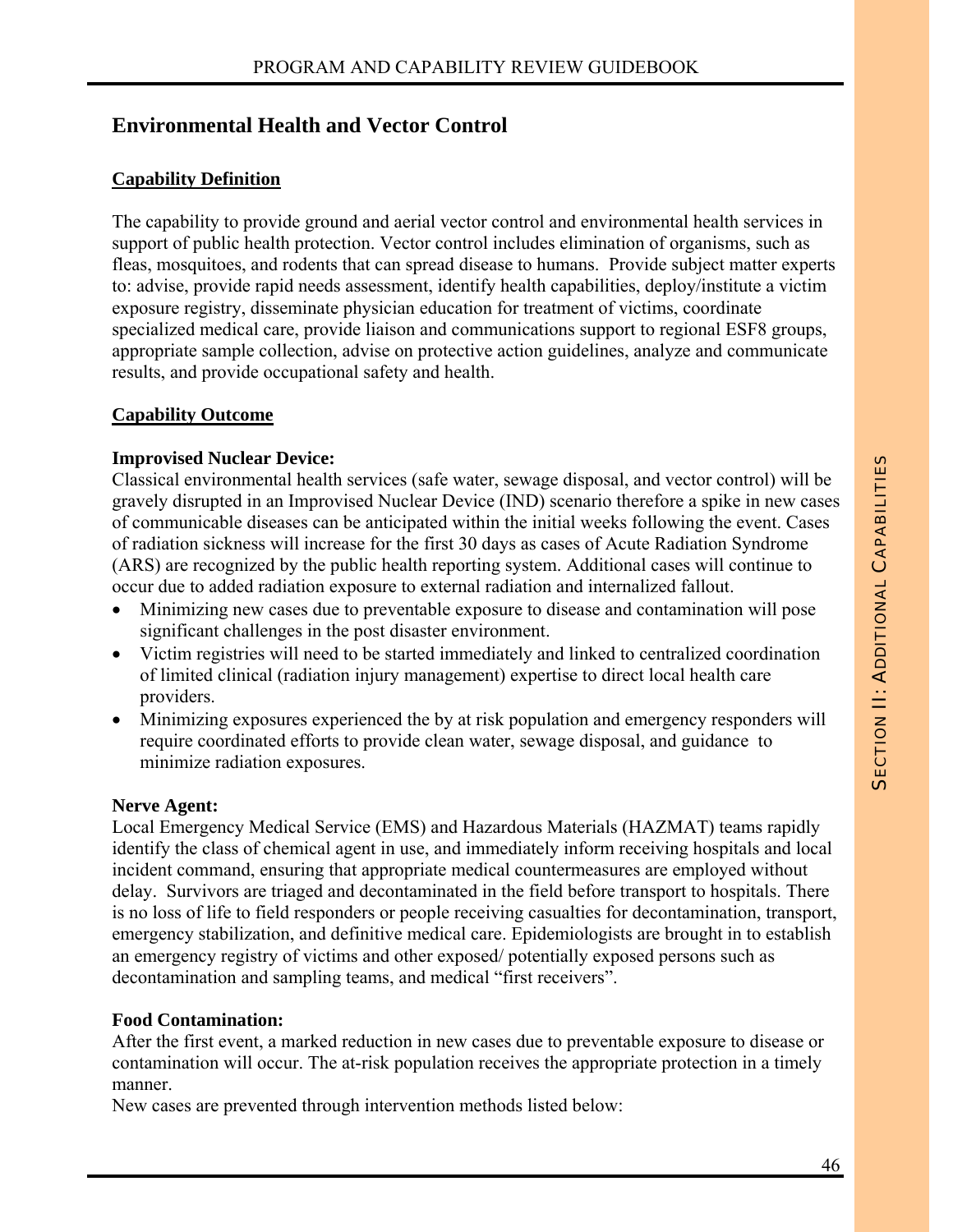- Public Health Education Fact Sheets, Guidelines, Public Service Announcements (PSA)
- Contaminated Product Removal
- Contaminated Facilities and Equipment Cleaned or Removed
- Proper Disposal of Contaminated Items
- Eliminating spread of disease by vectors
- Coordinated effort with public health, law enforcement at local, state and federal levels

#### **Capability Discussion Points**

When discussing and analyzing the State's homeland security preparedness capabilities, stakeholder participants should consider the following:

- The organizational structure including integration of disciplines, organizations, and agencies – to protect public health and ensure vector control.
- The plan for determining the appropriate action to protect the public and evaluating the effectiveness of those actions to minimize further threats to public health.
- The way in which exercises support the evaluation to determine if facilities, equipment, and personnel are able to operate accordingly.
- The communication plan to ensure the public is adequately informed of the threat and educated on necessary actions.
- The need for inter and intra state agreements related to environmental health and vector control.
- The need for possible mass evacuation related to insurmountable environmental conditions.
- The need for, use of, and collaboration with, possible outside resources, such as the use of US military equipment for spraying.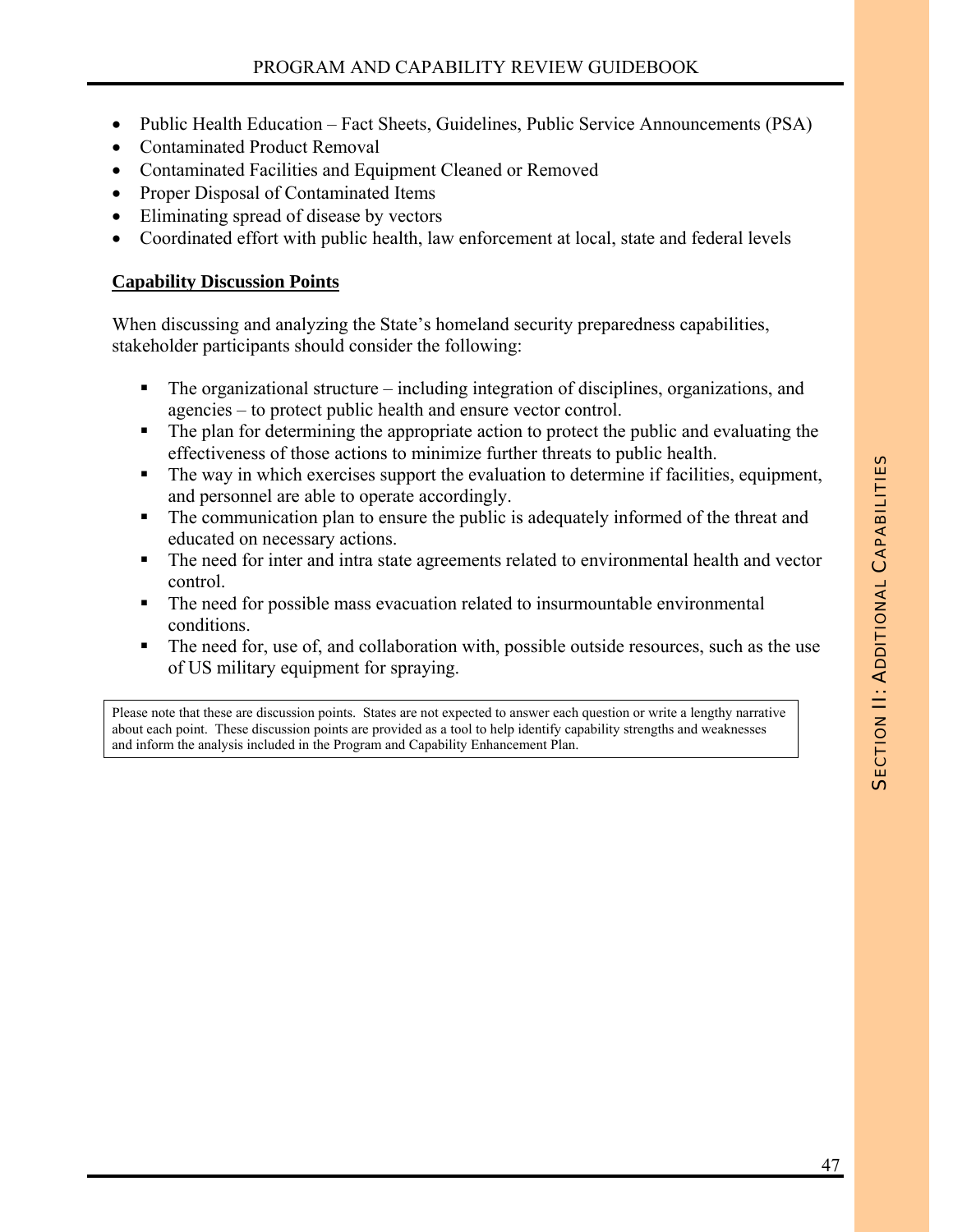# **Firefighting Operations/Support**

## **Capability Definition**

The capability to coordinate and conduct fire suppression operations; including, scene size up, resource assignment, establishing an incident command system consistent with National Incident Management System (NIMS), communicating the status of the situation, requesting additional resources, establishing a safe perimeter, and conducting fire cause determination. This capability further includes support necessary to prepare the community and reduce vulnerabilities in the event of an incident of national significance.

## **Capability Outcome**

Dispatch of the initial alarm assignment occurs within the response time objectives designed by the authority having jurisdiction. Initial arriving unit initiates the Incident Command System, conducts assessment of the incident scene, communicates the situation, and requests appropriate resources. Firefighting activities are conducted safely and the fire(s) is/are contained, controlled, and managed in accordance with emergency response plans and procedures.

## **Capability Discussion Points**

When discussing and analyzing the State's homeland security preparedness capabilities, stakeholder participants should consider the following:

- The plans and policies in place for firefighting operations and how they are maintained and updated.
- The establishment of an incident command system consistent with NIMS.
- The ways in which integration activities with multiple areas and resource sources are incorporated into the planning and execution processes (including mutual aid agreements).
- The way firefighting operations outcomes are evaluated for effectiveness.
- The standards employed to guide firefighting operations/support.
- The ability of firefighters to talk to other units and disciplines
- What is being done or could be done to improve interoperable communications between fire and police.
- The use of exercises to gauge and improve firefighting operations/support.
- The training program used to support personnel in firefighting operations/support.
- The procedures in place to ensure personnel have the appropriate resources and equipment necessary to perform firefighting operations/support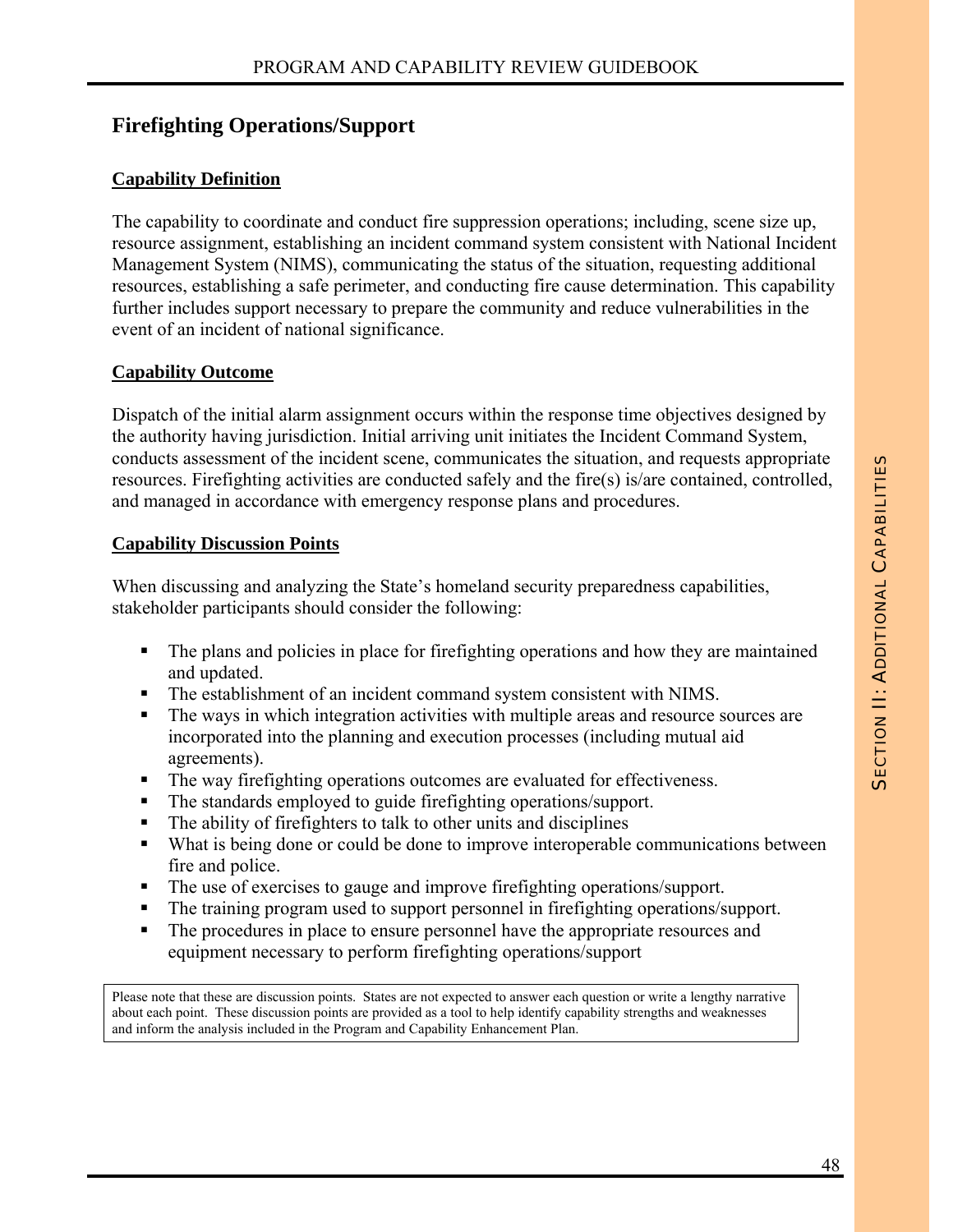# **Citizen Protection: Evacuation and/or In-Place Protection**

## **Capability Definition**

The capability to plan for and immediately execute the safe and effective sheltering-in-place of an at-risk population; or an organized and managed evacuation of the at-risk population to areas of safe refuge in response to a potential or actual dangerous environment, and the safe and organized re-entry of the population.

## **Capability Outcome**

Affected and at-risk populations are safely sheltered-in-place and/or relocated to safe refuge areas, provided sheltering and essential services and effectively and safely reentered into the impacted area (if appropriate).

## **Capability Discussion Points**

When discussing and analyzing the State's homeland security preparedness capabilities, stakeholder participants should consider the following:

- The plans in place for citizen relocation, the criteria and other processes utilized for the development of the plan.
- The types of training and exercises developed to support planning protocols for successful relocation.
- The assignment and acceptance of roles and responsibilities of transportation and other related industry members and disciplines involved to ensure successful coordination for citizen evacuation and relocation processes.
- The organizational structure in place to support citizen relocation.
- The ways in which developed plans will ensure citizen awareness and coordination during evacuation and relocation procedures.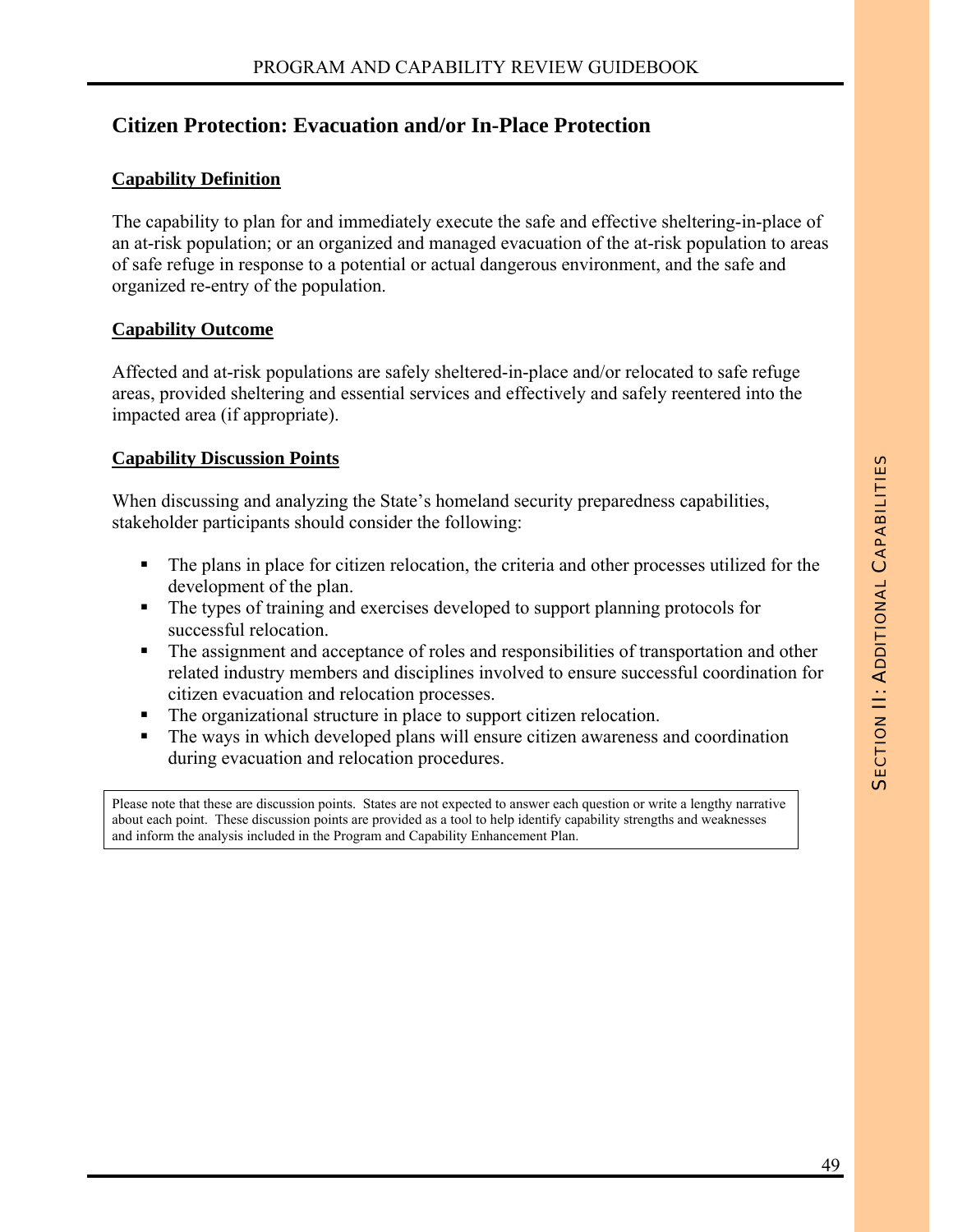# **Isolation and Quarantine**

## **Capability Definition**

The capability to protect the health of the population through the use of isolation and/or quarantine measures in order to contain the spread of disease to themselves or others. Isolation of ill individuals may occur in homes, hospitals, designated health care facilities, or alternate facilities. Quarantine refers to the separation and restriction of movement of persons who, while not yet ill, have been exposed to an infectious agent and may become infectious. Successful implementation will require that sufficient legal, logistical, and informational support exists to maintain these measures.

#### **Capability Outcome**

Separation, restriction of movement, assurance that basic necessities of life are available, and health monitoring of individuals who are ill, exposed, or likely to be exposed, in order to limit the spread of a newly introduced contagious disease (pandemic influenza). Legal authority for these measures is clearly defined and communicated to the public. Logistical support is provided to maintain measures until danger of contagion has elapsed. Most experts feel that isolation and quarantine will not stop the outbreak and that if used, the focus will be on cases that might introduce the disease into the state or other geographic area.

#### **Capability Discussion Points**

When discussing and analyzing the State's homeland security preparedness capabilities, stakeholder participants should consider the following:

- Staffing levels, types of personnel positions, and organizations (with their associated roles and responsibilities) that exist to ensure isolation and quarantine is performed adequately.
- The established isolation and quarantine plans.
- The way legal authority is defined within State statutes and regulations and integrated into local, regional and State response plans.
- The types and levels of training and training requirements offered to ensure personnel are following procedures and able to perform isolation and quarantine capability.
- The establishment of shelter-in-place plans, arrangements for additional isolation and quarantine housing, and public information messages. Consider the adequacy of these plans, procedures and processes.
- The need for order and security, commutation and supply with a quarantined or isolated area and sanitation or isolated areas.
- The legal issues related to isolation and quarantine at the state and local level.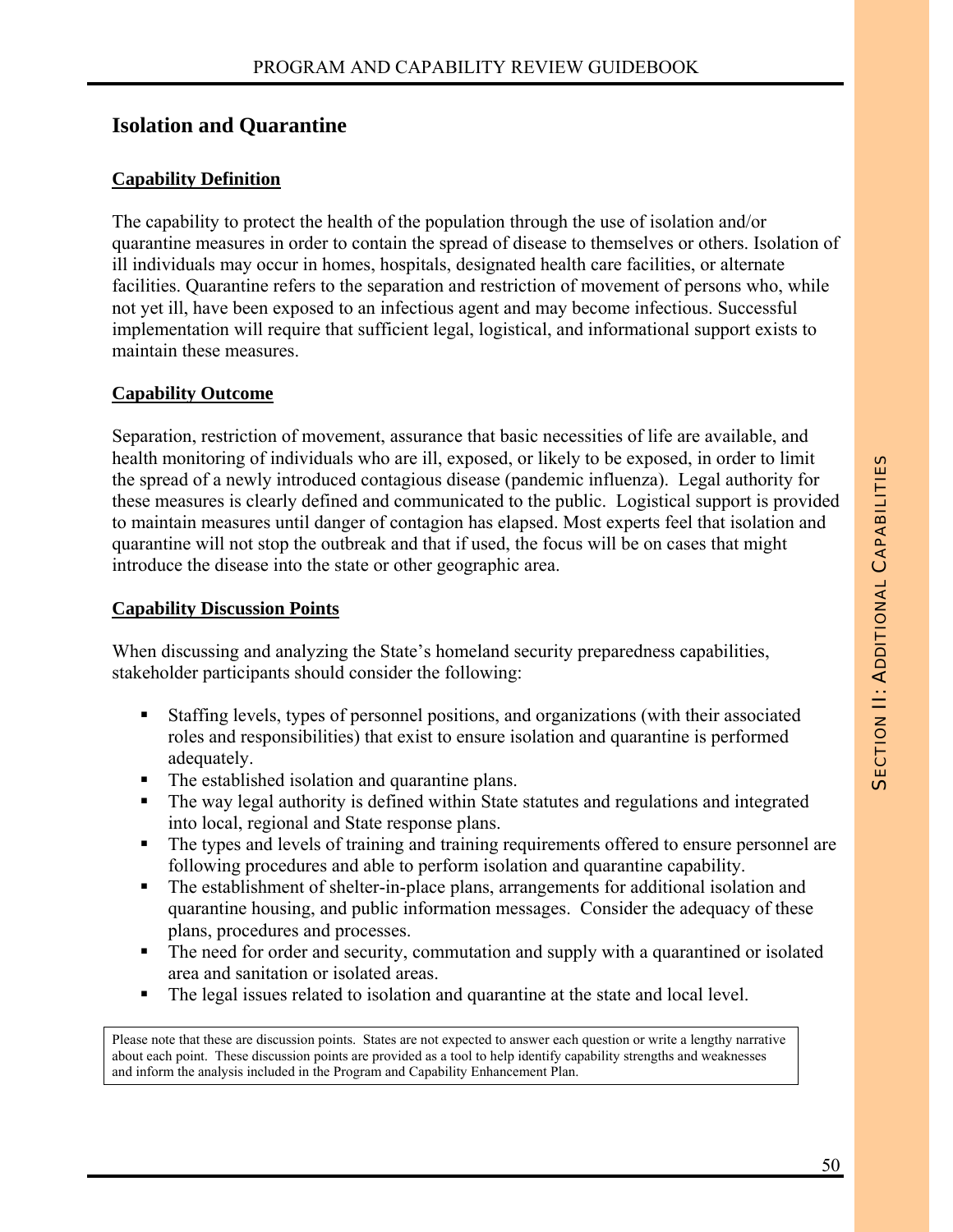# **Urban Search and Rescue**

## **Capability Definition**

The capability to coordinate and conduct search and rescue (US&R) response efforts for all hazards including locating, accessing, extricating and providing on-site medical treatment to victims trapped in damaged or collapsed structures, or other national significant events

## **Capability Outcome**

US&R activities are conducted as safely and efficiently as possible, with the greatest numbers of victims rescued in the shortest amount of time while maintaining rescuer safety at all times.

## **Capability Discussion Points**

When discussing and analyzing the State's homeland security preparedness capabilities, stakeholder participants should consider the following:

- Plans, policies, and procedures in place for urban search and rescue operations and support, including local dispatch and operating procedures, memoranda of agreement (MOAs), and procedures for activating and coordinating with national US&R task force(s).
- The integration of personnel and various disciplines that are designed to ensure adequate search and rescue capabilities.
- The ways in which training and exercises have been developed and executed for meeting necessary standards related to urban search and rescue operations.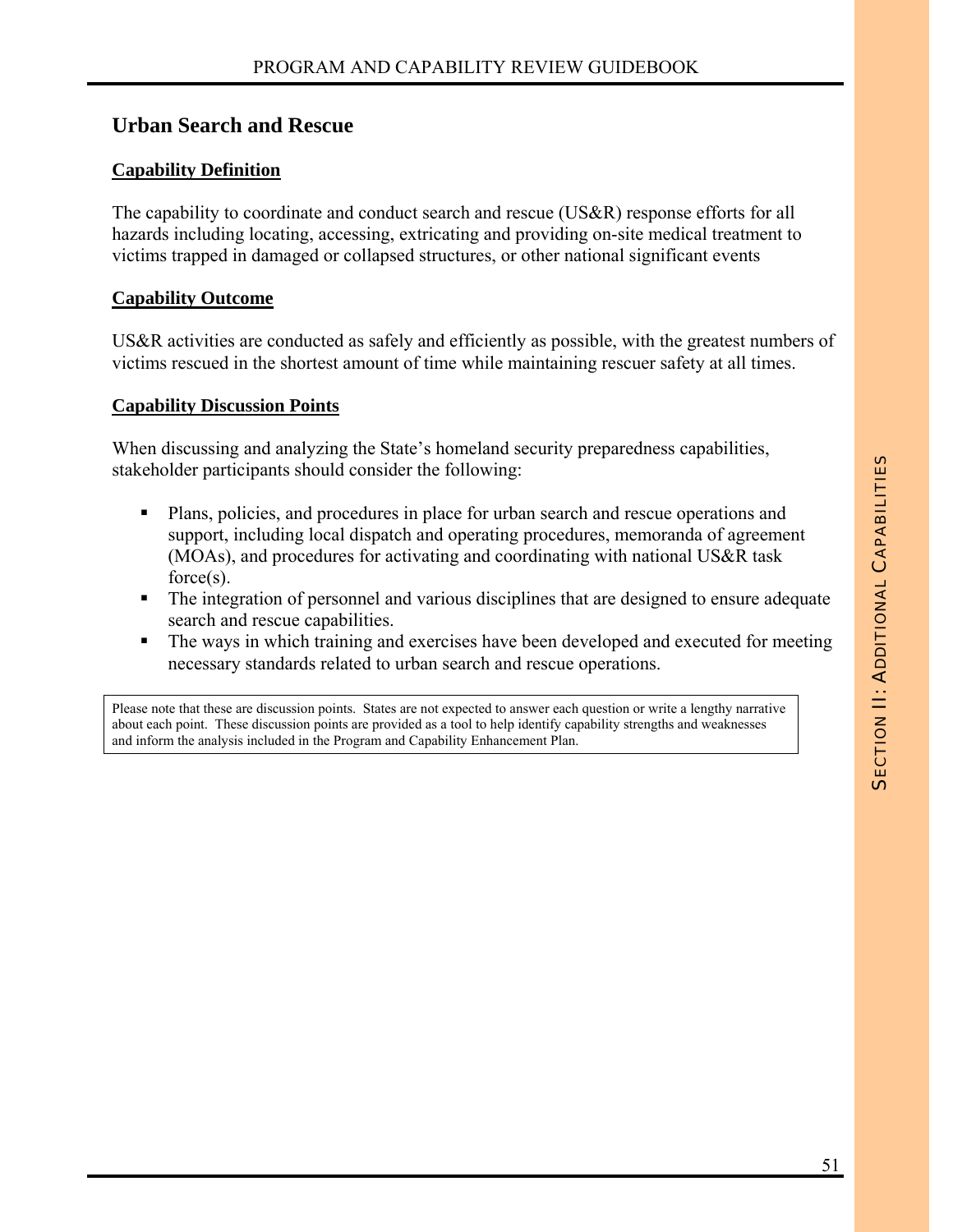# **Emergency Public Information and Warning**

## **Capability Definition**

The capability to develop and coordinate the release of accurate alerts, warnings and other emergency information to the public prior to an impending emergency. To contribute to the well being of the community during and after an emergency by disseminating accurate, consistent, timely and easy-to-understand information about emergency response and recovery processes.

#### **Capability Outcome**

Members of the public receive prompt, accurate and useful information regarding threats to their health, safety and property. Additionally, the public receives clear, consistent information and periodic updates outlining protective measures that can be taken by individuals and their communities.

## **Capability Discussion Points**

When discussing and analyzing the State's homeland security preparedness capabilities, stakeholder participants should consider the following:

- The plan for integration/collaboration of disciplines and organizations to qualify, issue, and communicate alerts.
- The management plan used to analyze data to ensure alerts are accurate and timely.
- The ways in which personnel are trained to ensure alerts are accurate and timely and communication is relayed throughout the life cycle of the event as needed.
- The communications plan that is used to ensure the alert message reaches the target audience and is understood and acted upon appropriately.
- The standards used to direct and evaluate the Emergency Public Information and Warning operation.
- The way exercises are performed to gauge performance of the Emergency Public Information and Warning operation and make improvements.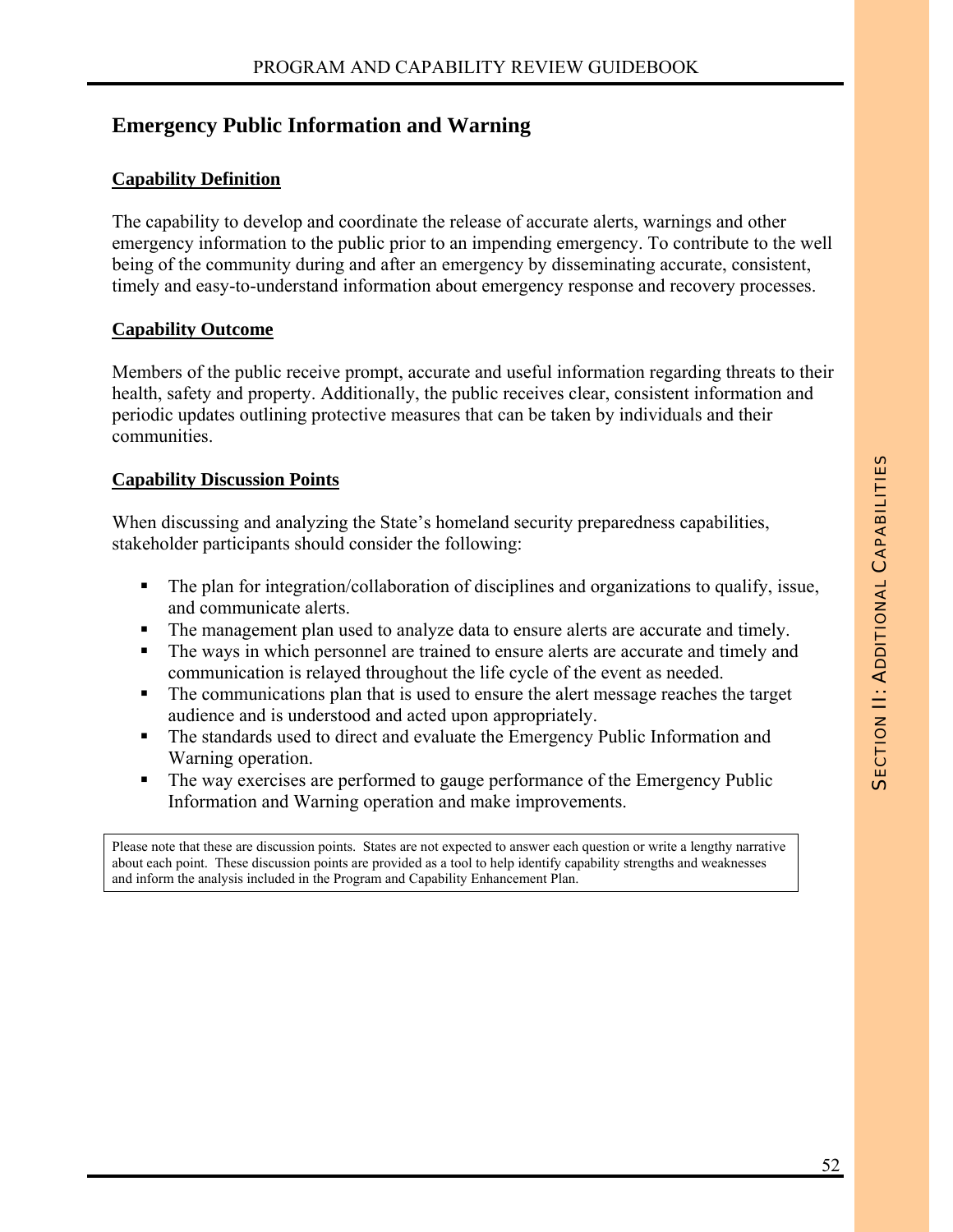# **Triage and Pre-Hospital Treatment**

## **Capability Definition**

The capability to appropriately dispatch emergency medical services resources; to provide feasible, suitable, and acceptable pre-hospital triage and treatment of patients; to provide transport as well as medical care en-route to an appropriate receiving facility; and to track patients to a treatment facility.

## **Capability Outcome**

Emergency medical service resources are effectively and appropriately dispatched, and are able to provide pre-hospital triage, treatment, transport, tracking of patients, and documentation of care appropriate for the incident, while maintaining the capabilities of the emergency medical services system for continued operations.

## **Capability Discussion Points**

When discussing and analyzing the State's homeland security preparedness capabilities, stakeholder participants should consider the following:

- The personnel and disciplines involved and the communications plan to ensure information is available to rapidly triage, diagnose and transport casualty victims.
- The types of exercises that are performed to ensure protocols for triage, stabilization, and safe transportation of casualty victims are in place and effective.
- The type of training that is required for disciplines involved in casualty triage and prehospital training, and identify if there is a required frequency for refresher training.
- The type of equipment that is inventoried and maintained to support triage and prehospital treatment of casualty victims.
- The type of organizational structure that exists to ensure equipment is distributed effectively during an incident.
- Mutual aid agreements that exist to support triage and pre-hospital treatment of casualty victims.
- Coordination efforts with mortuary services.
- The plans for conducting decontamination as needed, the levels of equipment to support decontamination, and the types of personnel and training to ensure effective decontamination.
- The way in which transportation is managed during a casualty to ensure victims are reached quickly and can be moved rapidly to treatment facilities.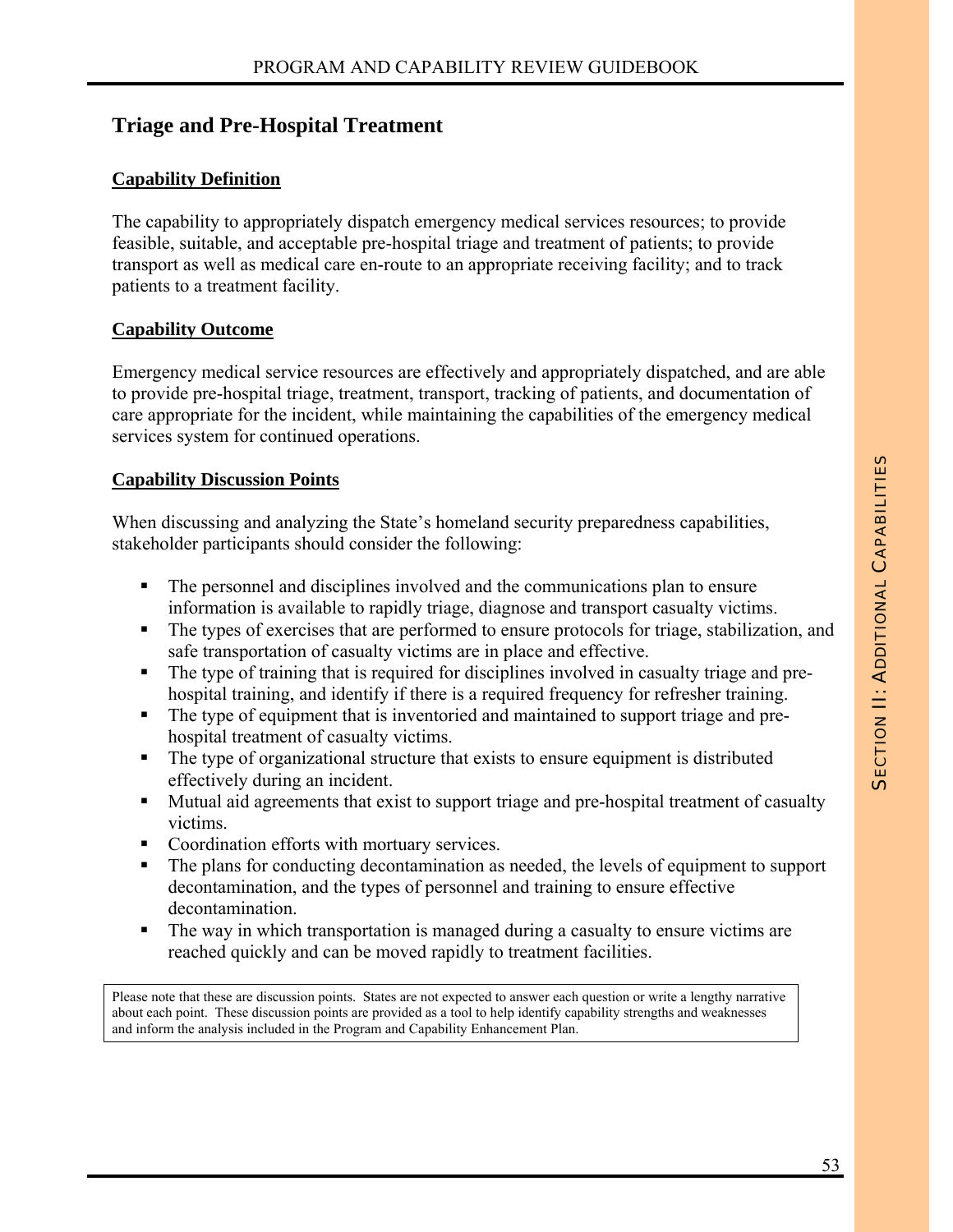# **Medical Supplies Management and Distribution**

### **Capability Definition**

The capabilities to procure and maintain pharmaceuticals and medical materials prior to an incident and to transport, distribute, and track these materials during an incident.

#### **Capability Outcome**

Critical medical supplies and equipment are appropriately secured, managed, distributed and restocked in a timeframe appropriate to the incident.

#### **Capability Discussion Points**

When discussing and analyzing the State's homeland security preparedness capabilities, stakeholder participants should consider the following:

- The staffing levels, types of personnel positions, and organizations (with their associated roles and responsibilities) to ensure medical supplies management and distribution is performed adequately.
- The adequacy of emergency public health and medical distribution and hazard-specific response plans. Explain how these plans appropriately identify and prioritize resource needs.
- The adequacy of plans for special needs populations to receive medical supplies in an emergency.
- The types and levels of training offered and training requirements to ensure personnel are following procedures and able to perform Medical Supplies Management and Distribution.
- **Mutual aid agreements and other plans in place to coordinate Medical Supplies** Management and Distribution effectively across jurisdictions and/or regions.
- The logistical process used to pre-identify and plan for projected medical supply needs.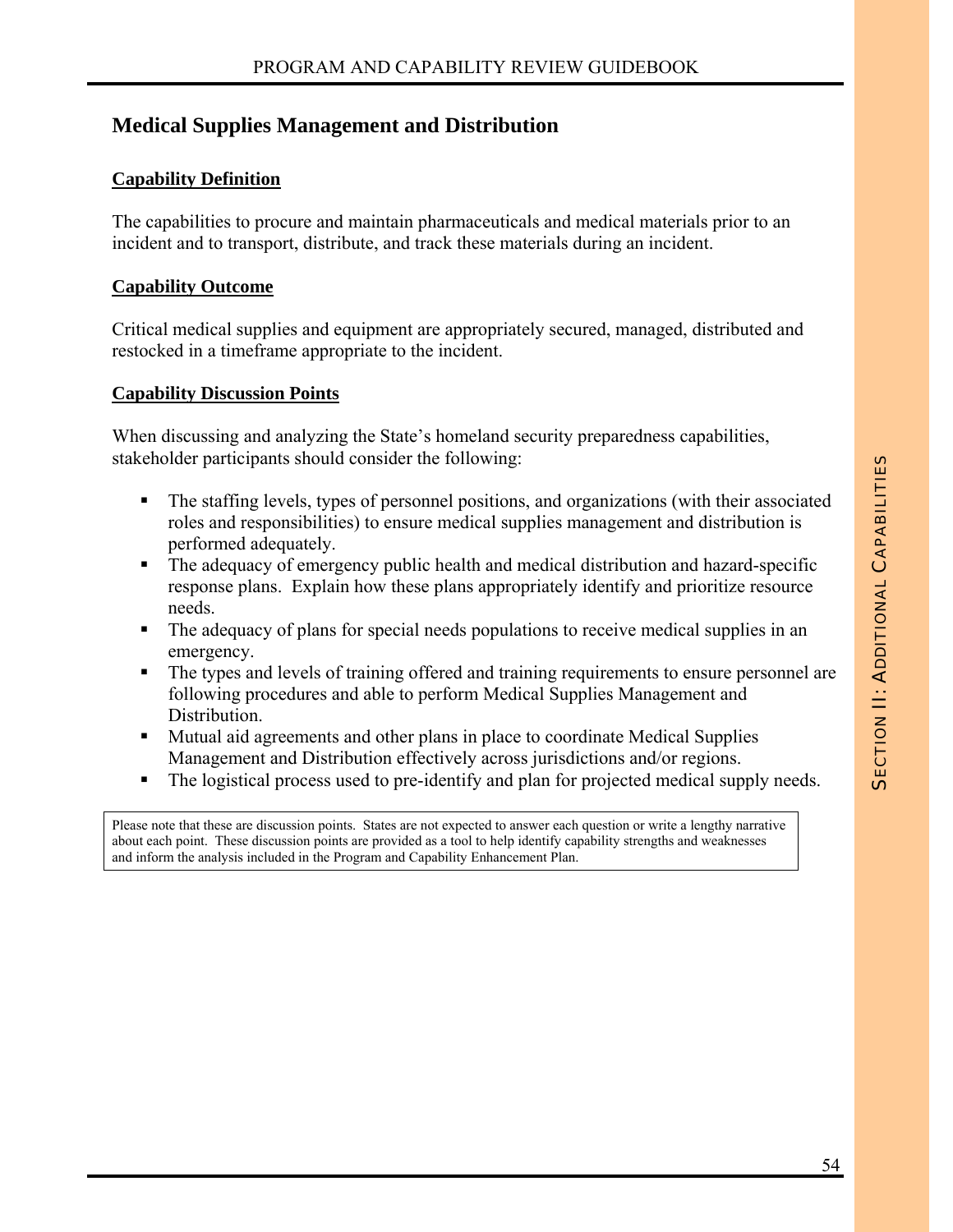# **Mass Care (Sheltering, Feeding, and Related Services)**

## **Capability Definition**

The capability to provide mass care services, to include immediate shelter, feeding, basic first aid, bulk distribution of needed items and other related services to persons affected by the incident, including special needs populations. People with special needs include individuals who need medical attention/personal care beyond basic first aid due to physical or mental impairment. Other populations may require special planning for certain needs, such as non-English speaking populations. The capability also provides for pet care/handling through local government and appropriate animal-related organizations. Mass care is usually performed by non-governmental organizations (NGOs), such as the American Red Cross, while special needs populations are generally the responsibility of local government, with medical needs addressed by the medical community for alternate care facilities.

## **Capability Outcome**

Rapid provision of mass care services for the affected general population, services for special needs populations, and services for animals within the affected area.

#### **Capability Discussion Points**

When discussing and analyzing the State's homeland security preparedness capabilities, stakeholder participants should consider the following:

- The staffing levels, types of personnel positions, and organizations (with their associated roles and responsibilities) to ensure Mass Care is performed adequately.
- The collaboration process among information sources into local government evacuation plans and shelter agreements.
- The types and levels of training offered and training requirements to ensure personnel are following procedures and able to perform analysis?
- The adequacy of shelter both in the affected area and within the relocation area.
- The adequacy of transportation. What other means of transportation may be available? (i.e. Amtrak, Ferries, etc)
- Accommodations in place for people with special needs and the adequacy of plans to address this population.
- Collaboration efforts with NGOs to ensure Mass Care could be provided efficiently and effectively.
- Plans or programs that are in place to ensure regional interface in a situation where mass care capabilities from one region are needed to provide mass care services for a incident that occurs in another region.
- The security of those being provided Mass Care.
- The need for a liaison role among NGOs and to and from multiple levels of government (e.g. a feedback loop from NGO's and all levels of government involved).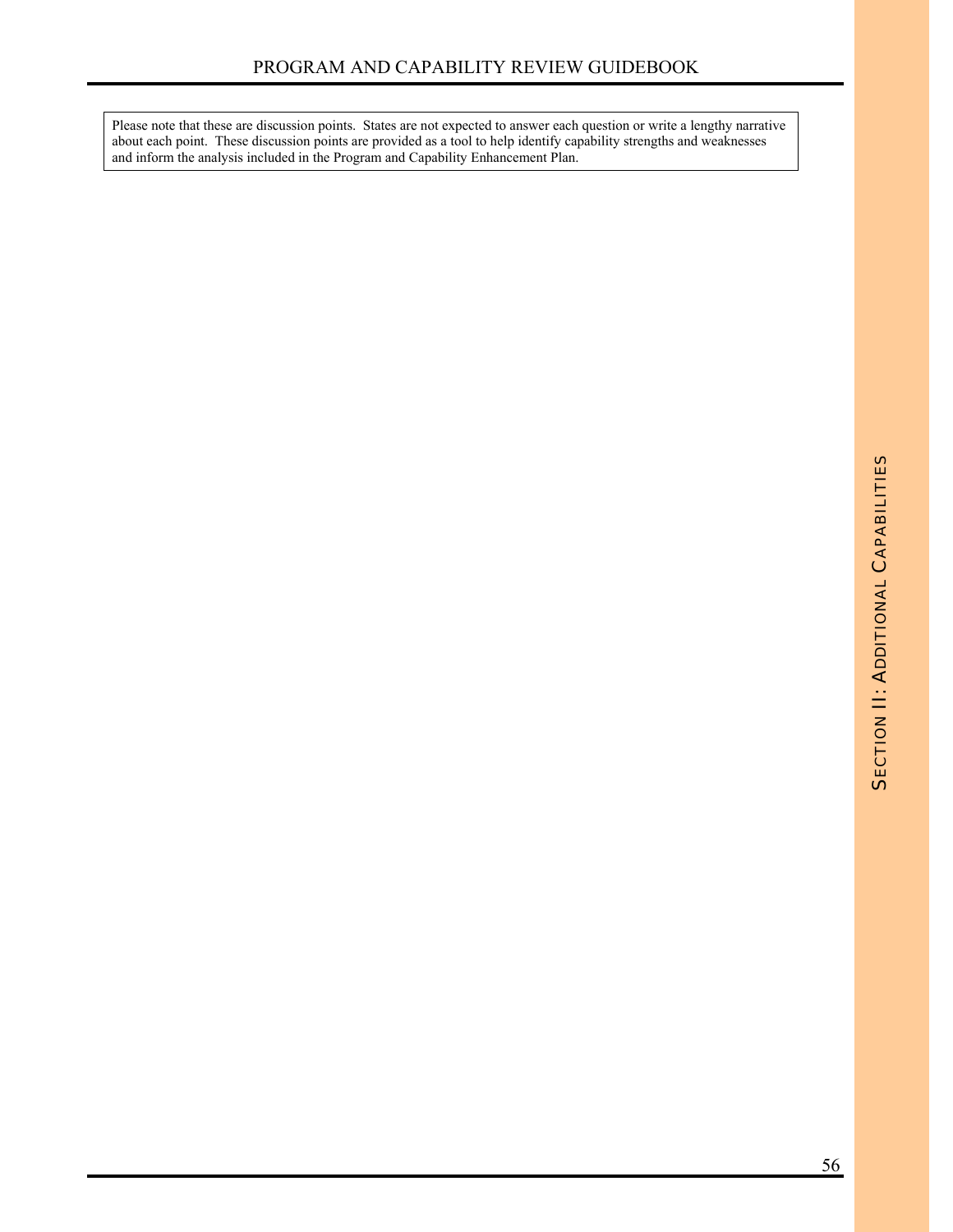# **Fatality Management**

## **Capability Definition**

The capability to effectively perform scene documentation; the complete collection and recovery of the dead, victim's personal effects, and items of evidence; decontamination of remains and personal effects (if required); transportation, storage, documentation, and recovery of forensic and physical evidence; determination of the nature and extent of injury; identification of the fatalities using scientific means; certification of the of cause and manner of death; processing and returning of human remains and personal effects of the victims' to the legally authorized person(s), (if possible); and interaction with and provision of legal, customary, compassionate, and culturally competent required services to the families of deceased within the context of the family assistance center. All activities should be sufficiently documented for admissibility in criminal and/or civil courts. To be incorporated in the surveillance and intelligence sharing networks to identify sentinel cases of bioterrorism and other public health threats. Complete daily non-event demands of the community.

#### **Capability Outcome**

Fatality management operations are conducted through a unified command structure as safely, timely, and efficiently as possible. Complete documentation and recovery of human remains, personal effects, and items of evidence will be done (except in cases where the health risk posed to personnel outweigh the benefits of recovery of remains and personal effects). Remains receive surface decontamination (if indicated) and, unless catastrophic circumstances dictate otherwise, are examined and identified, and released to the next-of-kin's funeral home with a complete certified death certificate. Reports of missing persons and ante mortem data are efficiently collected. Victims' family members will receive updated information prior to the media release. All hazardous material regulations are reviewed and any restriction on the transportation and disposition of remains are made clear by those with the authority and responsibility to establish the standards. All personal effects are made safe to return to next-of-kin unless contraindicated by catastrophic circumstances. Law Enforcement agencies will be given all the information needed to investigate and prosecute the case successfully. Families will be provided incident specific support services.

#### **Capability Discussion Points**

When discussing and analyzing the State's homeland security preparedness capabilities, stakeholder participants should consider the following:

- The ways in which procedures for mass fatalities and personal property processing are included appropriately in an Emergency Operations Plan (EOP).
- The organizational structure developed to coordinate fatalities management including integration and collaboration among personnel, disciplines and organizations.
- The way physical facility capacity availability is ensured to conduct fatality management operations (laboratory services, storage, etc).
- The way training efforts support forensic collection and analysis.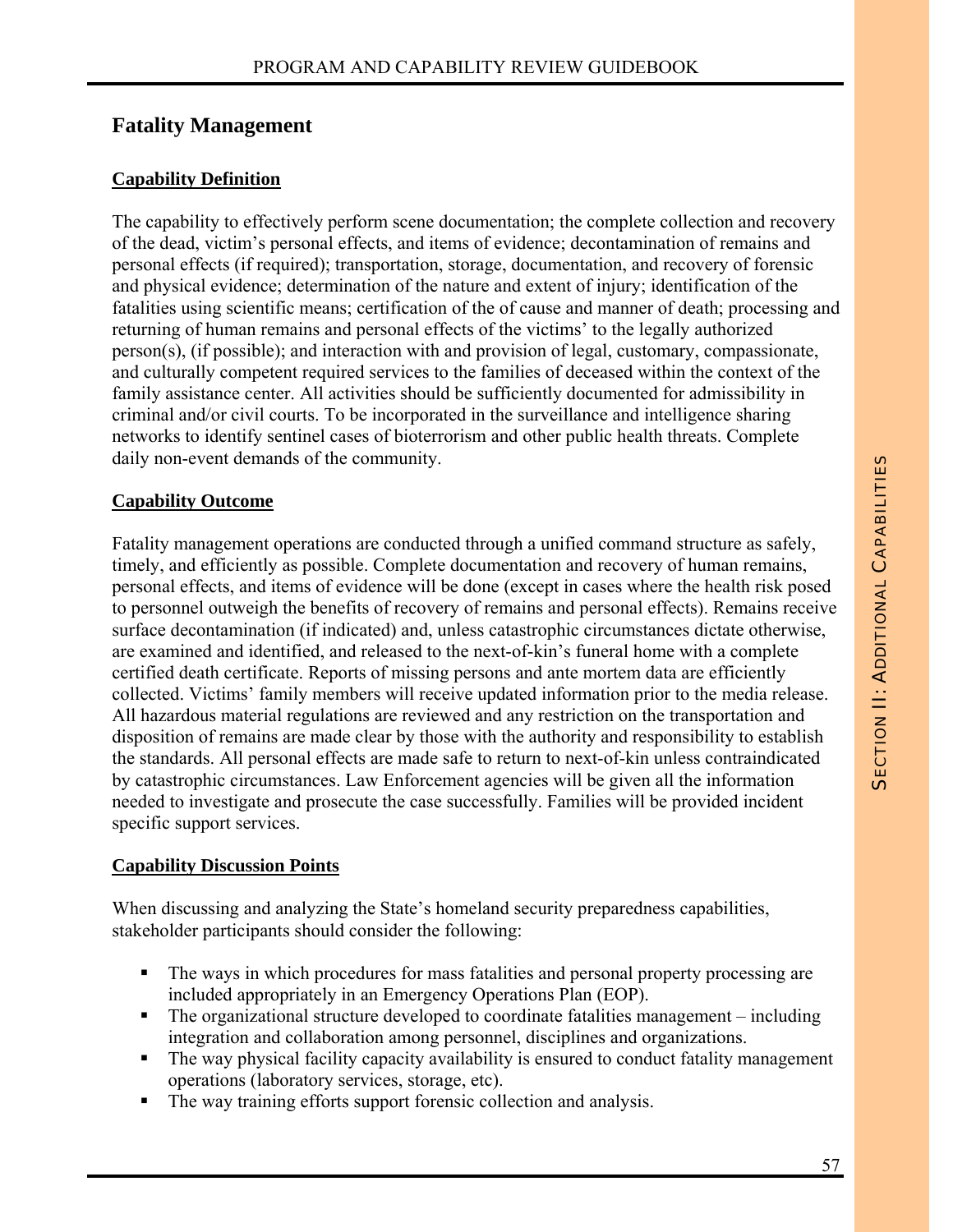- The ways in which communications are planned and executed to ensure information is provided to survivors appropriately.
- The use and frequency of exercises to gauge fatality management.
- The evaluation of fatality management operations.
- The ways in which resources are provided to ensure personnel can effectively perform fatality management tasks, including the provision of protective equipment to minimize the occurrence of additional fatalities.
- The use of mutual aid to prepare for and execute fatality management tasks.
- **•** Determination of responsibility for Family Assistance Center(s) (FAC) (particularly, who is in charge of the overall FAC operations) and various representatives who will staff it.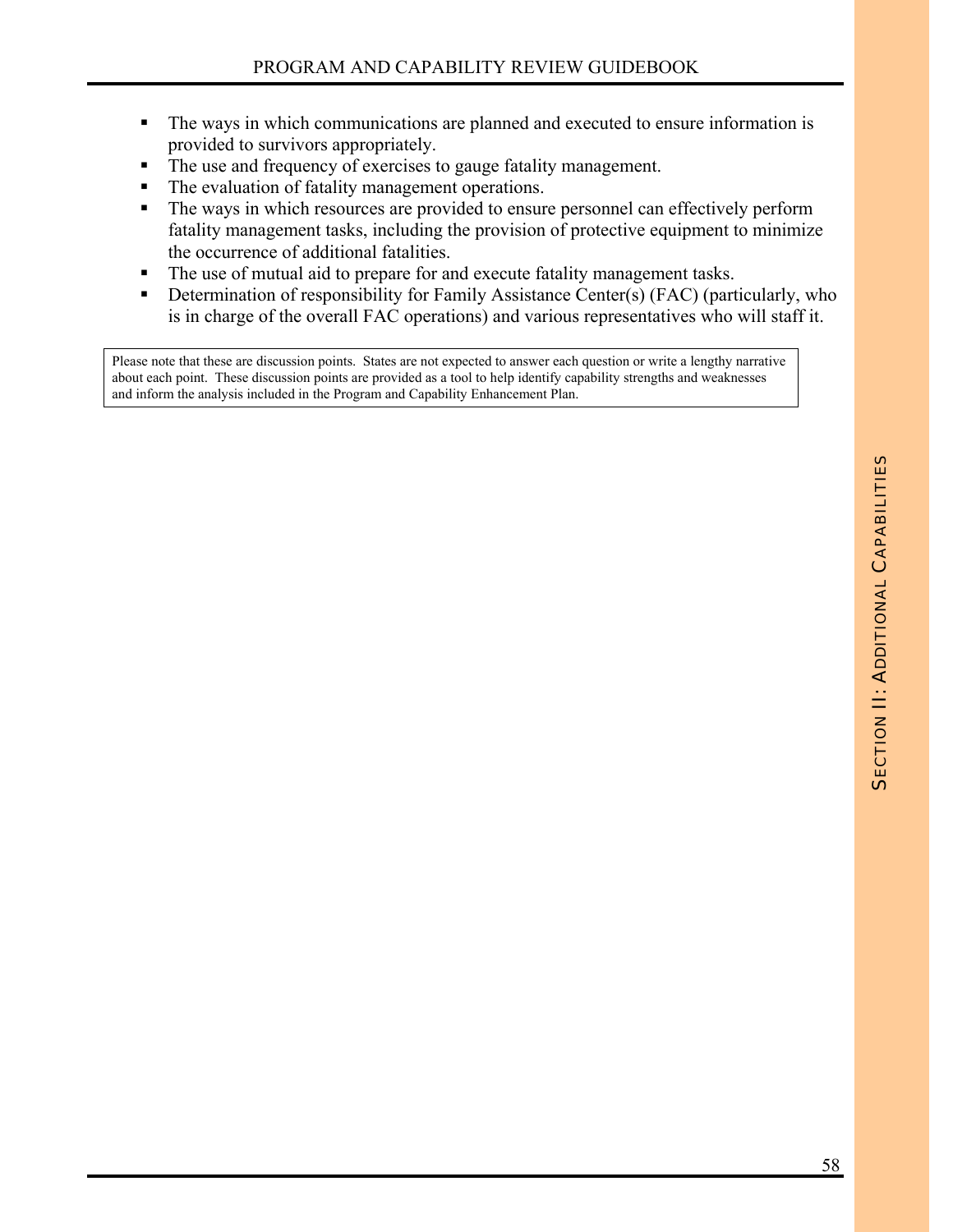# **RECOVER MISSION AREA TARGET CAPABILITIES**

# **Structural Damage and Mitigation Assessment**

## **Capability Definition**

The capability to conduct damage and safety assessment of civil, commercial and residential infrastructure, and to perform structural inspections, debris removal, and mitigation activities. The capability includes being able to provide contractor management, construction management, cost estimating, technical assistance and other engineering services to support and manage response and recovery operations.

## **Capability Outcome**

Accurate situation needs and damage assessments occur. Mitigation projects to lessen the impacts of similar future events are identified, prioritized, and conducted. The full-range of engineering, building inspection, and enforcement services are implemented, managed, and coordinated in a way that maximizes the use of resources and aids emergency response and recovery operations.

## **Capability Discussion Points**

When discussing and analyzing the State's homeland security preparedness capabilities, stakeholder participants should consider the following:

- The adequacy of structural damage and mitigation assessment plans.
- The procedures utilized to ensure that a jurisdiction maintains situation and damage assessment plans in Recovery Annex and that a jurisdiction conducts code enforcement, permitting, and inspection activities.
- The organizational structure and personnel roles and responsibilities to ensure adequate structural damage and mitigation assessment analysis.
- The ways structural damage and mitigation assessment procedures are evaluated for effectiveness.
- Zoning regulations which may impact recovery/restoration.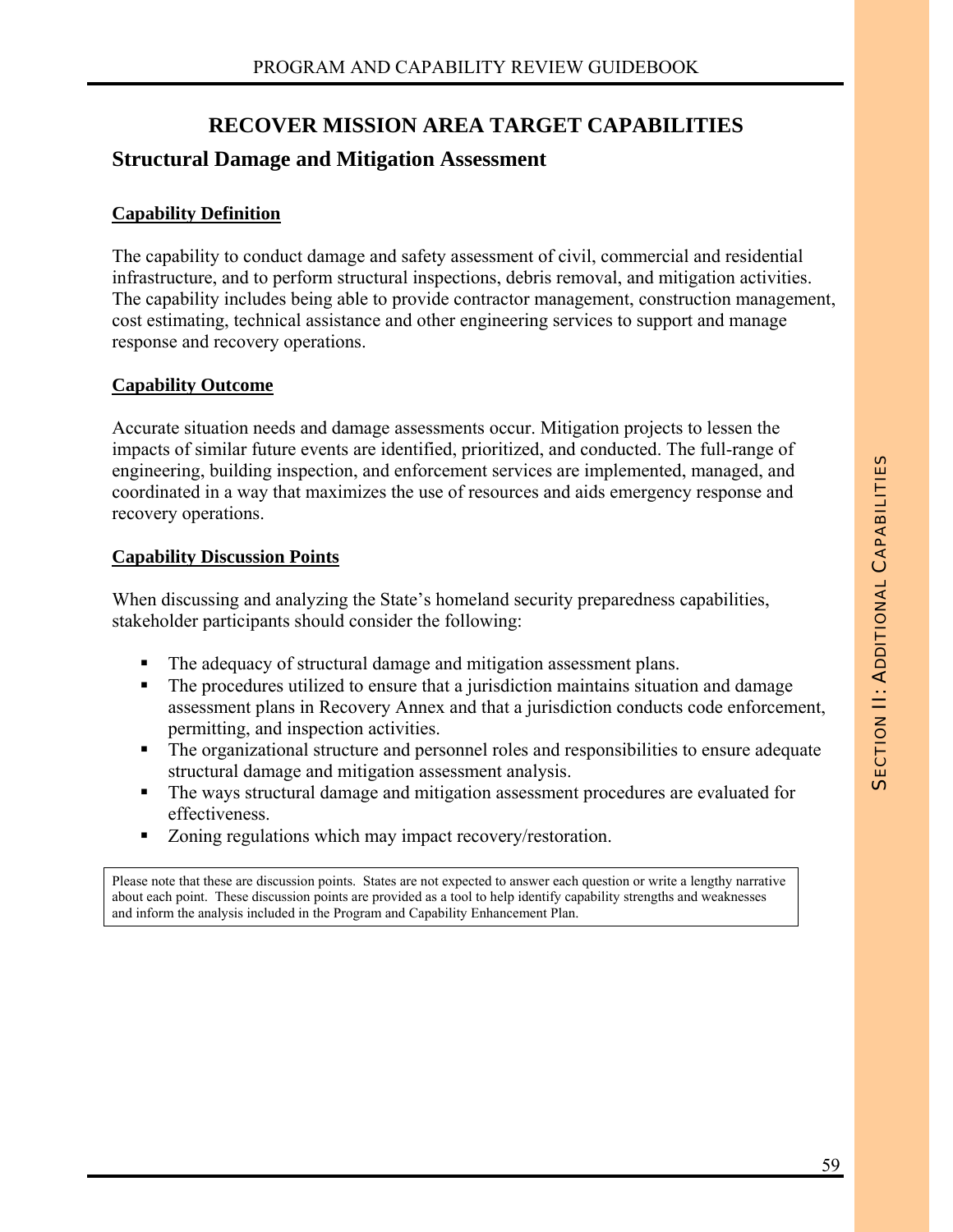# **Restoration of Lifelines**

#### **Capability Definition**

The capability to manage clearing and restoration activities (e.g. demolition, repairing reconstruction, etc.). This includes the restoration of essential gas, electric, oil, communications, water, wastewater and sewer, transportation and transportation infrastructure, and other utilities. This also includes clearing debris from lifelines.

#### **Capability Outcome**

Restoration of lifelines (e.g. transportation, communications, and public/private utilities) to facilitate emergency response and recovery activities, and to re-establish essential lifeline services for the impacted population.

#### **Capability Discussion Points**

When discussing and analyzing the State's homeland security preparedness capabilities, stakeholder participants should consider the following:

- The plan for identifying critical sites and resources. Consider how or if those sites are already identified. If those sites are not identified, further explore what plans are in place to move forward with that identification.
- The prioritization of assets for restoration and reconstitution efforts.
- The State restoration plan, and steps which were taken to engage the private sector, volunteer groups, and other stakeholders in the development of this plan.
- Efforts to establish mutual aid agreements to assist in restoration and reconstitution efforts.
- The State's emergency contracting capabilities for bringing in aid to support critical activities on a rapid basis.
- Contingency plans for a situation where all existing resources are maximized.
- The depth of Continuity of Government (COG) statues, as well as Continuity of Operations (COOP) plans.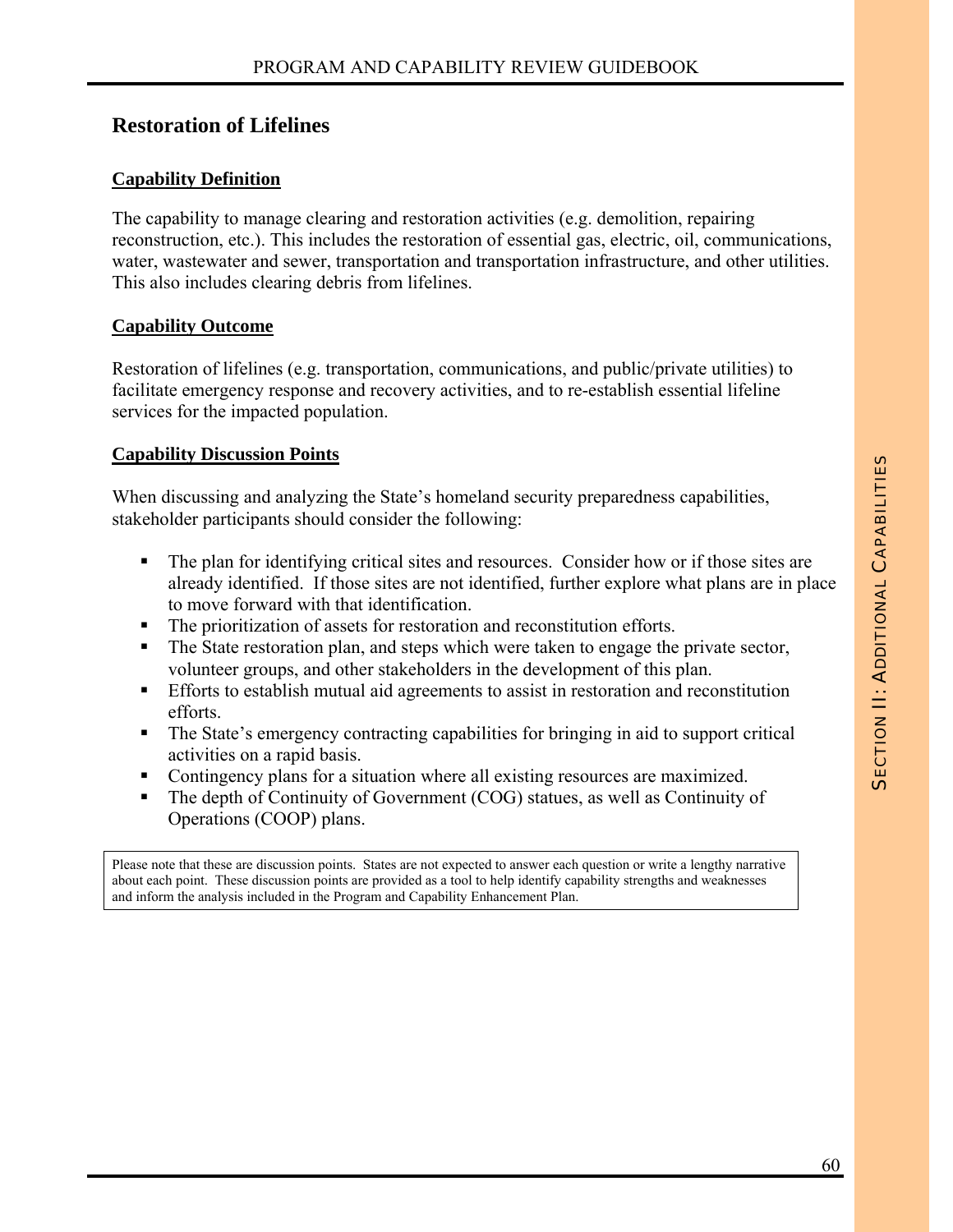# **Economic and Community Recovery**

## **Capability Definition**

The capability to implement short-term and long-term recovery processes after an incident. This will include identifying the extent of damage caused by an incident, through post-event assessments, and by determining and providing the support needed for recovery and restoration activities.

#### **Capability Outcome**

Recovery and relief plans are implemented and coordinated with all levels of government, the private sector and nongovernmental organizations. Economic impact is estimated. Priorities are set for recovery activities. Business disruption is minimized. Individuals and families are provided with appropriate levels and types of relief with minimal delay.

## **Capability Discussion Points**

When discussing and analyzing the State's homeland security preparedness capabilities, stakeholder participants should consider the following:

- The way in which economic and community recovery plans ensure coordination across government agencies and relief organizations.
- The procedures utilized to prioritize the recovery of business and economic assets.
- The organizational structure, personnel roles, and responsibilities used to ensure adequate economic and community analysis and post-events response.
- The types and frequencies of exercises used to support gauging and improving recovery activities.
- The way in which economic and community recovery procedures are evaluated for effectiveness.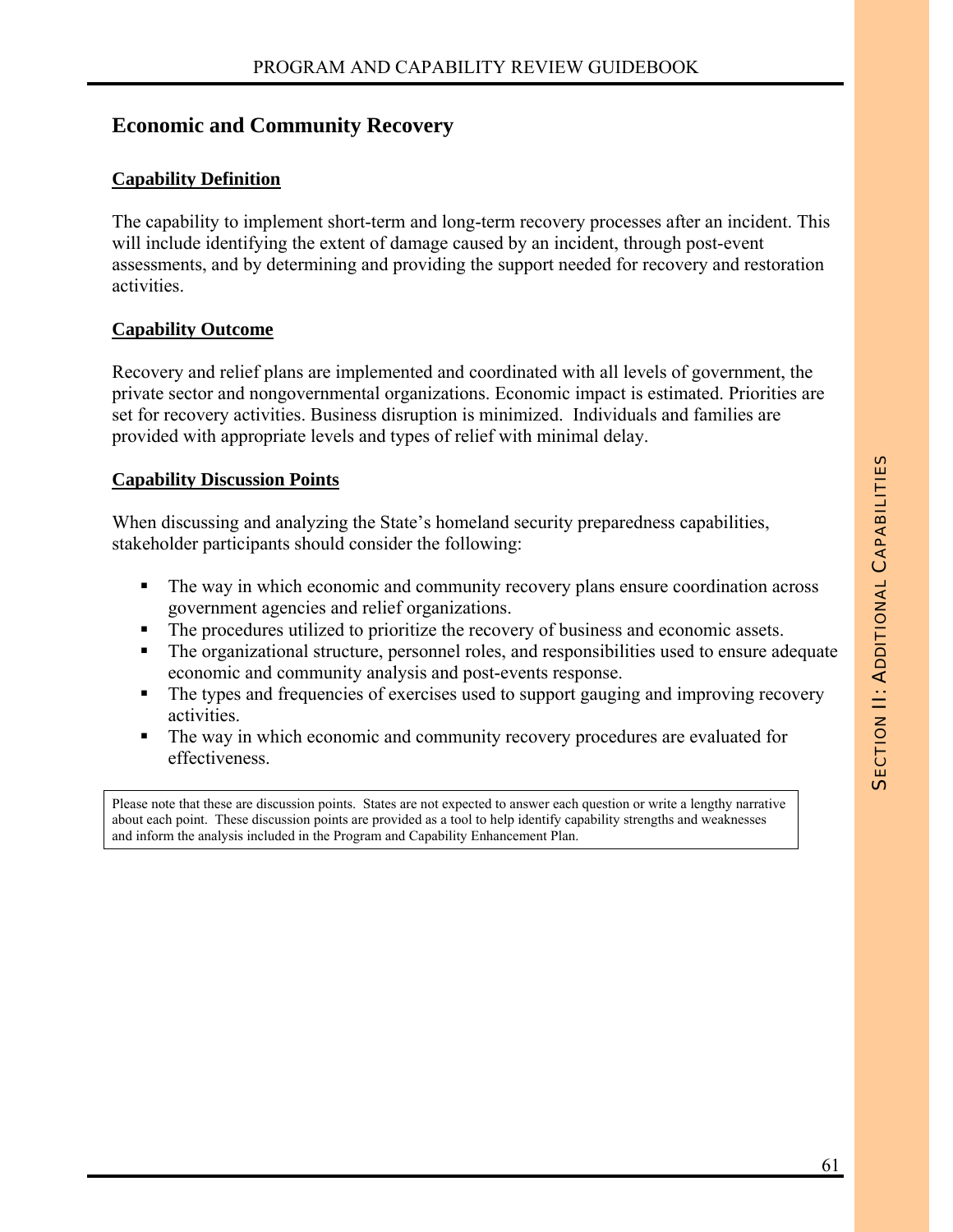# **SECTION III: PROGRAM REVIEW**

# **Overview**

The homeland security Program Review is a mechanism for strengthening State homeland security program management. The Program Review should involve a working group of homeland security program managers who will use the provided National Priority and program management discussion points to capture program strengths and weaknesses. Once strengths and weaknesses are identified, they will be used to complete an effective homeland security Enhancement Plan.

The intent of the Program Review is to encourage States to self-assess and gauge current program capacity, baseline operations, and future program needs. Successful efforts to build capabilities hinge on effective homeland security program operations. Understanding program management challenges can help address needs that support statewide efforts to enhance and sustain capabilities. As part of the Program Review process, States are essentially considering two high-level questions: 1) *Is the State program executing the appropriate activities to operate and manage the homeland security program?* and 2) *Has the State organized itself and established governance structures to effectively manage those activities?*

The guidelines and discussion points contained in this section of the Guidebook are not a mandated management approach intended to supplant existing and effective systems and processes. Instead, the Program Review is intended to be used as a mechanism for identifying program management strengths and weaknesses. Ultimately, sound program management will help States develop, coordinate, and maintain the capabilities that will make the Nation better prepared to prevent, protect against, respond to, and recover from terrorist attacks, major disasters, and other emergencies.

Discussion topics are provided in the following pages stimulate thought and identify strengths, weaknesses, improvement opportunities, and corrective actions in the areas that are most relevant to a State's ability to operate and manage an effective homeland security program. State multidisciplinary working groups do not have to submit answers to the discussion points but should use them as a starting point to complete this exercise with an eye toward identifying management strengths and weaknesses within their organizational structures.

# **Defining a Homeland Security Program**

In general, a program is defined as a collection of organizational resources including processes, people, and tools, which are geared to accomplish one overarching goal or set of mutually supporting goals, and may be an organization as well as a system. The State homeland security program should support and seek to achieve the overarching goal of preparedness: "to achieve and sustain risk-based target levels of capability to prevent, protect

The homeland security program management objective is:

**To strategically manage and effectively coordinate major initiatives in support of State homeland security preparedness.**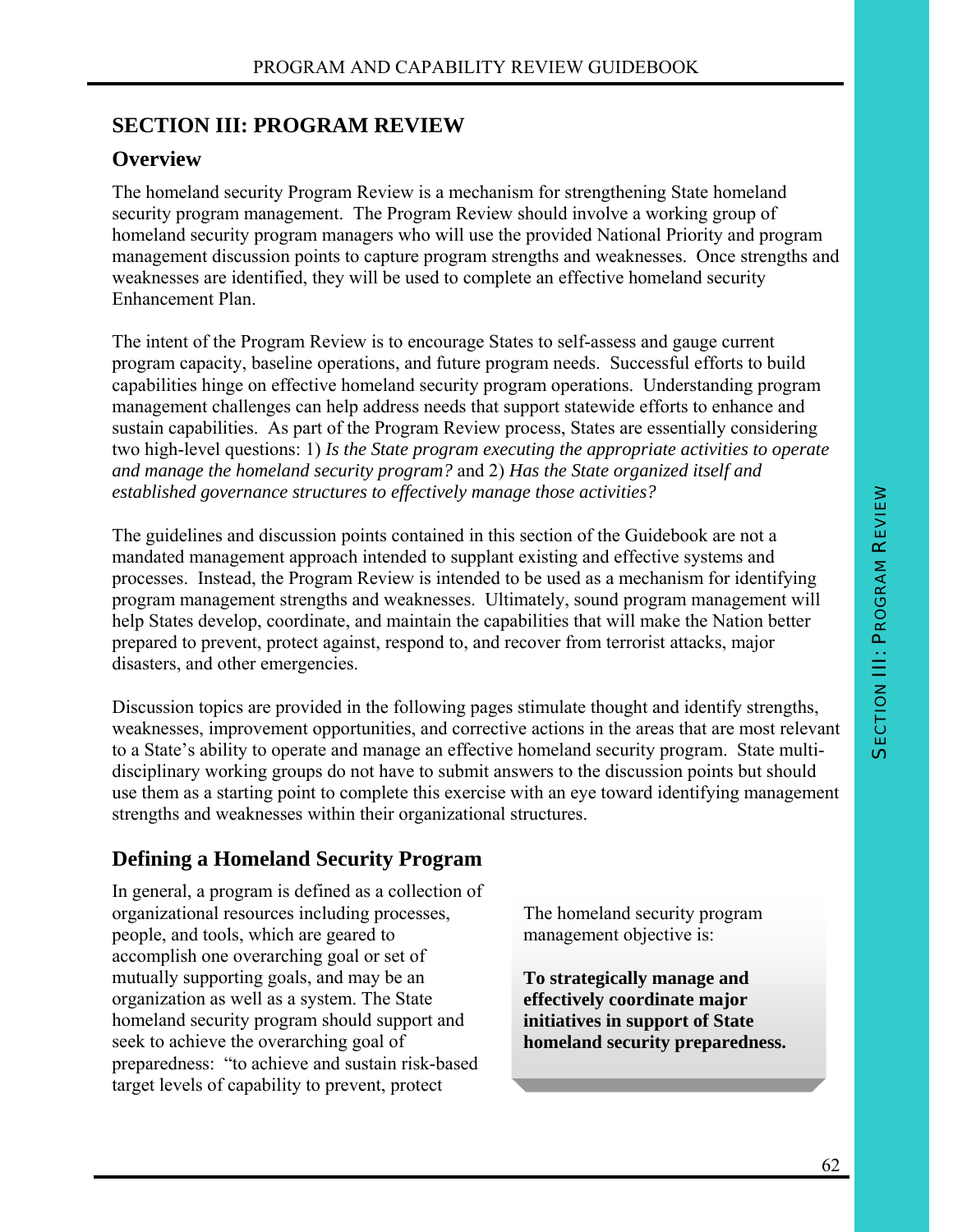against, respond to, and recover from major events in order to minimize the impact on lives, property, and the economy."<sup>1</sup> The State homeland security program should support the four homeland security mission areas outlined in the Goal: prevent, protect, respond, and recover. From a governance standpoint, a homeland security program should involve the full lifecycle of key program management dimensions of processes, people, and tools. These elements contribute to a framework for States to assess their program in a multi-dimensional fashion and identify the program's strengths and weaknesses.

An effective homeland security program hinges on sound program governance structures that help ensure the program is capable of conducting business across departments, agencies, and disciplines at all levels of government. Homeland security is a particularly challenging issue from a governance standpoint because such a wide spectrum of stakeholders are involved in efforts to prevent, protect against, respond to, and recover from major events. Although a lead State agency is required from a functional standpoint to manage the overall homeland security program, the scope of the program transcends agencies and demands collaboration among all key constituencies in order to achieve success.

# **Incorporating the Overarching National Priorities**

The Program Review provides States with the opportunity to gauge progress toward the three overarching National Priorities included in the Goal and identify gaps to address and efforts to sustain. The three overarching National Priorities are: Expanded Regional Collaboration, Implement the National Incident Management System (NIMS) & National Response Plan (NRP), and Implement the Interim National Infrastructure Protection Plan (NIPP). These priorities are cross-cutting in nature, involving multiple disciplines, jurisdictions, and agencies at the State and local levels. The achievement of the homeland security program goals requires an integrated, strategic, enterprise-wide approach undertaken by an efficiently managed homeland security program. Specific analytical discussion points relevant to each of the three overarching National Priorities are included in the following section.

# **Program Review and Overarching National Priorities Discussion Points**

State working groups are encouraged to consider the following discussion points and priority discussions as part of the Program Review in exploring how the overarching National Priorities are incorporated in the State homeland security program, identifying the level of involvement of multiple disciplines and agencies at all levels of government with the State, and gauging the State homeland security program's progress toward fully implementing the three overarching National Priorities.

# **Expanded Regional Collaboration**

Major events will invariably have cross-geographic consequences and impact. The expanded regional collaboration priority highlights the need for embracing partnership across multiple jurisdictions, regions, and States in building capabilities cooperatively. Successful regional collaboration allows for a multi-jurisdictional and multi-disciplinary approach to building capabilities for all four mission areas, spreading costs, and sharing risk across geographic areas. This approach increases opportunities to create efficiency and leverage capabilities across the country. Regional collaboration focuses on expanding mutual aid and assistance compacts

 $\overline{a}$ <sup>1</sup> National Preparedness Goal.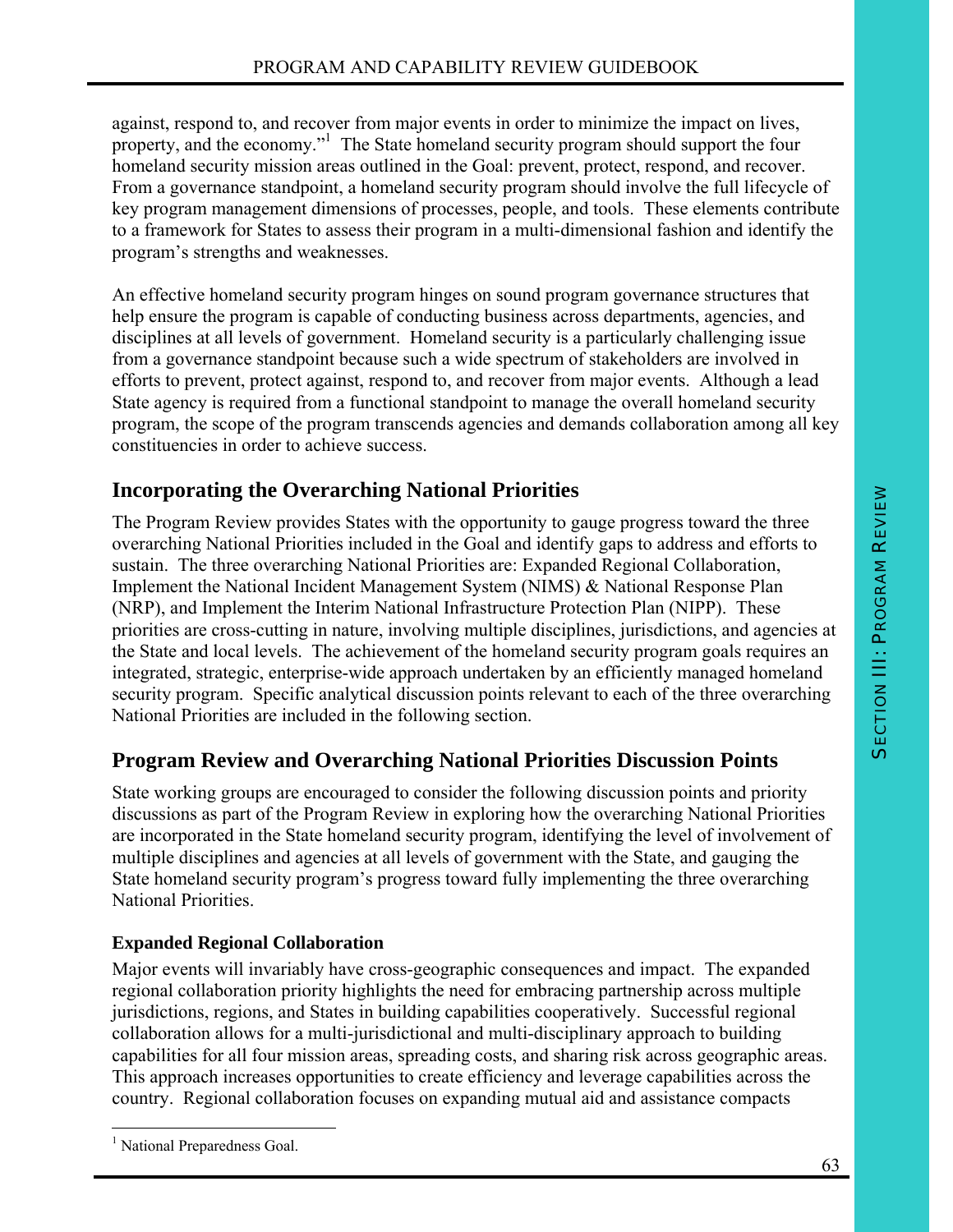among contiguous State, local, and tribal entities, and their private and non-governmental partners, and extending the scope of those compacts to include pre-incident preparedness activities (i.e., planning, training, exercising). The intent is to locate capabilities strategically to maximize coverage of the U.S. population and the Nation's high priority critical infrastructure and key resources. The Goal does not mandate that State and local governments adopt a regional governmental structure, but it does require that all levels of government embrace a *regional approach to building capabilities.* 

Consider the following discussion points when assessing the current state of the Expanded Regional Collaboration efforts:

*Expanded Regional Collaboration discussion points:* 

- Satisfaction with existing statewide collaboration efforts.
- The State concept for regionalization and its methodology for addressing unique needs of tribes and major metropolitan areas.
- The State plan for integrating operational systems from multiple disciplines and jurisdictions for all homeland security mission areas as part of the State's strategic vision for enhanced regional collaboration.
- The criteria for determining regional, State, or jurisdiction needs and for approving those needs at the State level.
- The extent to which contiguous State, local, and tribal entities are working together to share funding for a specific purpose that affects all the entities.
- The extent to which border security issues are addressed in the State's regionalization concept.

## **Implement the National Incident Management System (NIMS) & National Response Plan (NRP)**

Homeland Security Presidential Directive**-**5 (HSPD-5), "*Management of Domestic Incidents*," mandated the creation of the NIMS and NRP. The NIMS provides a consistent framework for entities at all jurisdictional levels to work together to manage domestic incidents, regardless of cause, size, or complexity. To promote interoperability and compatibility among Federal, State, local, and tribal capabilities, the NIMS includes a core set of guidelines, standards, and protocols for command and management, preparedness, resource management, communications and information management, supporting technologies, and management and maintenance of NIMS. The NRP, using the template established by the NIMS, is an all-discipline, all-hazards plan that provides the structure and mechanisms to coordinate operations for evolving or potential Incidents of National Significance. Incidents of National Significance are major events that "*require a coordinated and effective response by an appropriate combination of Federal, State, local, tribal, private sector, and nongovernmental entities*."

Consider the following discussion points when assessing the current state of the NIMS/NRP efforts:

#### *Implement NIMS/NRP discussion points:*

Incorporation of the NIMS into emergency operations, plans, policies, procedures, incident and resource management, training, and exercises.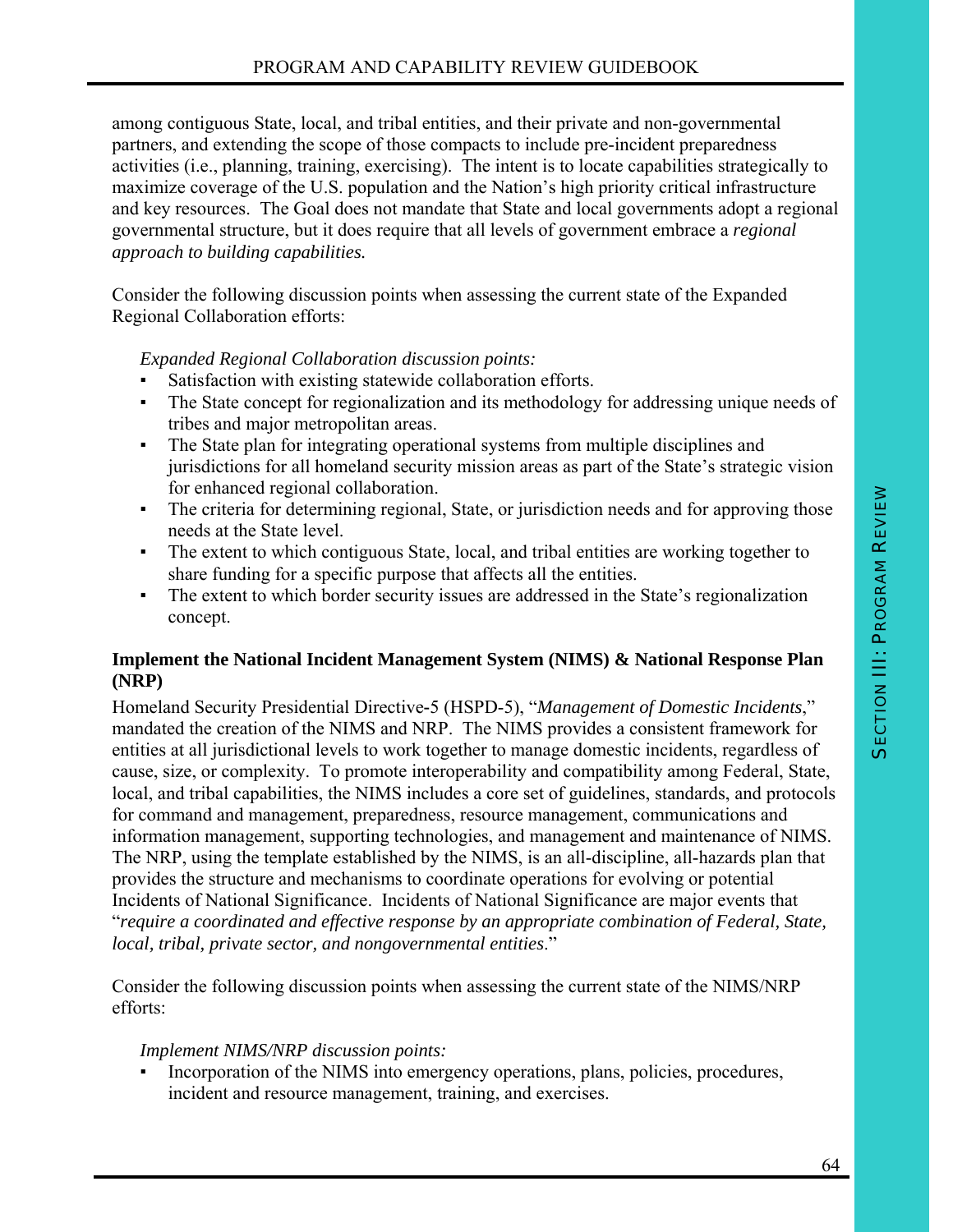- The statewide implementation strategy for ensuring NIMS compliance at the State, local, and tribal levels by established deadlines (acknowledging that different Federal funding streams – i.e., DHS, HHS, etc. – have differing deadlines).
- Promotion of intrastate and interagency mutual aid agreements, including private sector and non-governmental organization agreements.
- Incorporate a thorough understanding of, and necessary linkages to functions and organizations of, the NRP into emergency plans, policies, procedures, incident and resource management, trainings, programs, and exercises.
- Integrated regional operational systems based on NIMS concepts and principles.
- Integrated regional operational systems based on NRP support.

#### **Implement the Interim National Infrastructure Protection Plan (NIPP)**

The Interim NIPP outlines how DHS will exercise leadership and work with State, Tribal, and local governments, and the private sector to implement HSPD-7 *"Critical Infrastructure Identification, Prioritization, and Protection,"* to produce a risk management framework that fosters a more secure environment for our nation's citizens and infrastructure. With the inclusion of the Interim NIPP implementation as a National Priority, efforts to develop and implement a critical infrastructure protection program are a required component of both States and Urban Areas strategy updates and State Program and Capability Reviews. Thus, NIPP forms a key pillar of the overarching homeland security program.

Critical Infrastructure and Key Resource (CI/KR) sites are potential terrorist targets deemed most crucial in terms of national-level public health and safety, governance, economic and national security, and public confidence consequences. Protecting CI/KR sites is a shared responsibility requiring cooperation among all levels of government – Federal, State, local, and tribal – and the involvement of the private sector. Effective security involves plans that define, identify, and set priorities for the most critical structures and assets that are potential targets for terrorist attacks. From a functional standpoint, the responsibility for creating and managing a critical infrastructure protection program entails building a program that can implement the risk management framework outlined in the Interim NIPP, to include: identifying critical assets; assessing risks; normalizing and prioritizing across infrastructure sectors; implementing protective programs; and measuring effectiveness of risk reduction measures. In the aggregate, these functions form the basis of an infrastructure protection program and are elements that support the implementation of relevant infrastructure protection-related goals and objectives.

Consider the following discussion points when assessing the current state of the NIPP efforts:

#### *Implement the Interim NIPP discussion points:*

- Steps taken to build a statewide critical infrastructure protection program that implements the risk management framework outlined in the Interim NIPP: identifying critical assets; assessing risks; normalizing and prioritizing across infrastructure sectors; implementing protective programs; and measuring effectiveness of risk reduction measures.
- State efforts to engage all relevant intergovernmental coordination points to ensure a comprehensive approach to critical infrastructure protection across all appropriate levels of government and across both public and private sectors.
- Steps that are being taken to identify, prioritize, and assess CI/KA.
- Efforts to incorporate cyber security protection efforts across all sectors of CI/KA.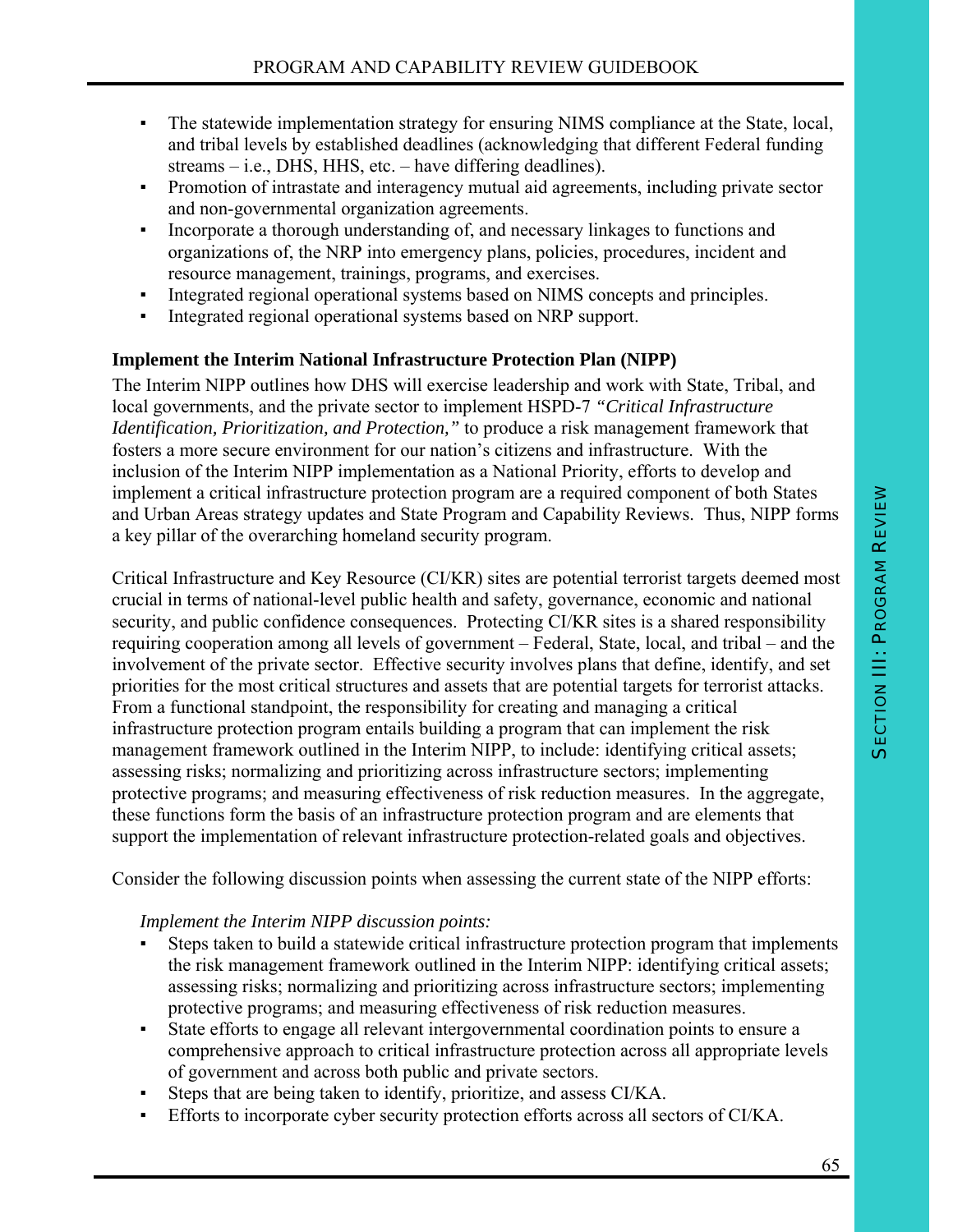# **Program Review Components and Outputs**

To complete a Program Review, the State should focus on assessing homeland security program management activities and resources using a combination of targeted discussion points, or topics, about the three main components of program management that cross all dimensions of an effective homeland security program: processes, people, and tools. The results of the Program Review will provide the State with strategic perspective, maintainable strengths, and identified weaknesses of the State's management of its homeland security program.

#### **Components to Consider in the Program Review**

In the context of effective program management, processes, people, and tools are defined below.

Process – Activities and component steps that need to occur to achieve the mission.

People – Organizational entities, staff, working groups, and committees that are accountable for and participate in carrying out processes.

Tools – Resources other than people that are used in carrying out processes. Tools can be information technology, related components, and policies.

When discussing and analyzing effective State homeland security program management activities in regard to process, people, and tools, State working groups should consider the following:

#### **Process Discussion Points:**

- The current State evaluation process to evaluate program management activities.
- The way in which the State prioritizes funding for initiatives.
- The process to facilitate the disbursement of funds, once grants are awarded.
- States efforts underway to mitigate potential delays in the disbursement of funds.
- The State's efforts in identifying non-monetary resources and promising practices to support management activities.
- How the State incorporates legal and programmatic policies, requirements, standards, and regulations that impact program management.
- Whether plans and/or work breakdown structures have been developed for program management, in terms of cost and schedules, and whether these plans have been communicated, implemented and/or managed.
- Existence of statewide collaboration processes and how they are managed
- Whether or not specific program managers have been assigned to manage initiatives within the homeland security program and other managers in the State are aware of who is responsible for managing the initiatives.

#### **People Discussion Points:**

Organizational entities, working groups, or committees accountable for implementing, conducting, and planning preparedness initiatives, grants allocation, and program assessments.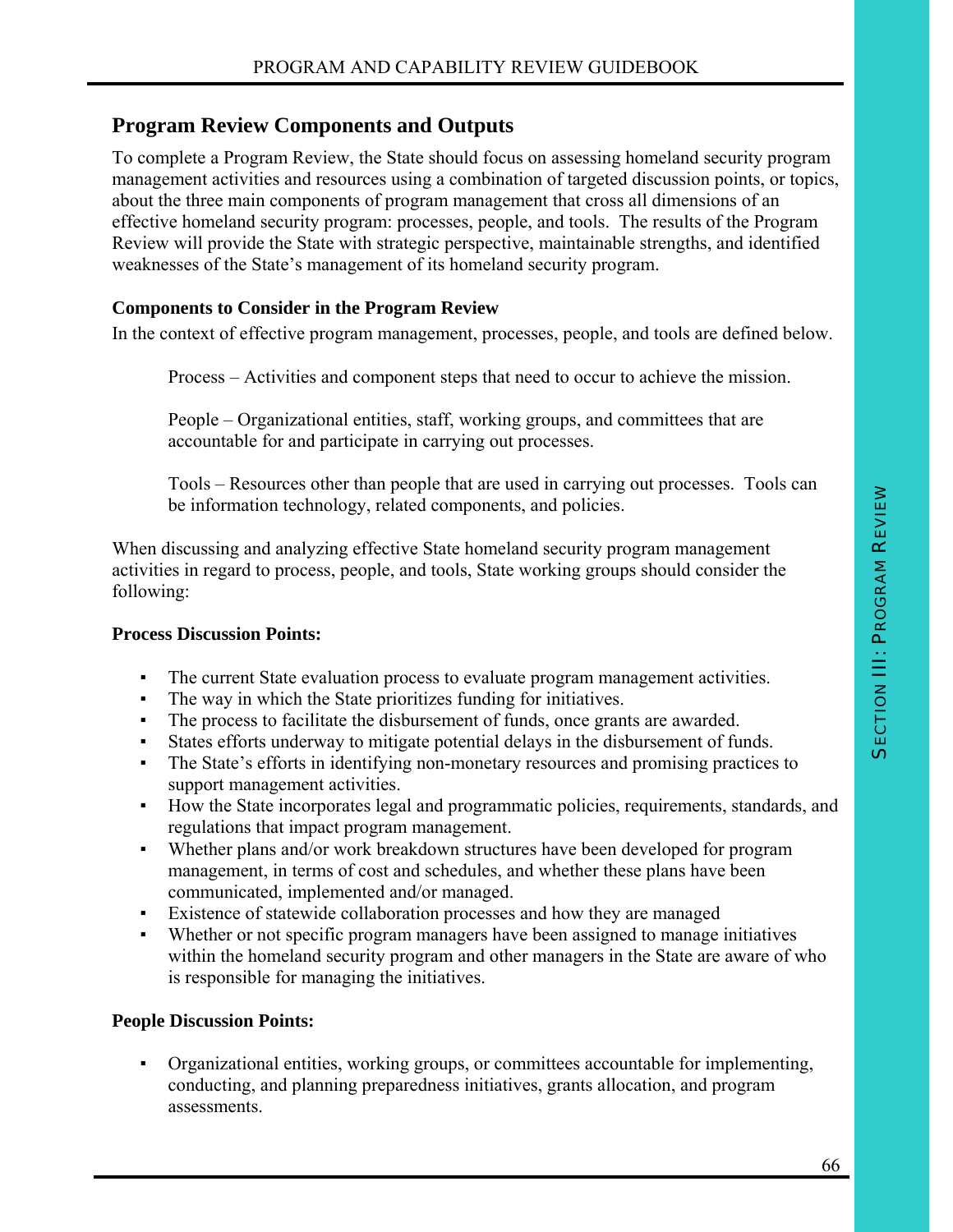- The role of the Senior Advisory Committee, or similar statewide coordination body, with regard to planning, allocating, monitoring and assessing the effectiveness of the homeland security program.
- The degree to which appropriate human resources are available to the State to conduct preparedness activities, allocation and management of funds, and assessing and managing homeland security programs.
- Types of training that homeland security staff have undergone to support the program initiatives, allocation and grants management, and monitoring and assessment efforts.
- Internal initiative management training for staff

#### **Tools Discussion Points:**

- Whether or not initiative management lessons learned are documented and incorporated in initiative management guides, policies, and procedures.
- The State's tracking data for performance evaluation and reporting and the sources of data that are used to drive the assessment process.
- Any oversight policies that have been established for the management of funding plans, expenditures, funding transfers, etc.
- Whether or not quality control plans have been established which include a system of policies, guidelines, and processes that ensure initiatives will meet all cost schedule, technical and usability requirements.
- State policies, information technology, regional collaboration, and other such resources that are in place to support the grant allocation process.
- The tools that are used and the way in which the State is promoting information sharing through integrated systems and how data quality is ensured.
- State efforts to ensure infrastructure protection, to include the security, availability, and reliability of systems and networks supporting preparedness.
- The level of satisfaction with the State's information technology and the infrastructure resources to monitor, assess, and manage preparedness initiatives.

While processes, people, and tools are essential components of a program, using a strong management plan that incorporates the goals and objectives of the State Homeland Security Strategy is a good foundation for effective program management. The components of processes, people, and tools should be used in conjunction with the foundation of planning to analyze the management of State programs. For example, when discussing and analyzing State planning efforts, it is important to understand planning procedures, who is responsible for those planning efforts, and what tools are used in the process. In the context of effective program management, planning is defined below:

**Planning** – Analyzing program data, making decisions, and formulating plans for action in the future, aimed at achieving the program objective and the goal of State homeland security preparedness. Planning involves the process of anticipating future occurrences and problems, exploring their probable impact, and detailing policies, goals, objectives, strategies, and resources to solve the problems.

When discussion and analyzing the State's homeland security program management activities in regard to planning, State working groups should consider the following: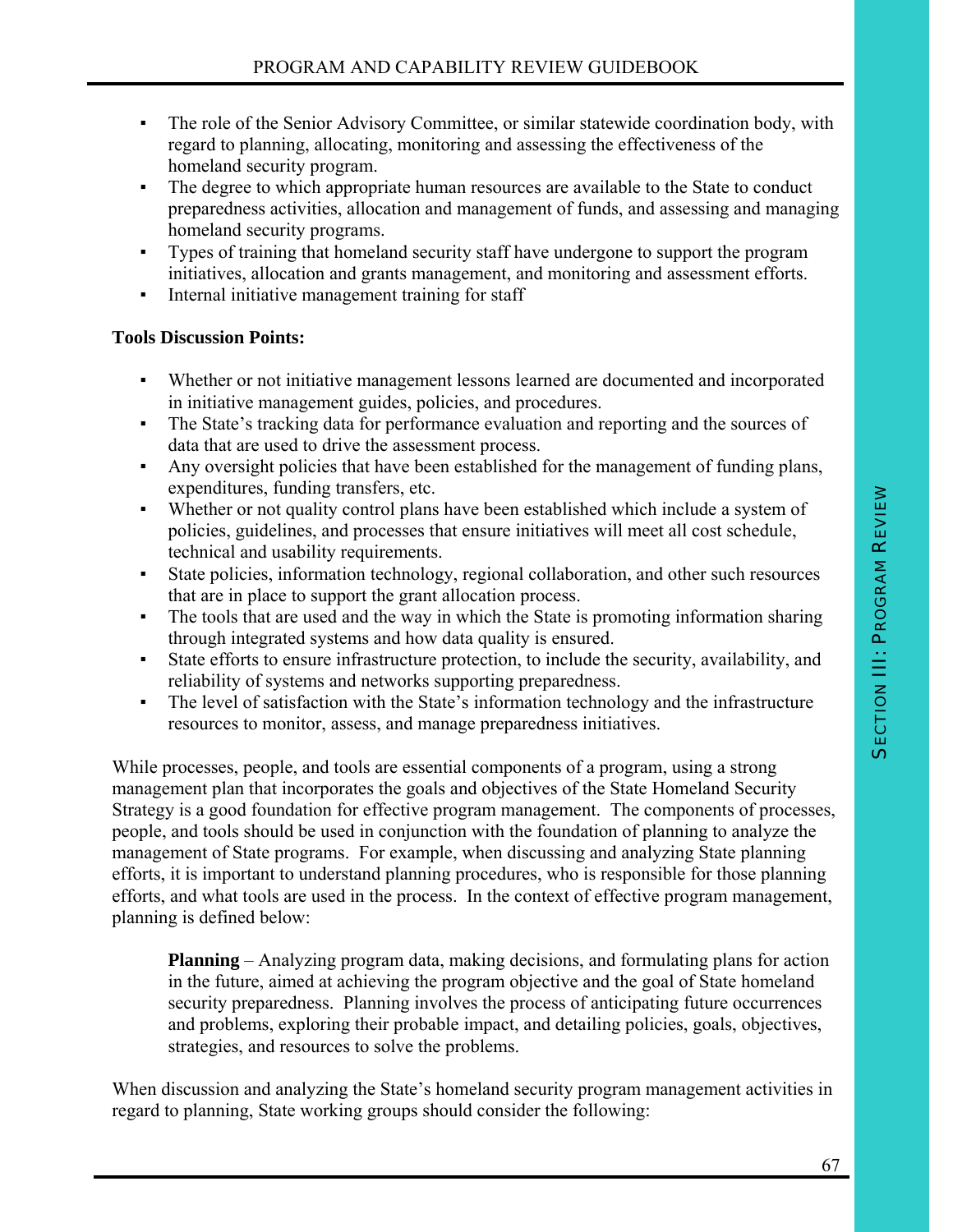## **Planning Discussion Points:**

- The identified State planning stakeholders.
- How the State planning working group is assembled.
- The communication efforts between planning stakeholders.
- How often the State conducts an assessment to develop planning priorities.
- When the State develops a planning approach for new initiatives.
- The effectiveness of the planning budget and how it affects overall program management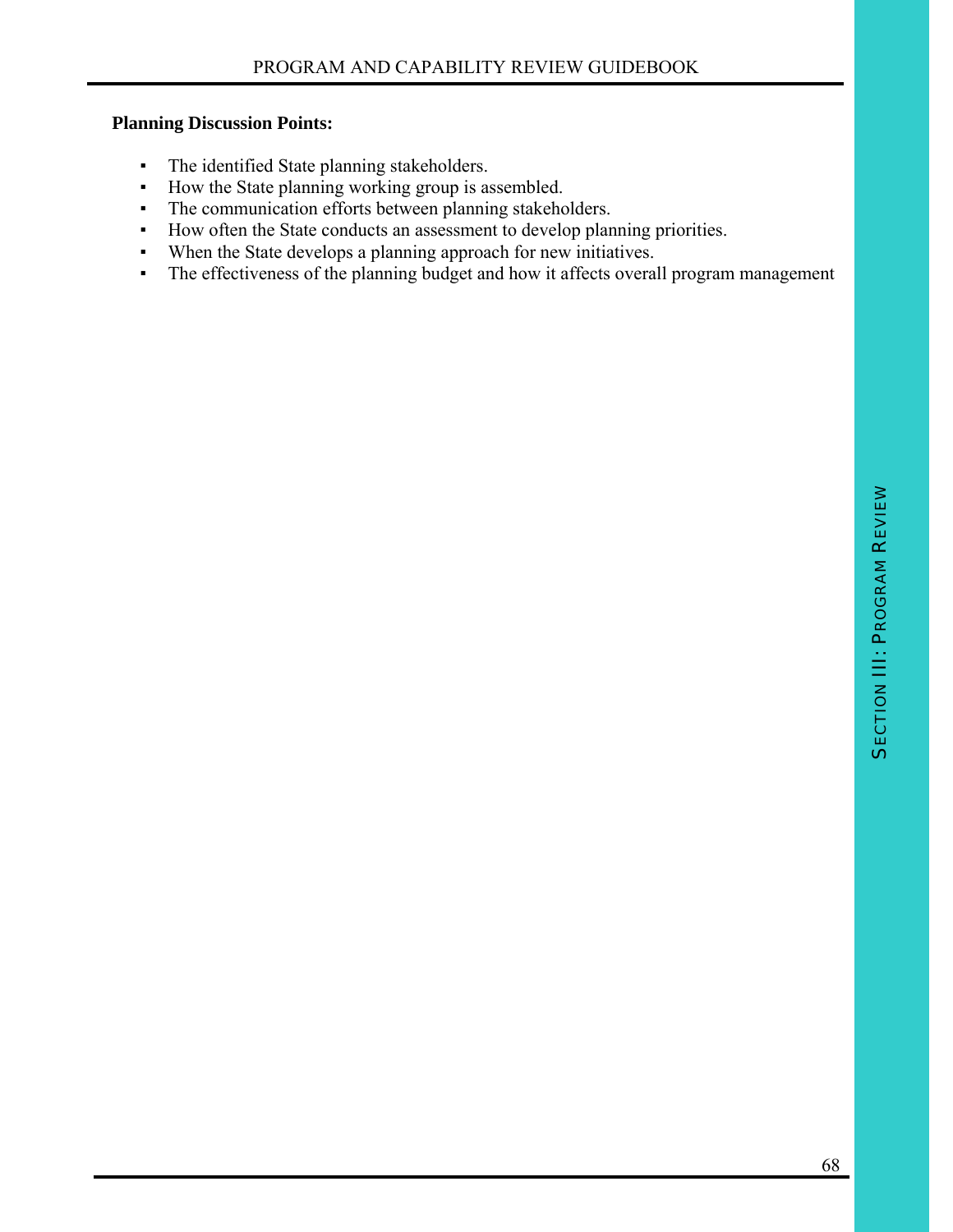# **APPENDIX A: CUSTOMIZED STATE PROGRAM, EXPENDITURE, AND CAPABILITY ASSESSMENT DATA REPORTS**

# **Overview**

Appendix A provides customized reports that contain State-specific data, which is based on existing assessment and grant data. The reports, which include caveats and assumptions, were designed to aid States with the Program and Capability Review. The reports convey existing State data in the context of the Target Capability List and demonstrate how DHS utilizes the information that States submit.

# **State Program Narratives**

This section includes State-specific homeland security program narratives, which were submitted with the 2005 Homeland Security Grant Program applications. These narratives outline support systems and processes (planned or in place) to administer State homeland security programs. By drawing attention to statewide and national trends, the narratives can assist States in reviewing the structures and effectiveness of their homeland security programs.

# **Expenditure Data**

This section includes expenditure data from the December 2004 Biannual Strategy Implementation Report (BSIR) submission. The BSIR is due at six month intervals over the period of performance for each grant award. The report is used as an effort to outline how State, urban area, local, and other Office for Domestic Preparedness (ODP) grant funding is being used to meet the strategic goals and objectives outlined in the State and Urban Area Homeland Security Strategies and related strategies. For this assessment, BSIR grant dollars are broken down by target capability, project type, and associated funding. State users must select one of several pre-defined project types that best relates to the project that they created and allocated funding towards in their BSIR. Project types from the BSIR are mapped to one or more of the 36 target capabilities in order to estimate the quantity of FY 2004 grant dollars that have been spent to build a particular capability.

# **Capabilities Assessment Data**

This section includes capabilities assessment data from the Weapon of Mass Destruction (WMD) Tasks by Discipline section of the 2003 State Homeland Security Assessment and Strategy Process, which enabled jurisdictions and states to indicate the ability of their first responders to perform approximately 200 WMD-related tasks across the five solution areas (planning, organization, equipment, training, and exercises) for each of the five hazards (chemical, biological, radiological, nuclear, and explosive). The Department of Homeland Security (DHS) has mapped the tasks by discipline from the 2003 assessment to one or more of the 36 capabilities and has created charts that report the responses as provided by the entities within each state or territory that completed the 2003 assessment for the tasks that align to the target capabilities.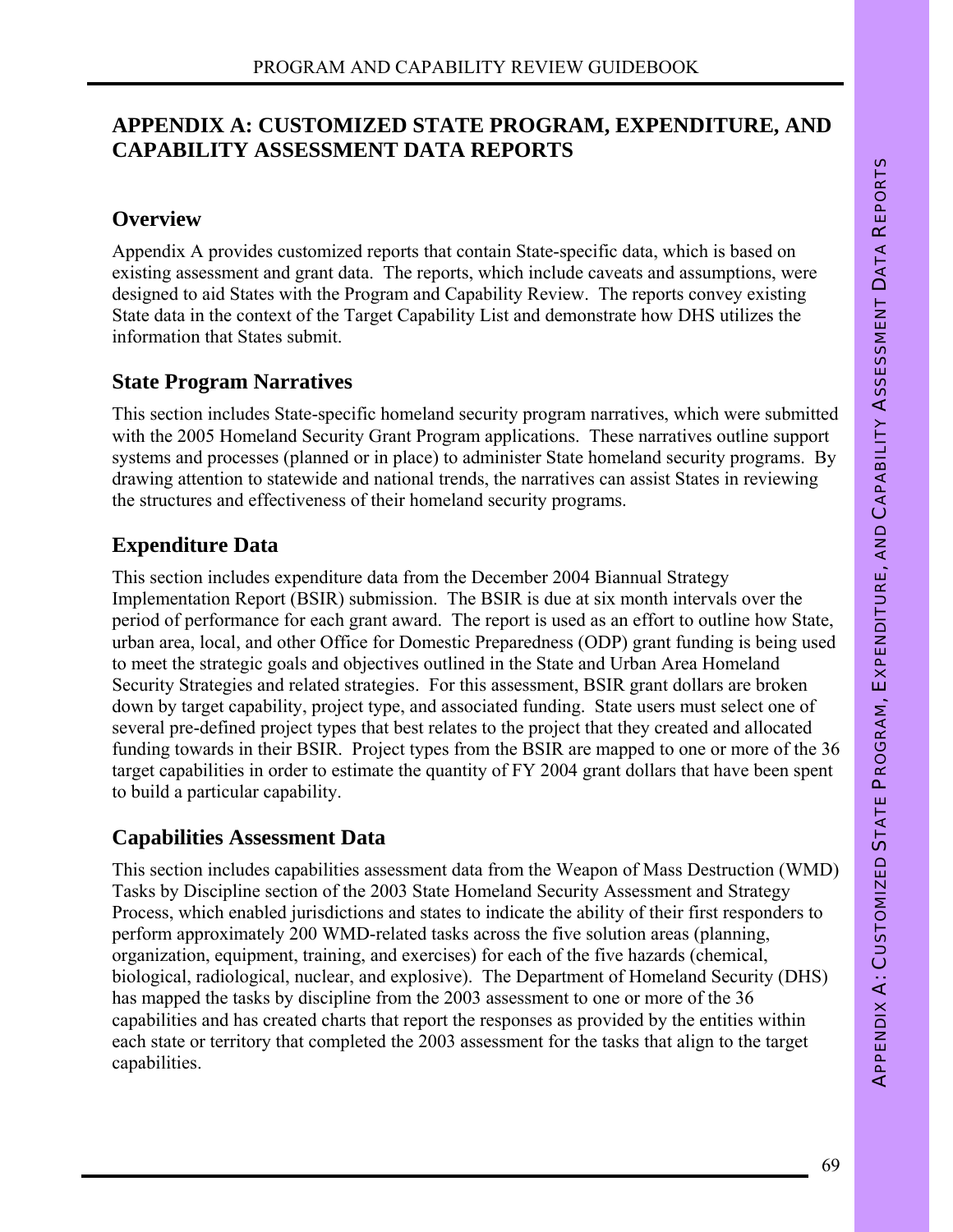# **APPENDIX B: CAPABILITY-BASED PLANNING PROCESS AND TOOLS**

At the national level, the challenge is to not only identify the components of the capability planning process but also define how all the components will work together to set measurable readiness priorities and targets across the nation. The challenge for the States then becomes understanding how they are meeting those priorities and targets. The Capability-Based Planning process, and its components, are defined further in the sections below.

# **Capabilities-Based Planning**

In the Interim National Preparedness Goal, Capabilities-Based Planning (CBP) is defined as "planning, under uncertainty, to provide capabilities suitable for a wide range of threats and hazards while working within an economic framework that necessitates prioritization and choice." The CBP process allows for the comparison of current levels of capability to established performance targets by involving stakeholders in a continuous cycle of risk analysis and risk management. This process helps inform and optimize decision making at all levels of government by linking resource allocation to capabilities that must perform a wide range of assigned missions and tasks. The planning tools being developed to facilitate the Capabilities-Based Planning process include: National Planning Scenarios, Universal Task List, and Target Capabilities List.

#### **National Scenarios**

While much preparedness applies across the all-hazards spectrum, the National Strategy attaches special emphasis to preparing for catastrophic threats with "*the greatest risk of mass casualties, massive property loss, and immense social disruption*." To address this requirement, a Federal interagency working group developed fifteen National Planning Scenarios to illustrate the potential scope, magnitude, and complexity of a plausible range of major events, including terrorist attacks, major disasters, and other emergencies. The scenarios are not intended to be exhaustive or predictive; rather, they are meant to illustrate a broad range of potential terrorist attacks, major disasters, and other emergencies and their related impacts. Scenarios provide the foundation for a risk-based approach to minimize the impact on lives, property, and the economy. These scenarios should guide CBP State efforts and will be referenced in the State Program and Capability Review.

#### **Target Capabilities List**

At the heart of the Goal is the Target Capabilities List (TCL). The TCL identifies 36 national preparedness capabilities, provides a description of each capability, and presents guidance on the levels of capability that Federal, State, local, and tribal entities will be expected to develop and maintain. Each level of government or geographical area will not be expected to develop and maintain all 36 capabilities at the same level. The expectation will vary based upon the risk and needs of different levels of government and geographic area. For example, basic capability levels may be expected of a rural, low-population jurisdiction, while more advanced levels of capability may be expected of a group of jurisdictions, an entire State, or the Federal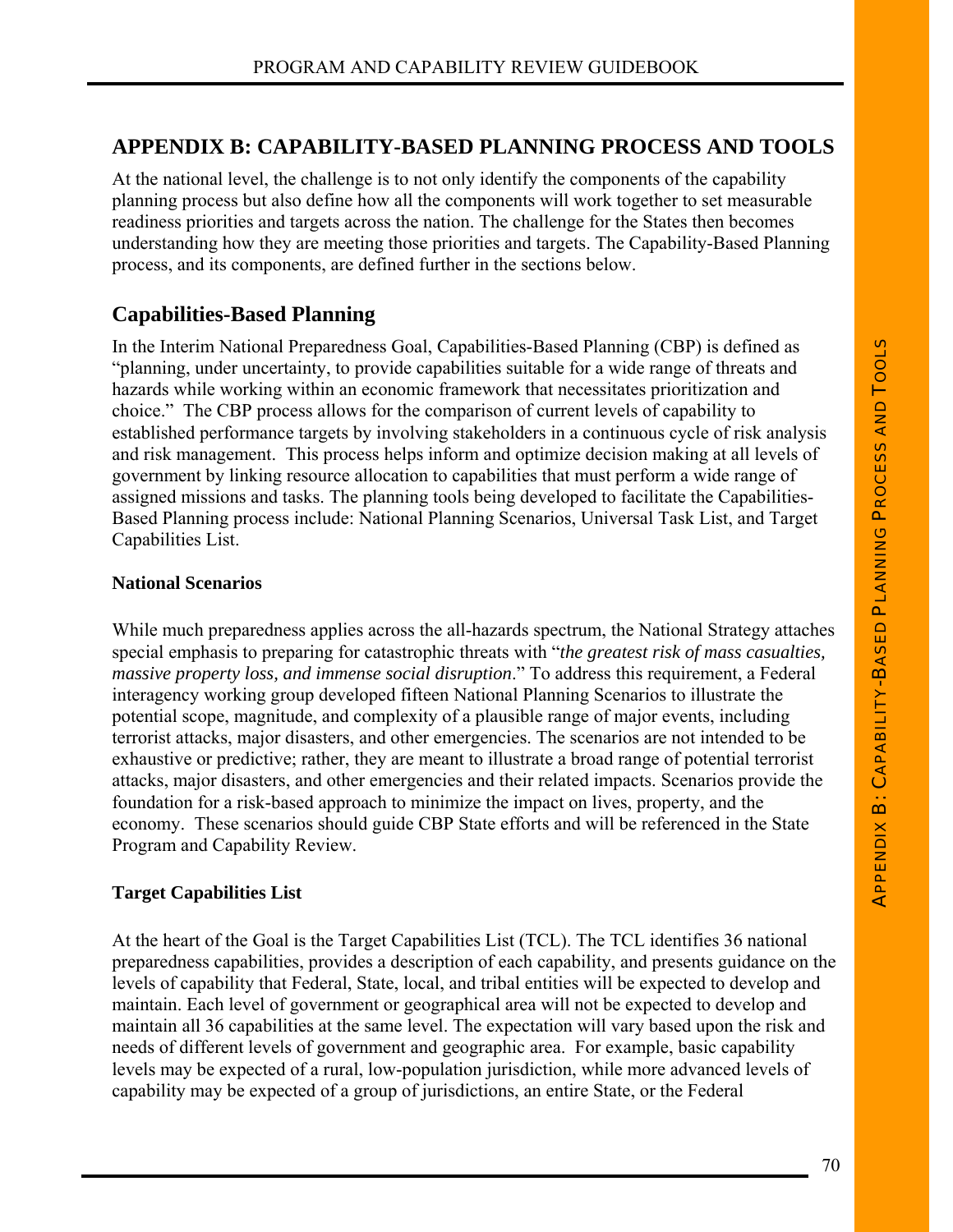government. These levels should be identified through capability-based planning and during the Program and Capability Review.

## **Universal Task List**

The Universal Task List (UTL) provides a menu of tasks that may be performed in major events such as those illustrated by the fifteen National Planning Scenarios. Identifying a menu of tasks is a step toward identifying dependencies and critical tasks among disciplines, entities, and levels of government. Critical tasks are defined as those prevention, protection, response, and recovery tasks that require coordination among an appropriate combination of Federal, State, local, tribal, private sector, and non-governmental entities during a major event to minimize the impact on lives, property, and the economy. Critical tasks, with associated conditions and performance standards, provide the foundation for developing target levels of capability. Most importantly, they serve as the source for learning objectives used in the design, development, conduct and evaluation of training and exercise events. Over time, the UTL will include a list of conditions derived from the National Planning Scenarios and other sources that affect the way to perform the tasks. The UTL will also include performance measures and criteria associated with each task. The measures and criteria can be used to help define performance standards. Performance standards, when linked to conditions, provide a basis for evaluating how well tasks are performed in operations, training, and exercises. As part of capability-base planning, the UTL can help a State to further understand the basic steps or tasks to complete on the road to preparedness.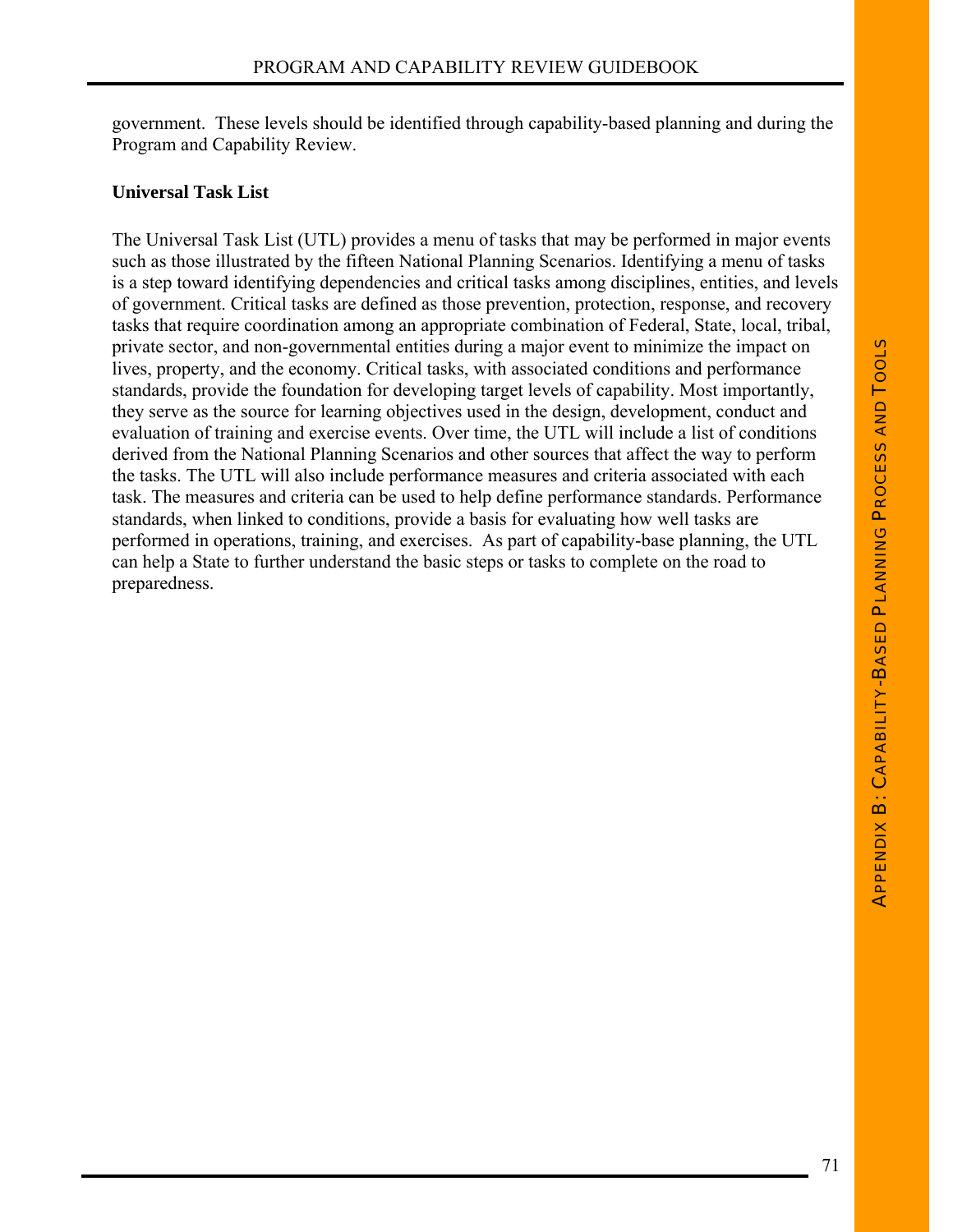# **APPENDIX C: NATIONAL PRIORITIES IN THE INTERIM NATIONAL PREPAREDNESS GOAL**

### **Expanded Regional Collaboration**

Major events, especially terrorism, will invariably have cross-geographic consequences and impact. The expanded regional collaboration priority highlights the need for embracing partnership across multiple jurisdictions, regions, and States in building capabilities cooperatively. Successful regional collaboration allows for a multi-jurisdictional and multidisciplinary approach to building capabilities for all four mission areas, spreading costs, and sharing risk across geographic areas. This approach increases opportunities to create efficiency and leverage capabilities across the country. Regional collaboration focuses on expanding mutual aid and assistance compacts among contiguous State, local, and tribal entities, and their private and non-governmental partners, and extending the scope of those compacts to include pre-incident preparedness activities (i.e., planning, training, exercising). The intent is to locate capabilities strategically to maximize coverage of the U.S. population and the Nation's high priority critical infrastructure and key resources. The Goal does not mandate that State and local governments adopt a regional governmental structure, but it does require that all levels of government embrace a *regional approach to building capabilities.* 

# **Implement the National Incident Management System (NIMS) & National Response Plan (NRP)**

HSPD**-**5, "*Management of Domestic Incidents*," mandated the creation of the NIMS and NRP. The NIMS provides a consistent framework for entities at all jurisdictional levels to work together to manage domestic incidents, regardless of cause, size, or complexity. To promote interoperability and compatibility among Federal, State, local, and tribal capabilities, the NIMS includes a core set of guidelines, standards, and protocols for command and management, preparedness, resource management, communications and information management, supporting technologies, and management and maintenance of NIMS. The NRP, using the template established by the NIMS, is an all-discipline, all-hazards plan that provides the structure and mechanisms to coordinate operations for evolving or potential Incidents of National Significance. Incidents of National Significance are major events that "*require a coordinated and effective response by an*

*appropriate combination of Federal, State, local, tribal, private sector, and nongovernmental entities*."

# **Implement the Interim National Infrastructure Protection Plan (NIPP)**

The Interim NIPP outlines how DHS will exercise leadership and work with State, Tribal, and local governments, and the private sector to implement HSPD-7 *"Critical Infrastructure Identification, Prioritization, and Protection,"* to produce a risk management framework that fosters a more secure environment for our nation's citizens and infrastructure. With the inclusion of the Interim NIPP implementation as a National Priority, efforts to develop and implement a critical infrastructure protection program are a required component of both States and Urban Areas strategy updates and State Program and Capability Reviews. Thus, NIPP forms a key pillar of the overarching homeland security program.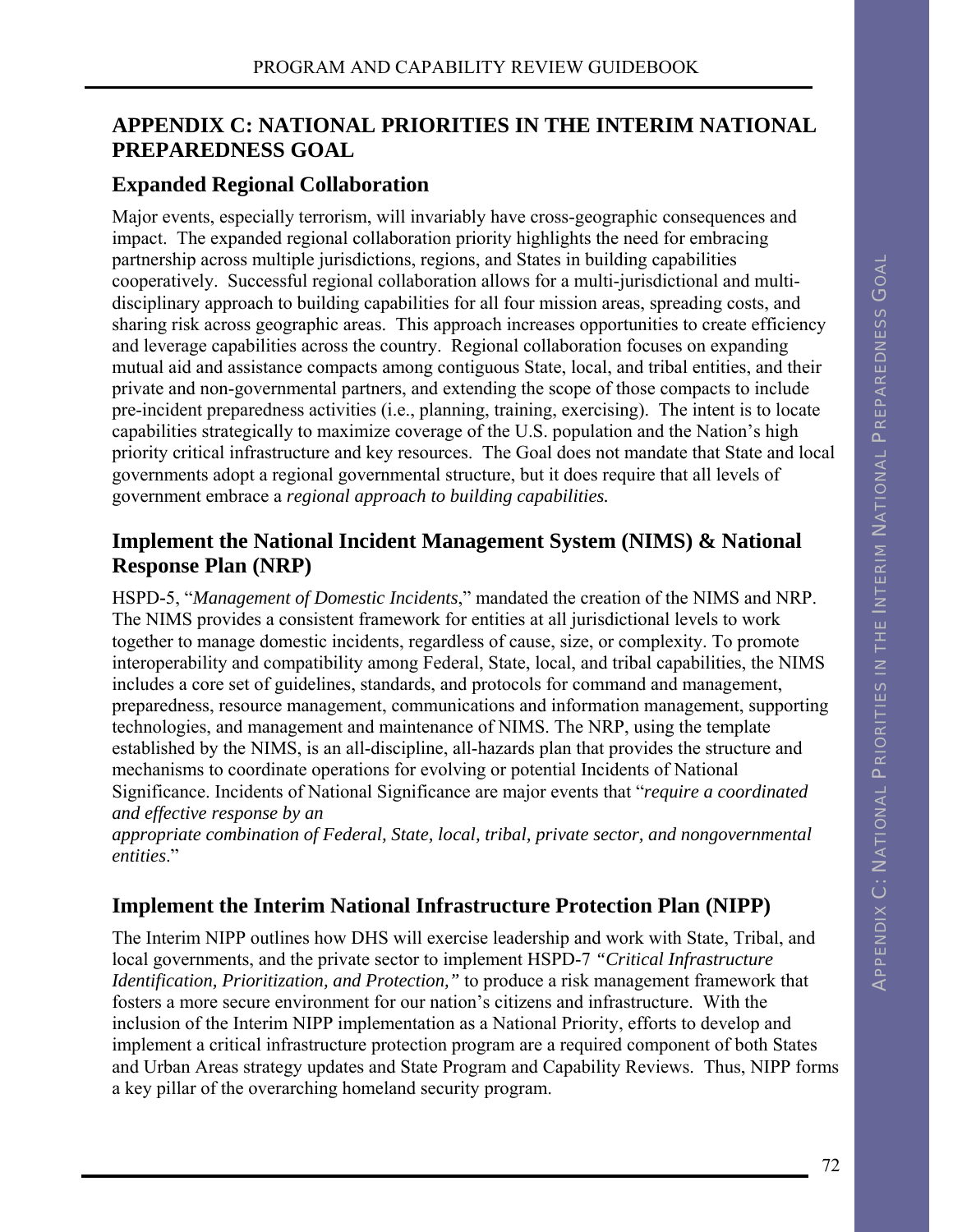Critical Infrastructure and Key Resource (CI/KR) sites are potential terrorist targets deemed most crucial in terms of national-level public health and safety, governance, economic and national security, and public confidence consequences. Protecting CI/KR sites is a shared responsibility requiring cooperation among all levels of government – Federal, State, local, and tribal – and the involvement of the private sector. Effective security involves plans that define, identify, and set priorities for the most critical structures and assets that are potential targets for terrorist attacks.

From a functional standpoint, the responsibility for creating and managing a critical infrastructure protection program entails building a program that can implement the risk management framework outlined in the Interim NIPP, to include: identifying critical assets; assessing risks; normalizing and prioritizing across infrastructure sectors; implementing protective programs; and measuring effectiveness of risk reduction measures. In the aggregate, these functions form the basis of an infrastructure protection program and are elements that support the implementation of relevant infrastructure protection-related goals and objectives.

## **Strengthen Information Sharing and Collaboration Capabilities**

The NIMS identifies establishing an effective process for gathering, sharing and managing information and intelligence as a key characteristic of effective incident management. Likewise, the NRP identifies collection, analysis and application of intelligence and other information as a key component of mission performance. The Goal reflects the consensus of the homeland security community regarding how to achieve appropriate levels of proficiency and the required supply of capabilities for these missions and processes through the Information Sharing and Collaboration National Priority.

Effective "information sharing and collaboration" efforts depend on the ability of State, local, and tribal governments to collect, analyze, disseminate, and use homeland security-related intelligence, a capacity that has come to be known as "intelligence/information fusion." Accordingly, the establishment of this fusion capacity is one of the top components of the Information Sharing and Collaboration Priority for State, local, and tribal governments.

## **Strengthen Interoperable Communications Capabilities**

The lack of interoperable wireless communication systems is an issue that continues to affect public safety agencies in communities across the country. In many cases, agencies are unable to communicate or share critical voice and data information with other jurisdictions or disciplines during major events or even day-to-day operations. Interoperable Communications, the ability to provide an uninterrupted flow of critical information among responding multi-disciplinary and multi jurisdictional agencies at all levels of government before, during, and after an event, is a capability-specific priority. Communications interoperability underpins the ability of Federal, State, local, and tribal entities to work together effectively to prevent, protect against, respond to, and recover from terrorist attacks, major disasters, and other emergencies.

## **Strengthen CBRNE Detection, Response, and Decontamination Capabilities**

As noted in the National Preparedness Guidance, this National Priority "leverages efforts throughout the government to develop robust capabilities to detect, neutralize, contain, dismantle, and dispose of CBRNE materials, and decontaminate exposed personnel and